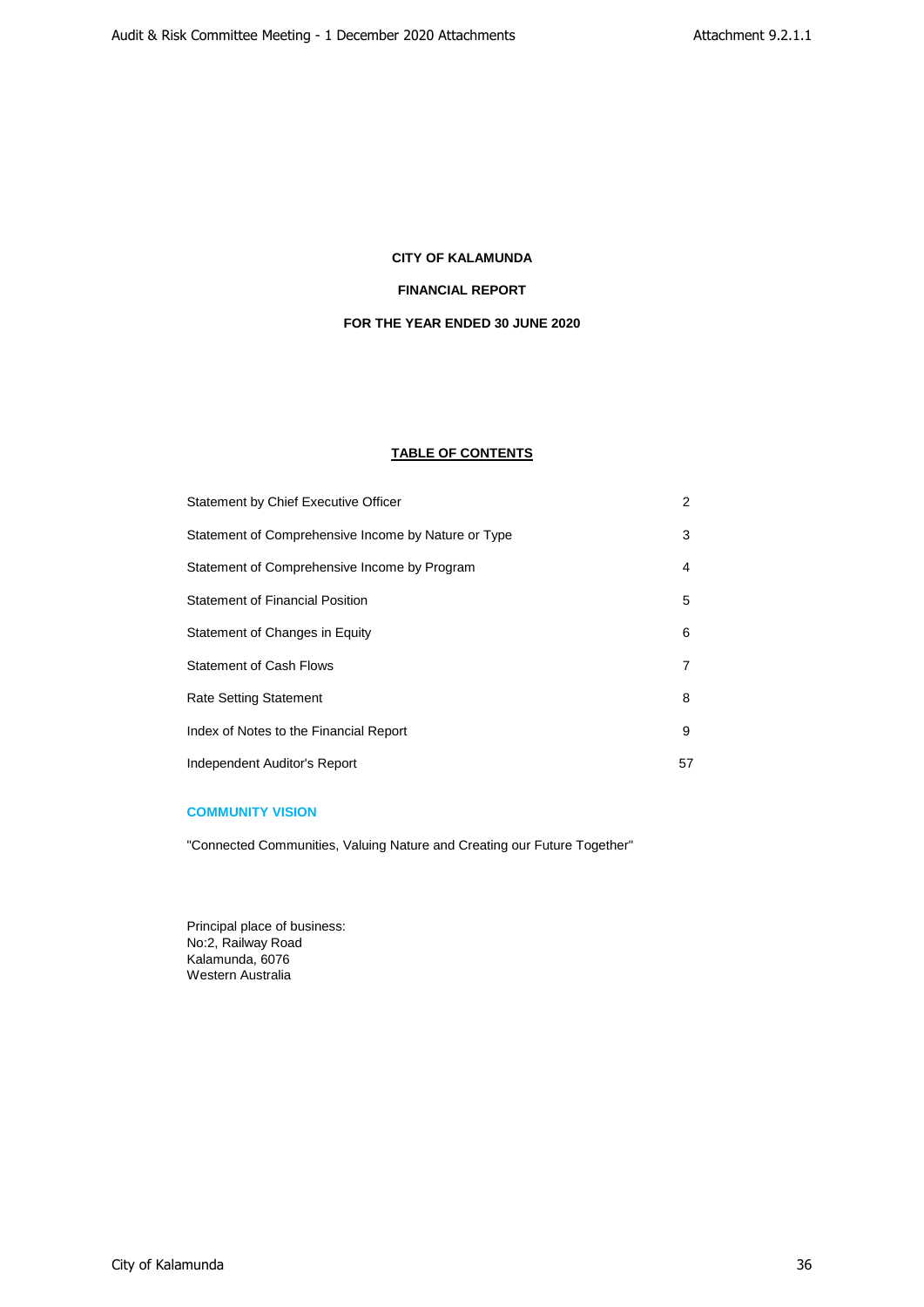# CITY OF KALAMUNDA FINANCIAL REPORT FOR THE YEAR ENDED 30 JUNE 2020

Local Government Act 1995 Local Government(Financial Management) Regulations 1996

# STATEMENT BY CHIEF EXECUTIVE OFFICER

The attached financial report of the City of Kalamunda for the financial year ended 30 June 2020 is based on proper accounts and records to present fairly the financial position of the City of Kalamunda at 30 June 2020 and the results of the operations for the financial year then ended in accordance with the Local Government Act 1995 and, to the extent that they are not inconsistent with the Act, the Australian Accounting Standards.

Signed on the  $24$  day of November 2020

**Chief Executive Officer** 

Rhonda Hardy

Name of Chief Executive Officer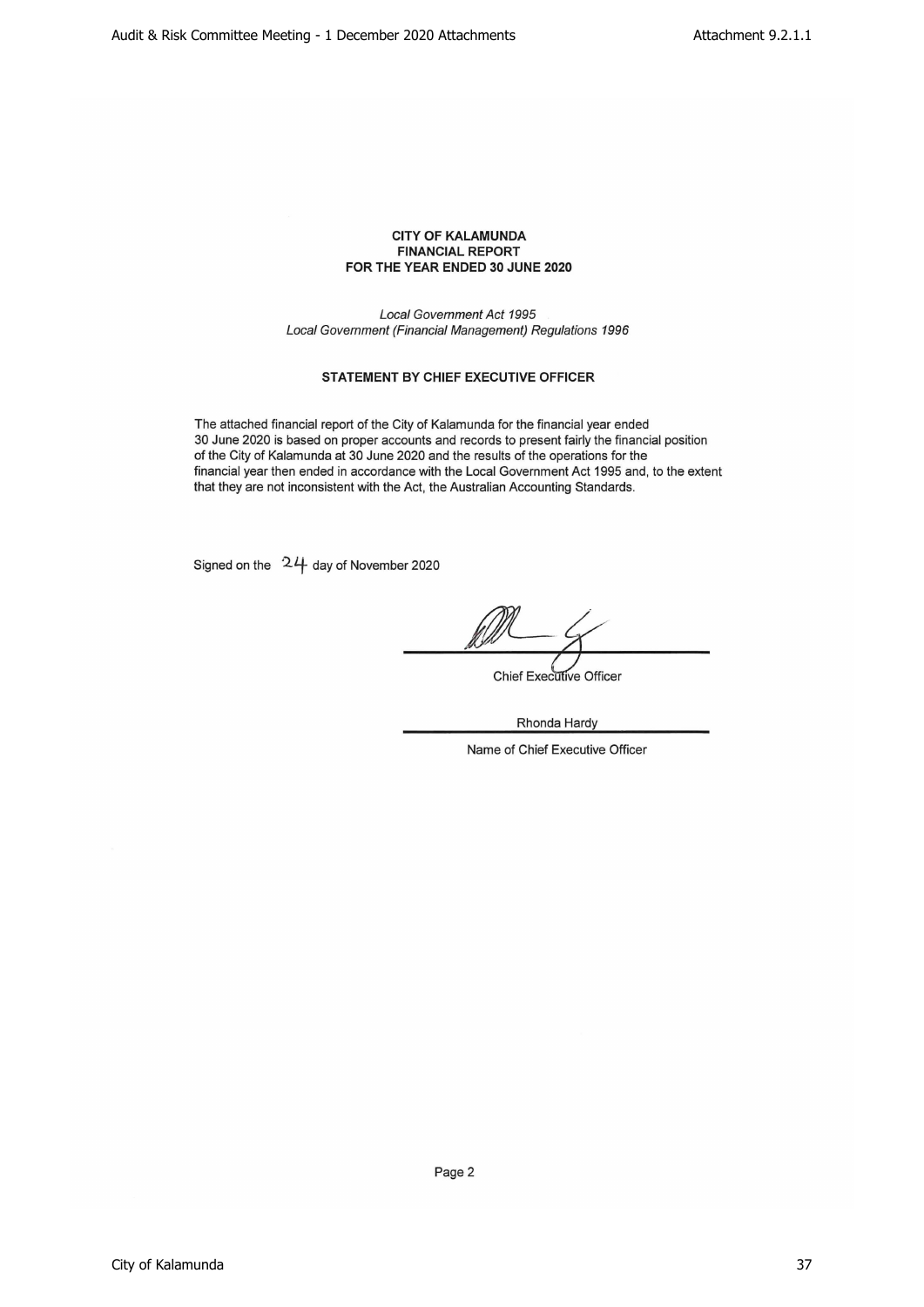# **CITY OF KALAMUNDA STATEMENT OF COMPREHENSIVE INCOME** *BY NATURE OR TYPE* **FOR THE YEAR ENDED 30TH JUNE 2020**

|                                                                    |             | 2020           | 2020                    | 2019           |
|--------------------------------------------------------------------|-------------|----------------|-------------------------|----------------|
|                                                                    | <b>NOTE</b> | <b>Actual</b>  | <b>Budget</b>           | <b>Actual</b>  |
|                                                                    |             | \$             | \$                      | \$             |
| <b>Revenue</b>                                                     |             |                |                         |                |
| Rates                                                              | 26(a)       | 37,864,554     | 37,581,411              | 37,436,125     |
| Operating grants and subsidies                                     | 2(a)        | 2,621,875      | 1,597,951               | 2,854,853      |
| Contributions, Reimbursements and Donations                        | 2(a)        | 4,944,018      | 779,575                 | 621,232        |
| Fees and charges                                                   | 2(a)        | 15,401,091     | 15,832,725              | 15,459,212     |
| Interest earnings                                                  | 2(a)        | 800,329        | 1,096,640               | 1,021,116      |
| Other revenue                                                      | 2(a)        | 36,145         | 55,625                  | 39,940         |
|                                                                    |             | 61,668,012     | 56,943,926              | 57.432.478     |
| <b>Expenses</b>                                                    |             |                |                         |                |
| Employee costs                                                     |             | (25, 144, 391) | (25, 595, 958)          | (25, 253, 690) |
| Materials and contracts                                            |             | (22, 443, 971) | (21,993,985)            | (20, 391, 297) |
| Utility charges                                                    |             | (1,920,612)    | (1,939,051)             | (1,893,592)    |
| Depreciation on non-current assets                                 | 11(b)       | (11, 316, 721) | (12,549,653)            | (10,986,630)   |
| Interest expenses                                                  | 2(b)        | (265, 469)     | (272, 482)              | (298, 308)     |
| Insurance expenses                                                 |             | (591, 118)     | (602, 949)              | (606, 001)     |
| Other expenditure                                                  |             | (1, 567, 604)  | (456, 654)              | (377, 878)     |
|                                                                    |             | (63, 249, 886) | (63, 410, 732)          | (59, 807, 396) |
|                                                                    |             | (1,581,874)    | (6,466,806)             | (2,374,918)    |
| Non-operating grants, subsidies and contributions                  | 2(a)        | 7,354,821      | 8,571,844               | 5,567,739      |
| Profit on asset disposals                                          | 11(a)       | 14,771         | 0                       | 71,935         |
| (Loss) on asset disposals                                          | 11(a)       | (2,566,892)    | 0                       | (960, 029)     |
| <b>Dividends Received</b>                                          | 23(a)       | 803,210        | 0                       | $\Omega$       |
| Share of net profit/(loss) of associate accounted for              |             |                |                         |                |
| using the equity method                                            | 23(a)       | (2, 290, 314)  | 1,679,116               | 998,408        |
| Reversal of prior year loss on revaluation of plant and            |             |                |                         |                |
| equipment                                                          | 9(a)        | 0              | 0                       | 91,366         |
|                                                                    |             | 3,315,596      | 10,250,960              | 5,769,419      |
| Net result for the period                                          |             | 1,733,722      | 3,784,155               | 3,394,500      |
| <b>Other comprehensive income</b>                                  |             |                |                         |                |
| Items that will not be reclassified subsequently to profit or loss |             |                |                         |                |
| Changes in asset revaluation surplus                               | 9(a)        | (31, 575, 993) | 0                       | 570,669        |
| Increase in fair value of other equity investments                 | 13          | 2,305          |                         | 127,766        |
| Share of comprehensive income of associates and joint              |             |                |                         |                |
| ventures accounted for using the equity method                     | 23(a)       | 140,216        | 0                       | (107, 738)     |
| Total other comprehensive income for the period                    |             | (31, 433, 472) | $\overline{\mathbf{0}}$ | 590,697        |
| <b>Total comprehensive income for the period</b>                   |             | (29, 699, 750) | 3,784,155               | 3,985,197      |
|                                                                    |             |                |                         |                |

This statement is to be read in conjunction with the accompanying notes.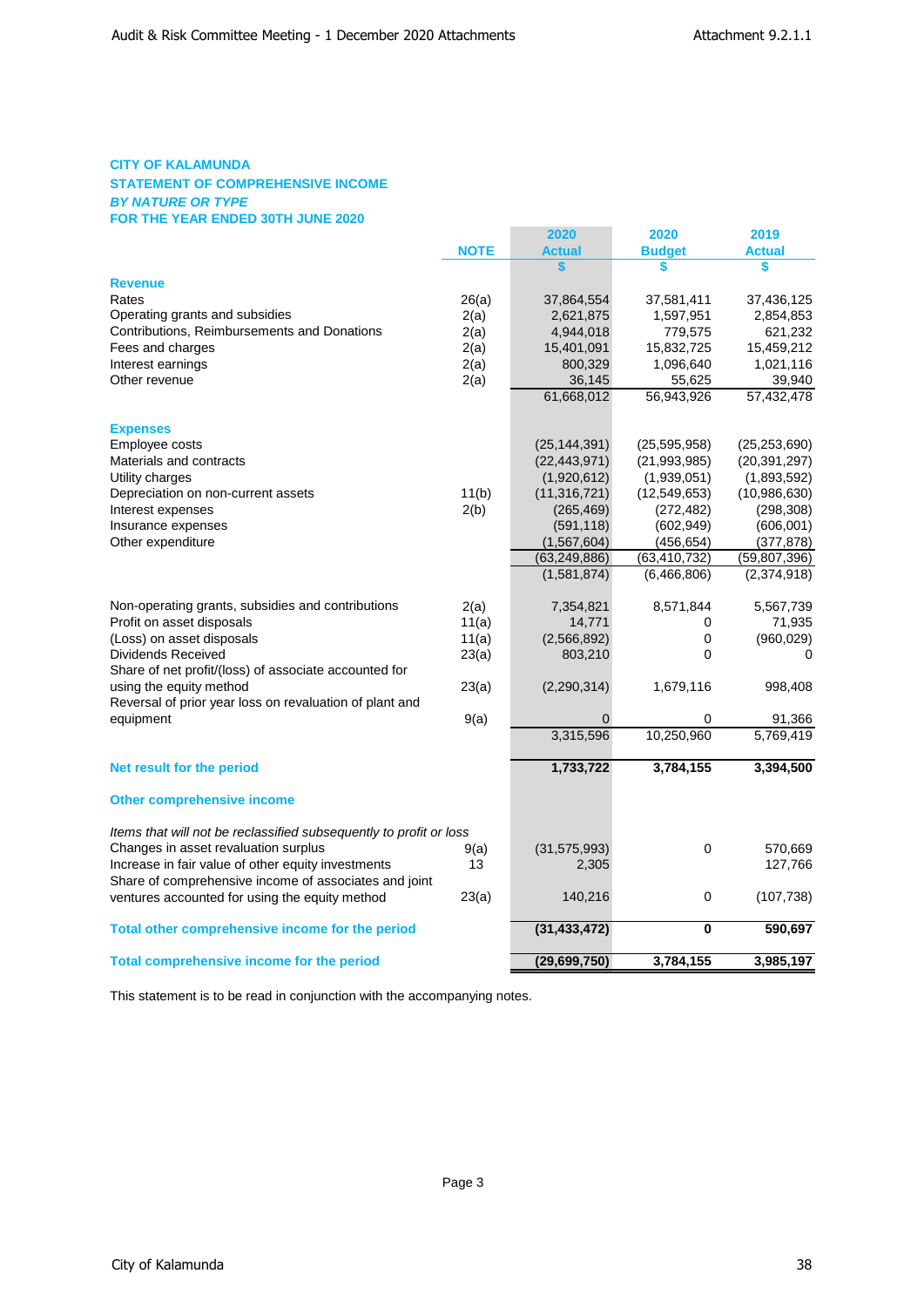# **CITY OF KALAMUNDA STATEMENT OF COMPREHENSIVE INCOME** *BY PROGRAM* **FOR THE YEAR ENDED 30TH JUNE 2020**

|                                                                    |             | 2020           | 2020           | 2019           |
|--------------------------------------------------------------------|-------------|----------------|----------------|----------------|
|                                                                    | <b>NOTE</b> | <b>Actual</b>  | <b>Budget</b>  | <b>Actual</b>  |
|                                                                    |             | S              | S              | \$             |
| <b>Revenue</b>                                                     | 2(a)        |                |                |                |
| Governance                                                         |             | 27,753         | 21,837         | 7,214          |
| General purpose funding                                            |             | 41,356,817     | 40,355,500     | 41,289,905     |
| Law, order, public safety                                          |             | 442,233        | 425,700        | 492,183        |
| Health                                                             |             | 878,374        | 880,105        | 885,305        |
| <b>Education and welfare</b>                                       |             | 64,508         | 62,530         | 62,448         |
| Community amenities                                                |             | 12,539,229     | 12,711,869     | 12,276,496     |
| Recreation and culture                                             |             | 2,070,476      | 1,802,717      | 1,696,838      |
| Transport                                                          |             | 41,498         | 30,000         | 39,664         |
| Economic services                                                  |             | 250,127        | 238,089        | 252,964        |
| Other property and services                                        |             | 3,996,997      | 415,579        | 429,461        |
|                                                                    |             | 61,668,012     | 56,943,926     | 57,432,478     |
|                                                                    |             |                |                |                |
| <b>Expenses</b>                                                    | 2(b)        |                |                |                |
| Governance                                                         |             | (3,960,937)    | (3,703,748)    | (4,049,625)    |
| General purpose funding                                            |             | (616, 834)     | (796, 643)     | (745, 878)     |
| Law, order, public safety                                          |             | (2,089,052)    | (2, 174, 665)  | (1,952,166)    |
| Health                                                             |             | (1,652,827)    | (1,579,971)    | (1,593,391)    |
| Education and welfare                                              |             | (382, 309)     | (501, 922)     | (453, 167)     |
| Community amenities                                                |             | (15, 445, 082) | (16,660,312)   | (14, 408, 586) |
| Recreation and culture                                             |             | (18,065,399)   | (21, 302, 408) | (19,080,431)   |
| Transport                                                          |             | (12,603,438)   | (14, 105, 377) | (13, 176, 803) |
| Economic services                                                  |             | (1,227,207)    | (1,436,508)    | (1,092,070)    |
| Other property and services                                        |             | (6,941,332)    | (876, 694)     | (2,956,971)    |
|                                                                    |             | (62, 984, 417) | (63, 138, 250) | (59, 509, 088) |
| <b>Finance Costs</b>                                               | 2(b)        |                |                |                |
| Other property and services                                        |             | (265, 469)     | (272, 482)     | (298, 308)     |
|                                                                    |             | (265, 469)     | (272, 482)     | (298, 308)     |
|                                                                    |             | (1,581,874)    | (6,466,806)    | (2,374,918)    |
|                                                                    |             |                |                |                |
| Non-operating grants, subsidies and contributions                  | 2(a)        | 7,354,821      | 8,571,844      | 5,567,739      |
| Profit on disposal of assets                                       | 11(a)       | 14,771         | 0              | 71,935         |
| (Loss) on disposal of assets                                       | 11(a)       | (2, 566, 892)  | 0              | (960, 029)     |
| Dividends Received                                                 |             | 803,210        | 0              | 0              |
| Share of net profit/(loss) of associate accounted for using the    | 23(a)       | (2,290,314)    | 1,679,116      | 998,408        |
| equity method                                                      |             |                |                |                |
| Reversal of prior year loss on revaluation of plant and            |             |                |                |                |
| equipment                                                          | 9(a)        | $\mathbf 0$    | 0              | 91,366         |
|                                                                    |             | 3,315,596      | 10,250,960     | 5,769,419      |
|                                                                    |             |                |                |                |
| Net result for the period                                          |             | 1,733,722      | 3,784,155      | 3,394,500      |
| <b>Other comprehensive income</b>                                  |             |                |                |                |
|                                                                    |             |                |                |                |
| Items that will not be reclassified subsequently to profit or loss |             |                |                |                |
| Changes in asset revaluation surplus                               | 9(a)        | (31, 575, 993) | 0              | 570,669        |
| Increase in fair value of other equity investments                 | 13          | 2,305          | 0              | 127,766        |
| Share of comprehensive income of associates and joint              |             |                |                |                |
| ventures accounted for using the equity method                     | 23          | 140,216        | 0              | (107, 738)     |
|                                                                    |             |                |                |                |
| Total other comprehensive income for the period                    |             | (31, 433, 472) | 0              | 590,697        |
|                                                                    |             |                |                |                |
| Total comprehensive income for the period                          |             | (29,699,750)   | 3,784,155      | 3,985,197      |
|                                                                    |             |                |                |                |

This statement is to be read in conjunction with the accompanying notes.

Page 4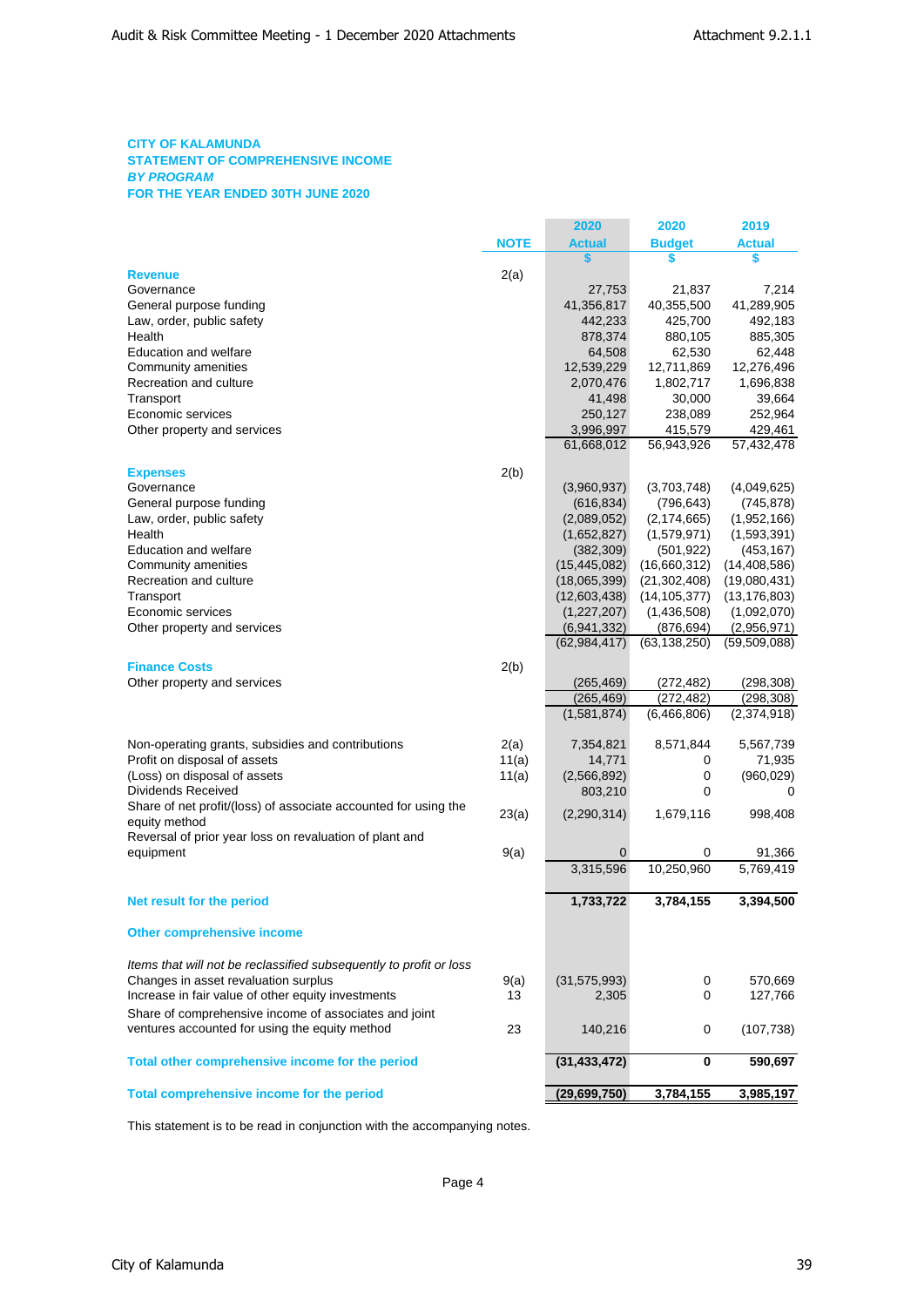# **CITY OF KALAMUNDA STATEMENT OF FINANCIAL POSITION AS AT 30TH JUNE 2020**

|                                                            | <b>NOTE</b>    | 2020                      | 2019        |
|------------------------------------------------------------|----------------|---------------------------|-------------|
|                                                            |                | S                         | \$          |
| <b>CURRENT ASSETS</b>                                      |                |                           |             |
| Cash and cash equivalents                                  | 3              | 24,196,351                | 20,737,597  |
| Trade and other receivables                                | 6              | 3,795,352                 | 3,102,521   |
| Other financial assets                                     | 5(a)           | 3,394,524                 | 3,346,005   |
| Inventories                                                | 7              | 123,249                   | 116,822     |
| Other assets                                               | 8              | 303,636                   | 281,015     |
| <b>TOTAL CURRENT ASSETS</b>                                |                | 31,813,112                | 27,583,960  |
| <b>NON-CURRENT ASSETS</b>                                  |                |                           |             |
| Trade and other receivables                                | 6              | 866,115                   | 767,306     |
| Other financial assets                                     | 5(b)           | 226,335                   | 243,540     |
| <b>Other Assets</b>                                        | 8              | 158,663                   | 0           |
| Inventories                                                | $\overline{7}$ | 386,067                   | 386,067     |
| Investment in associate                                    | 23(a)          | 29,257,611                | 31,407,709  |
| Property, plant and equipment                              | 9              | 120,811,550               | 152,178,462 |
| Infrastructure                                             | 10             | 371,529,361               | 369,040,188 |
| Intangible assets                                          | 12             | 865,958                   | 663,064     |
| <b>TOTAL NON-CURRENT ASSETS</b>                            |                | 524,101,661               | 554,686,335 |
| <b>TOTAL ASSETS</b>                                        |                | 555,914,773               | 582,270,295 |
| <b>CURRENT LIABILITIES</b>                                 |                |                           |             |
| Trade and other payables                                   | 14             | 8,435,334                 | 6,301,587   |
| <b>Capital Grant Liabilities</b>                           | 15             | 2,214,705                 | 0           |
| Borrowings                                                 | 16(b)          | 1,027,692                 | 672,155     |
| Employee related provisions                                | 17             | 4,196,505                 | 3,723,149   |
| <b>TOTAL CURRENT LIABILITIES</b>                           |                | 15,874,236                | 10,696,891  |
| <b>NON-CURRENT LIABILITIES</b>                             |                |                           |             |
| <b>Borrowings</b>                                          | 16(b)          | 6,961,299                 | 4,281,990   |
| Employee related provisions                                | 17             | 362,263                   | 455,316     |
| <b>TOTAL NON-CURRENT LIABILITIES</b>                       |                | 7,323,562                 | 4,737,306   |
| <b>TOTAL LIABILITIES</b>                                   |                | 23,197,798                | 15,434,197  |
| <b>NET ASSETS</b>                                          |                | 532,716,975               | 566,836,098 |
|                                                            |                |                           |             |
| <b>EQUITY</b>                                              |                |                           |             |
| Retained surplus<br>Reserves - cash/financial asset backed | 4              | 222,322,634<br>14,531,763 | 221,680,150 |
| Revaluation surplus                                        | 13             |                           | 17,223,164  |
| <b>TOTAL EQUITY</b>                                        |                | 295,862,578               | 327,932,784 |
|                                                            |                | 532,716,975               | 566,836,098 |

This statement is to be read in conjunction with the accompanying notes.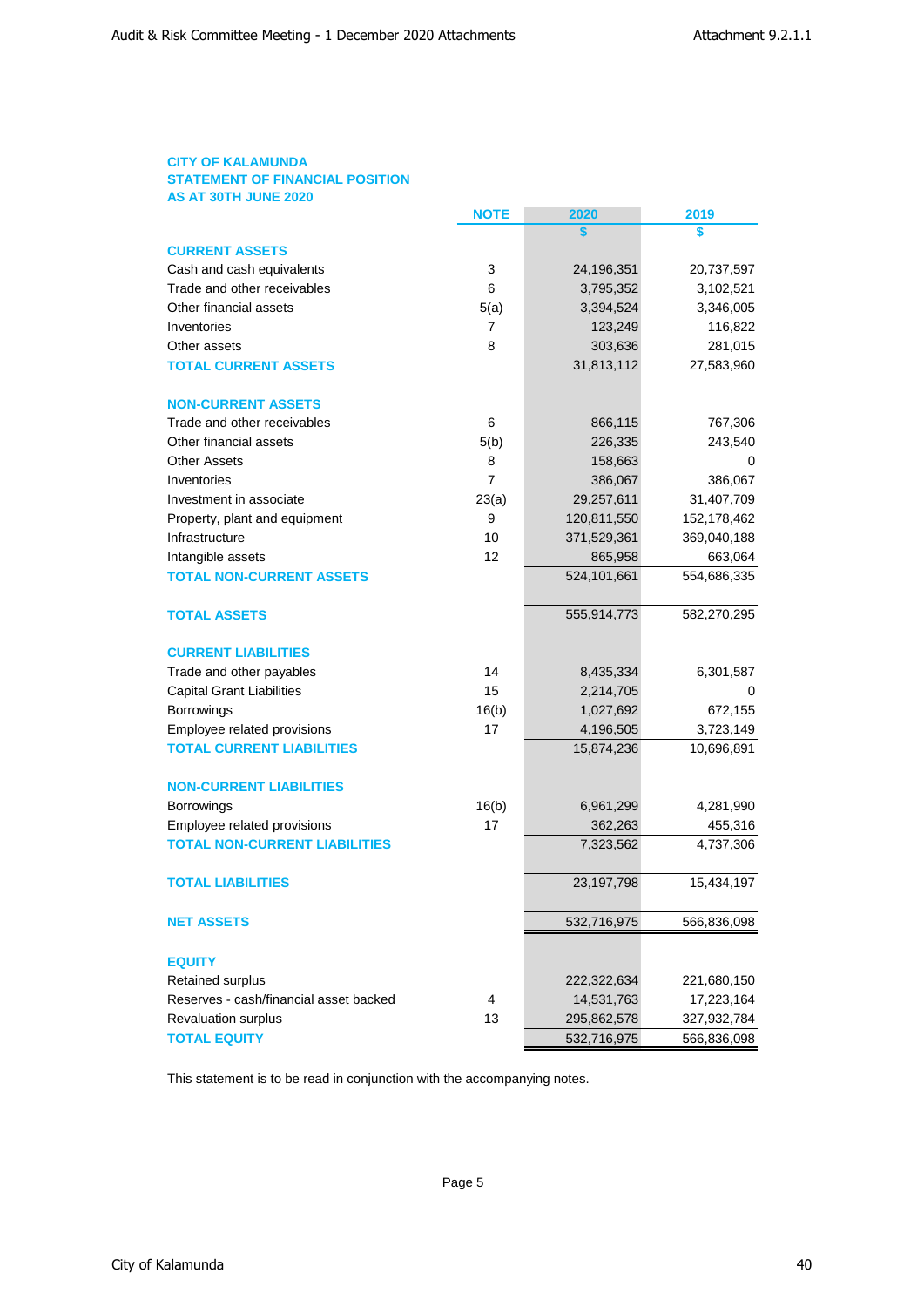# **CITY OF KALAMUNDA STATEMENT OF CHANGES IN EQUITY FOR THE YEAR ENDED 30TH JUNE 2020**

|                                                                           |             |                 | <b>RESERVES</b><br><b>CASH/FINANCIAL</b> |                    |                |
|---------------------------------------------------------------------------|-------------|-----------------|------------------------------------------|--------------------|----------------|
|                                                                           |             | <b>RETAINED</b> | <b>ASSET</b>                             | <b>REVALUATION</b> | <b>TOTAL</b>   |
|                                                                           | <b>NOTE</b> | <b>SURPLUS</b>  | <b>BACKED</b>                            | <b>SURPLUS</b>     | <b>EQUITY</b>  |
|                                                                           |             | S               | S                                        | S                  | S              |
| Balance as at 1 July 2018                                                 |             | 217,287,645     | 18,221,169                               | 327,342,087        | 562,850,901    |
| Comprehensive income                                                      |             |                 |                                          |                    |                |
| Net result for the period                                                 |             | 3,394,500       | 0                                        | $\mathbf 0$        | 3,394,500      |
| Other comprehensive income                                                | 13          | 0               | 0                                        | 590,697            | 590,697        |
| Total comprehensive income                                                |             | 3,394,500       | $\Omega$                                 | 590,697            | 3,985,197      |
| Transfers from reserves                                                   | 4           | 7,328,550       | (7,328,550)                              | 0                  | 0              |
| Transfers to reserves                                                     | 4           | (6,330,542)     | 6,330,542                                | 0                  | $\Omega$       |
| Balance as at 30 June 2019                                                |             | 221,680,150     | 17,223,164                               | 327,932,784        | 566,836,098    |
| Initial Application of AASB 15 & AASB                                     |             |                 |                                          |                    |                |
| 1058                                                                      | 29(d)       | (3,782,639)     | 0                                        | 0                  | (3,782,639)    |
| <b>Restated total equity at 1 July 2019</b>                               |             | 217,897,511     | 17,223,164                               | 327,932,784        | 563,053,459    |
| Comprehensive income                                                      |             |                 |                                          |                    |                |
| Net result for the period                                                 |             | 1,733,722       | $\mathbf 0$                              | 0                  | 1,733,722      |
| Other comprehensive income                                                | 13          | 0               | 0                                        | (31, 433, 472)     | (31, 433, 472) |
| Total comprehensive income                                                |             | 1,733,722       | $\Omega$                                 | (31, 433, 472)     | (29,699,750)   |
| Transfer of previously recognised<br>increment in fair value due to asset |             |                 |                                          |                    |                |
| disposals / write off                                                     | 11(a)       | 0               | $\mathbf 0$                              | (636, 734)         | (636, 734)     |
| Transfers from reserves                                                   | 4           | 4,803,533       | (4,803,533)                              | 0                  | 0              |
| Transfers to reserves                                                     | 4           | (2, 112, 132)   | 2,112,132                                | 0                  | $\mathbf 0$    |
| Balance as at 30 June 2020                                                |             | 222,322,634     | 14,531,763                               | 295,862,578        | 532,716,975    |

This statement is to be read in conjunction with the accompanying notes.

Page 6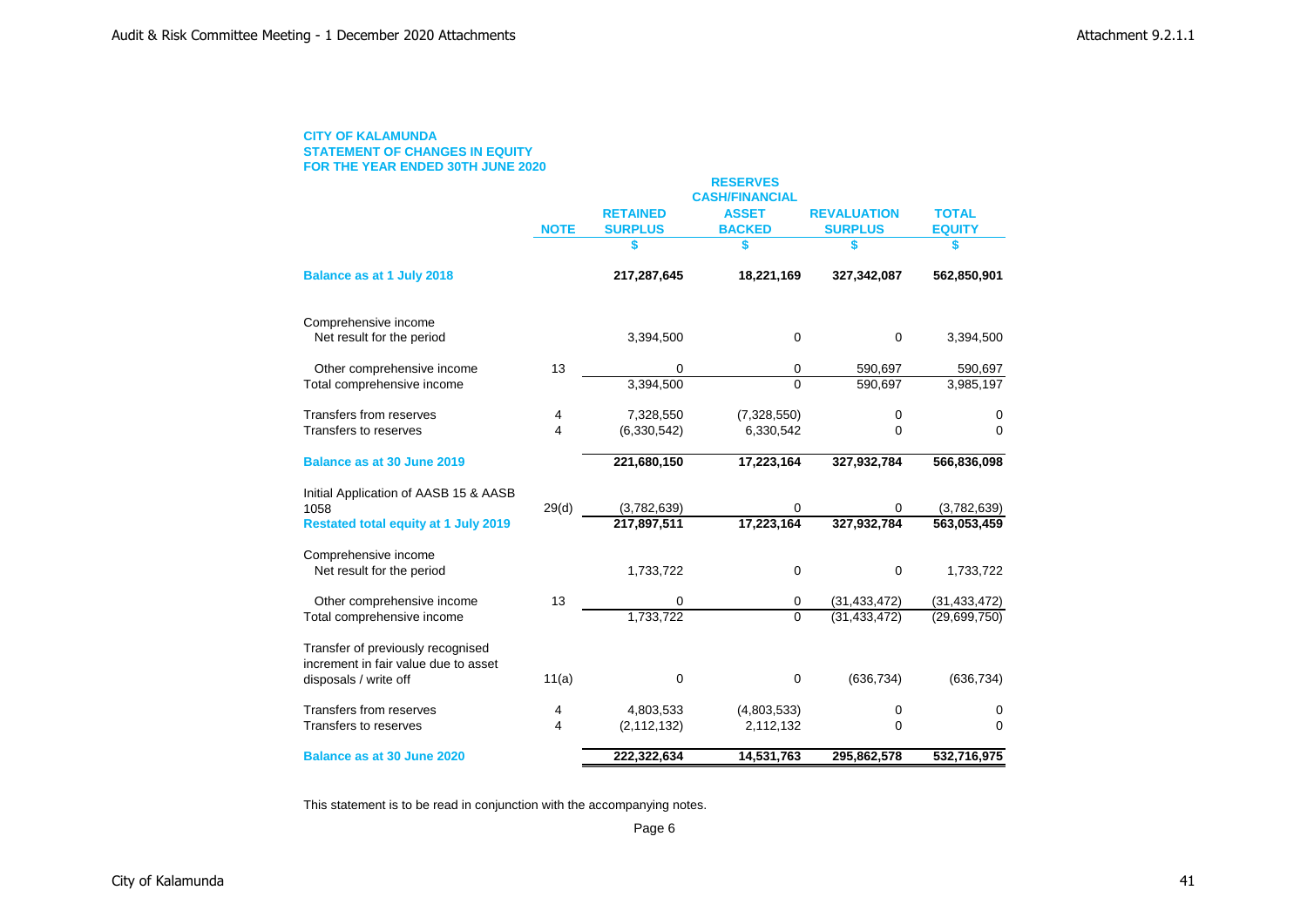# **CITY OF KALAMUNDA STATEMENT OF CASH FLOWS FOR THE YEAR ENDED 30TH JUNE 2020**

|                                                         |             | 2020                 | 2020                 | 2019                |
|---------------------------------------------------------|-------------|----------------------|----------------------|---------------------|
|                                                         | <b>NOTE</b> | <b>Actual</b>        | <b>Budget</b>        | <b>Actual</b>       |
|                                                         |             | \$                   | \$                   | \$                  |
| <b>CASH FLOWS FROM OPERATING ACTIVITIES</b>             |             |                      |                      |                     |
| <b>Receipts</b>                                         |             |                      |                      |                     |
| Rates                                                   |             | 37,416,593           | 37,706,303           | 37,291,278          |
| Operating grants and subsidies                          |             | 2,600,588            | 2,377,526            | 2,854,853           |
| Contributions, Reimbursements and Donations             |             | 4,944,018            | 0                    | 621,232             |
| Fees and charges<br>Interest received                   |             | 11,399,584           | 15,551,917           | 12,516,684          |
| Goods and services tax received                         |             | 800,329<br>4,001,507 | 1,096,639<br>280,808 | 1,021,116           |
| Other revenue                                           |             | 36,148               | 55,625               | 3,582,968<br>39,940 |
|                                                         |             | 61,198,767           | 57,068,818           | 57,928,071          |
| <b>Payments</b>                                         |             |                      |                      |                     |
| Employee costs                                          |             | (24, 734, 713)       | (25, 595, 958)       | (24, 811, 743)      |
| Materials and contracts                                 |             | (21, 958, 896)       | (19,001,492)         | (20, 472, 639)      |
| Utility charges                                         |             | (1,920,612)          | (1,939,051)          | (1,893,592)         |
| Interest expenses                                       |             | (265, 469)           | (272, 482)           | (308, 866)          |
| Insurance paid                                          |             | (591, 118)           | (602, 949)           | (606, 001)          |
| Goods and services tax paid                             |             | (594, 316)           | (2,862,409)          | (329, 524)          |
| Other expenditure                                       |             | (1, 567, 604)        | (456, 654)           | (377,879)           |
|                                                         |             | (51, 632, 728)       | (50, 730, 995)       | (48,800,244)        |
| Net cash provided by (used in)                          |             |                      |                      |                     |
| operating activities                                    | 18          | 9,566,039            | 6,337,823            | 9,127,827           |
|                                                         |             |                      |                      |                     |
| <b>CASH FLOWS FROM INVESTING ACTIVITIES</b>             |             |                      |                      |                     |
| Payments for financial assets at amortised cost         |             | 0                    | 0                    | (84, 220)           |
| Movement in Capital Grant Liabilities                   |             | 134,538              | 0                    | 0                   |
| Payments for purchase of property, plant & equipment    | 9(a)        | (4, 124, 781)        | (13, 139, 511)       | (4,467,761)         |
| Payments for construction of infrastructure             | 10(a)       | (13, 273, 035)       | (16,881,671)         | (10, 503, 612)      |
| Payments for intangible assets                          |             | (273, 427)           | 0                    | (267, 375)          |
| Non-operating grants, subsidies and contributions       | 2(a)        | 7,354,821            | 8,571,844            | 5,567,739           |
| Dividends Received                                      | 23(a)       | 803,210              | 0                    | $\Omega$            |
| Proceeds from financial assets at amortised cost - self |             |                      |                      |                     |
| supporting loans                                        |             | 30,077               | 34,492               | 44,346              |
| Proceeds from sale of property, plant & equipment       | 11(a)       | 206,465              | 0                    | 264,174             |
| Net cash provided by (used in)                          |             |                      |                      |                     |
| investment activities                                   |             | (9, 142, 132)        | (21, 414, 846)       | (9,446,708)         |
| <b>CASH FLOWS FROM FINANCING ACTIVITIES</b>             |             |                      |                      |                     |
| Repayment of borrowings                                 | 16(a)       | (672, 153)           | (672, 155)           | (652, 798)          |
| Proceeds from new borrowings                            | 16(a)       | 3,707,000            | 4,307,000            | 0                   |
| Net cash provided by (used In)                          |             |                      |                      |                     |
| financing activities                                    |             | 3,034,847            | 3,634,845            | (652, 798)          |
|                                                         |             |                      |                      |                     |
| Net increase (decrease) in cash held                    |             | 3,458,754            | (10, 372, 908)       | (971,679)           |
| Cash at beginning of year                               |             | 20,737,597           | 23,124,754           | 21,709,276          |
| <b>Cash and cash equivalents</b>                        |             |                      |                      |                     |
| at the end of the year                                  | 18          | 24,196,351           | 12,751,846           | 20,737,597          |

This statement is to be read in conjunction with the accompanying notes.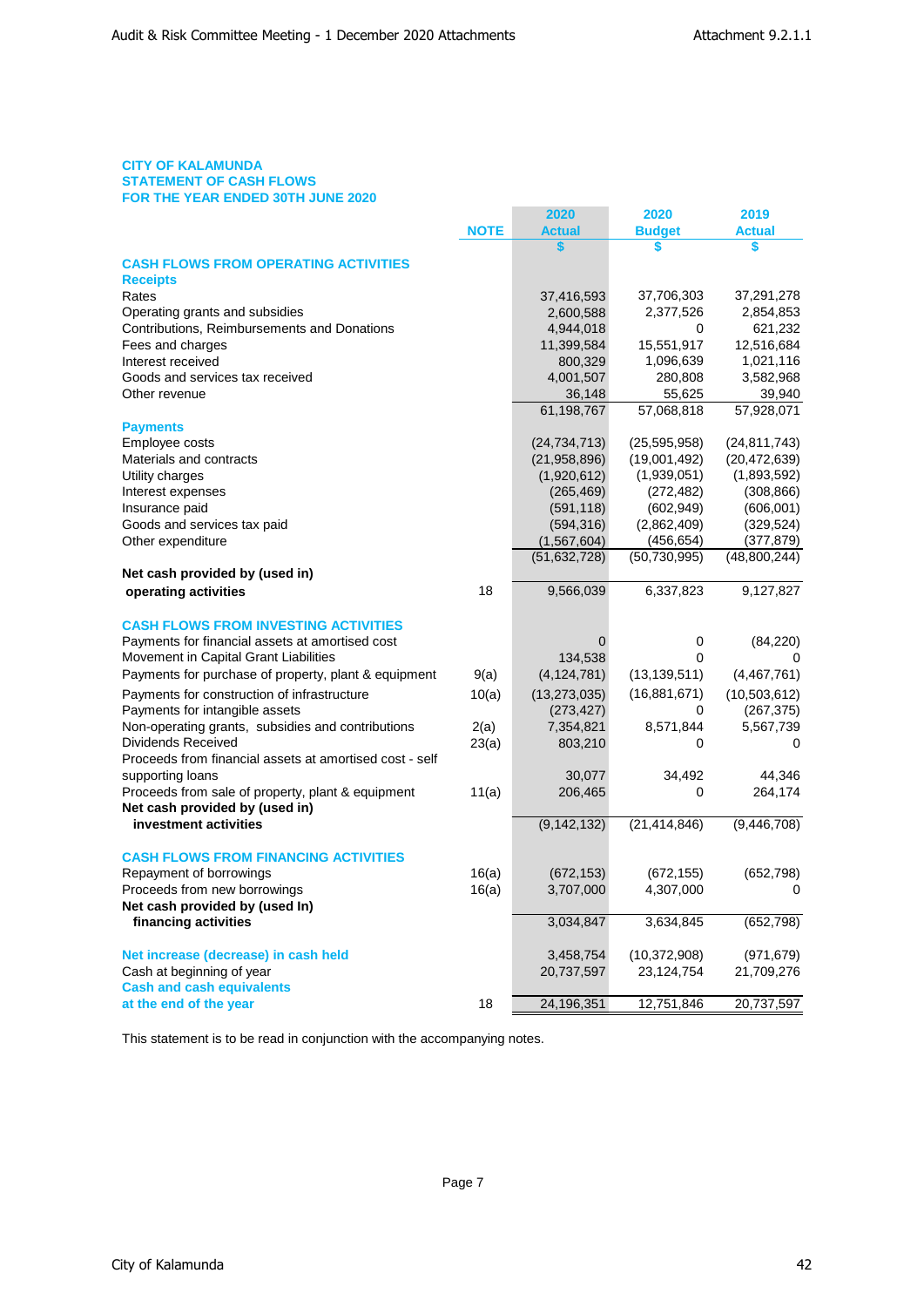# **CITY OF KALAMUNDA RATE SETTING STATEMENT FOR THE YEAR ENDED 30TH JUNE 2020**

|                                                                   |             | 2020           | 2020           | 2019                 |
|-------------------------------------------------------------------|-------------|----------------|----------------|----------------------|
|                                                                   | <b>NOTE</b> | <b>Actual</b>  | <b>Budget</b>  | <b>Actual</b>        |
|                                                                   |             | \$             | \$             | \$                   |
| <b>OPERATING ACTIVITIES</b>                                       |             |                |                |                      |
| Net current assets at start of financial year - surplus/(deficit) | 27(b)       | 246,491        | 2,968,871      | 4,090,347            |
|                                                                   |             | 246,491        | 2,968,871      | 4,090,347            |
| <b>Revenue from operating activities (excluding rates)</b>        |             |                |                |                      |
| Governance                                                        |             | 27,753         | 21,837         | 7,214                |
| General purpose funding                                           |             | 3,698,050      | 4,580,576      | 4,355,437            |
| Law, order, public safety                                         |             | 444,421        | 425,700        | 492,183              |
| Health                                                            |             | 878,374        | 880,105        | 885,305              |
| <b>Education and welfare</b>                                      |             | 64,508         | 62,530         | 62,448               |
| Community amenities                                               |             | 12,539,229     | 12,711,871     | 12,276,496           |
| Recreation and culture                                            |             | 2,071,774      | 1,802,717      | 1,696,838            |
| Transport                                                         |             | 41,498         | 30,000         | 39,664               |
| Economic services                                                 |             | 250,127        | 238,089        | 252,964              |
| Other property and services                                       |             | 4,008,282      | 415,578        | 1,499,804            |
| <b>Expenditure from operating activities</b>                      |             | 24,024,016     | 21,169,003     | 21,568,353           |
| Governance                                                        |             | (3,960,937)    | (3,703,747)    | (4,049,625)          |
| General purpose funding                                           |             | (616, 834)     | (796, 643)     | (745, 878)           |
| Law, order, public safety                                         |             | (2,094,144)    | (2, 174, 667)  | (1,952,166)          |
| Health                                                            |             | (1,652,827)    | (1,579,971)    | (1,593,391)          |
| <b>Education and welfare</b>                                      |             | (382, 309)     | (501, 922)     | (453, 167)           |
| Community amenities                                               |             | (15, 456, 757) | (16,660,312)   | (14, 408, 586)       |
| Recreation and culture                                            |             | (19,688,078)   | (21, 302, 408) | (19,697,024)         |
| Transport                                                         |             | (13, 492, 965) | (14, 105, 377) | (13, 420, 070)       |
| Economic services                                                 |             | (1, 227, 207)  | (1,436,508)    | (1,092,070)          |
| Other property and services                                       |             | (9,535,033)    | (1, 149, 177)  | (3,264,083)          |
|                                                                   |             | (68, 107, 091) | (63, 410, 732) | (60, 676, 060)       |
| Non-cash amounts excluded from operating activities               | 27(a)       | 16,347,813     | 12,581,910     | 11,129,304           |
| Amount attributable to operating activities                       |             | (27, 488, 771) | (26,690,948)   | (23,888,056)         |
| <b>INVESTING ACTIVITIES</b>                                       |             |                |                |                      |
| Non-operating grants, subsidies and contributions                 | 2(a)        | 7,354,821      | 8,571,844      | 5,567,739            |
| Proceeds from disposal of assets                                  | 11(a)       | 206,465        | 0              | 264,174              |
| Proceeds from financial assets at amortised cost                  |             |                |                | 44,346               |
| - self supporting loans                                           |             | 30,077         | 34,492         |                      |
| Purchase of property, plant and equipment                         | 9(a)        | (4, 124, 781)  | (13, 139, 511) | (4,467,761)          |
| Purchase and construction of infrastructure                       | 10(a)       | (13, 273, 035) | (16,881,671)   | (10, 503, 612)       |
| Dividends Received                                                | 23(a)       | 803,210        | 0              | 0                    |
| Payments for intangible assets                                    |             | (273, 427)     | 0              | (267, 375)           |
| Amount attributable to investing activities                       |             | (9,276,670)    | (21, 414, 846) | $\sqrt{(9,362,491)}$ |
| <b>FINANCING ACTIVITIES</b>                                       |             |                |                |                      |
| Repayment of borrowings                                           | 16(a)       | (672, 153)     | (672, 155)     | (652, 798)           |
| Proceeds from borrowings                                          | 16(a)       | 3,707,000      | 4,307,000      |                      |
| Transfers to reserves (restricted assets)                         | 4           | (2, 112, 132)  | (1,447,481)    | (6,330,542)          |
| Transfers from reserves (restricted assets)                       | 4           | 4,803,533      | 10,077,663     | 7,328,550            |
| Amount attributable to financing activities                       |             | 5,726,248      | 12,265,028     | 345,210              |
| Surplus/(deficit) before imposition of general rates              |             | (31,039,196)   | (35, 840, 767) | (32, 905, 337)       |
| Total amount raised from general rates                            | 26(a)       | 37,658,767     | 37,454,039     | 36,934,468           |
| Surplus/(deficit) after imposition of general rates               | 27(b)       | 6,619,571      | 1,613,272      | 4,029,131            |

This statement is to be read in conjunction with the accompanying notes.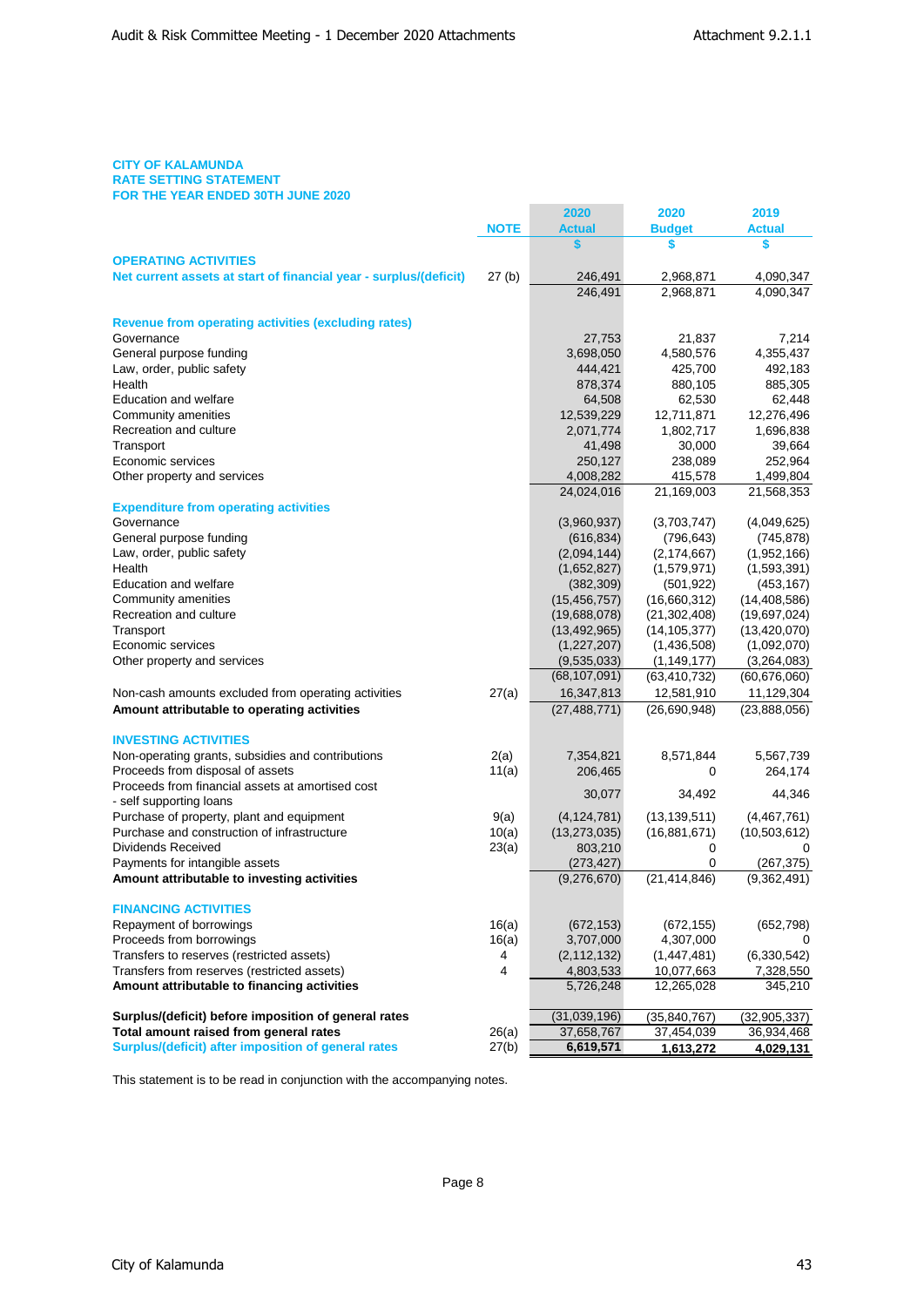# **Notes to the Financial Statements**

| Note 1  | <b>Basis of Preparation</b>                            | 10 |
|---------|--------------------------------------------------------|----|
| Note 2  | Revenue and Expenses                                   | 11 |
| Note 3  | Cash and Cash Equivalents                              | 16 |
| Note 4  | Reserves - Cash backed                                 | 17 |
| Note 5  | <b>Other Financial Assets</b>                          | 19 |
| Note 6  | Trade and Other Receivables                            | 20 |
| Note 7  | Inventories & Other Assets                             | 21 |
| Note 8  | <b>Other Assets</b>                                    | 21 |
| Note 9  | Property, Plant and Equipment                          | 22 |
| Note 10 | Infrastructure                                         | 24 |
| Note 11 | <b>Fixed Assets</b>                                    | 26 |
| Note 12 | Intangible Assets                                      | 31 |
| Note 13 | <b>Revaluation Surplus</b>                             | 32 |
| Note 14 | Trade and Other Payables                               | 33 |
| Note 15 | <b>Capital Grant Liabilities</b>                       | 34 |
| Note 16 | <b>Borrowings</b>                                      | 35 |
| Note 17 | <b>Employee Provisions</b>                             | 37 |
| Note 18 | Notes to the Statement of Cash Flows                   | 38 |
| Note 19 | Total Assets Classified by Function and Activity       | 39 |
| Note 20 | <b>Contingent Liabilities</b>                          | 39 |
| Note 21 | Commitments                                            | 40 |
| Note 22 | <b>Related Party Transactions</b>                      | 41 |
| Note 23 | Associate Note                                         | 43 |
| Note 24 | Major Land Transactions                                | 44 |
| Note 25 | Trading Undertaking and Major Trading Undertaking      | 44 |
| Note 26 | Rating Information                                     | 45 |
| Note 27 | Rate Setting Statement Information                     | 47 |
| Note 28 | <b>Financial Risk Management</b>                       | 48 |
| Note 29 | Initial Application of Australian Accounting Standards | 51 |
| Note 30 | Events Occurring after the end of the reporting period | 53 |
| Note 31 | <b>Trust Funds</b>                                     | 53 |
| Note 32 | <b>Other Significant Accounting Policies</b>           | 54 |
| Note 33 | Activities/Programs                                    | 55 |
| Note 34 | <b>Financial Ratios</b>                                | 56 |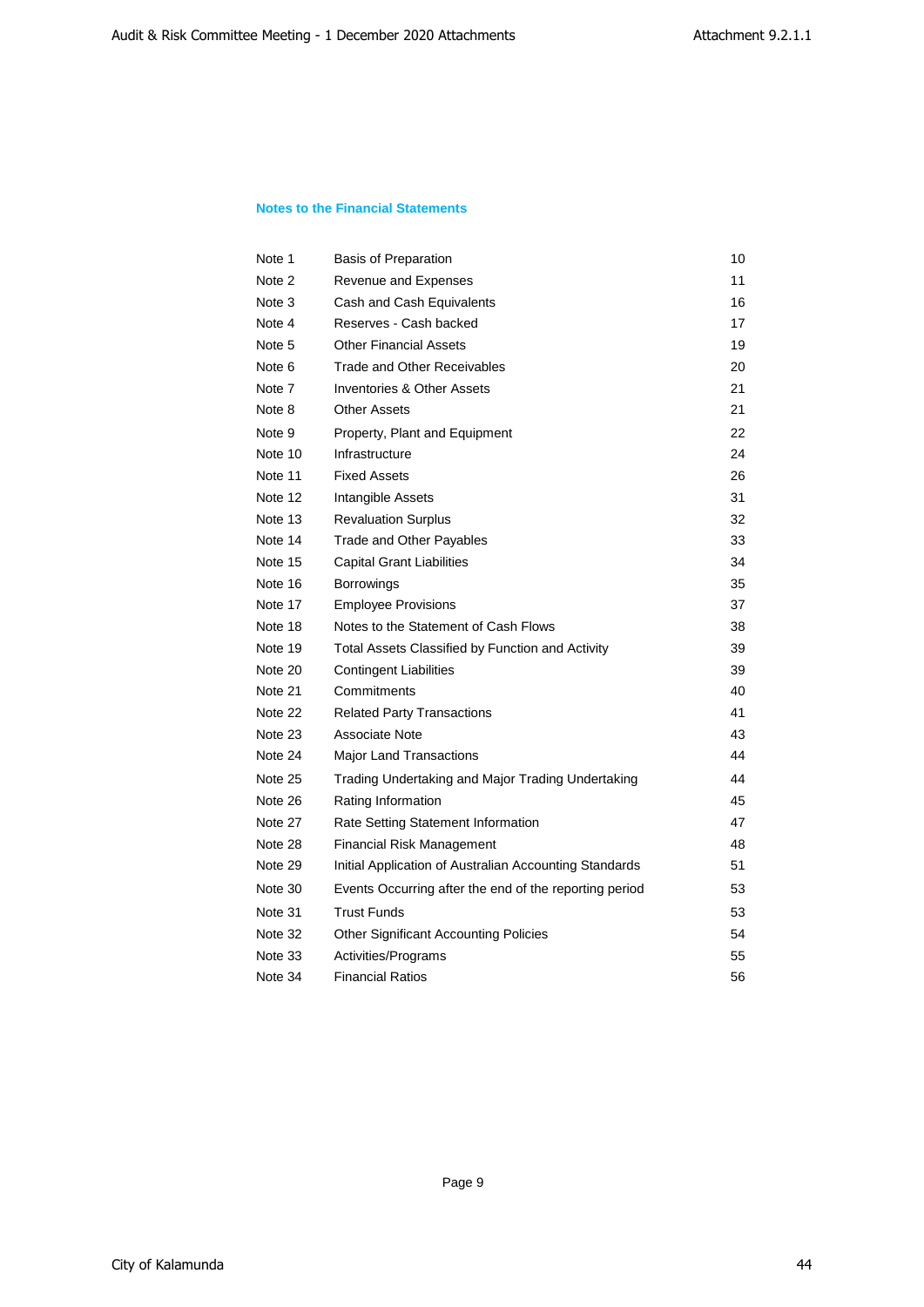# **1. BASIS OF PREPARATION**

The financial report comprises general purpose financial **NEW ACCOUNTING STANDARDS FOR APPLICATION IN**<br> **NEW ACCOUNTING STANDARDS FOR APPLICATION IN** statements which have been prepared in accordance with Australian Accounting Standards (as they apply to local governments and not-for-profit entities) and Interpretations be adopted: of the Australian Accounting Standards Board, and the *Local* - *AASB 1059 Service Concession Arrangements: Grantors Government Act 1995* and accompanying regulations.

**(Financial Management) Regulations 1996** 

The *Local Government (Financial Management) Regulations 1996* (FM regs) take precedence over Australian Accounting Standards. Prior to 1 July 2019, Regulation (reg) 16 arbitrarily prohibited a local government from recognising as assets Crown land that is a public thoroughfare, land under roads, and land not owned by but under the control or management of the local government, unless it is a golf course, showground, racecourse or recreational facility of State or regional significance. Consequently, some assets pertaining to vested land, including land under roads acquired on or after 1 July 2008, were not recognised in previous financial reports of the City. This is not in accordance with the requirements of AASB 1051 *Land Under Roads* paragraph 15 and AASB 116 *Property, Plant and Equipment* paragraph 7.

From 1 July 2019, the City has applied AASB 16 *Leases* which requires leases to be included by lessees in the balance sheet. Also, the FM regs have been amended to specify that vested land is a right of use (ROU) asset to be measured at cost. All ROU assets (other than vested improvements) under zero cost concessionary leases are measured at zero cost (i.e. not included in the balance sheet) rather than at fair value. The exception is vested improvements on concessionary land leases such as roads, building or other infrastructure which continue to be reported at fair value, as opposed to the vested land which is measured at zero cost. The measurement of vested improvements at fair value is a departure from AASB 16 which would have required the City to measure any vested improvements at zero cost.

The City has accounted for the removal of the vested land values associated with the golf course by removing land value and associated revaluation reserve as at 1 July 2019. The comparative year amounts have been retained as AASB 16 does not require comparatives to be restated in the year of transition.

Therefore, the departure from AASB 1051 and AASB 16 in respect of the comparatives for the year ended 30 June 2019 remains.

On 1 July 2020 the following new accounting standards are to

- 
- *Standards Materiality*

**Amendments to Local Government**<br> **AASB 1059 Service Concession Arrangements: Grantors** is<br> **(Financial Management) Regulations 1996**<br> **AASB 1059 Service Concession Arrangements: Grantors** is

Specific impacts of *AASB 2018-7 Amendments to Australian Accounting Standards - Materiality,* have not been identified.

# **CRITICAL ACCOUNTING ESTIMATES**

The preparation of a financial report in conformity with Australian Accounting Standards requires management to make judgements, estimates and assumptions that effect the application of policies and reported amounts of assets and liabilities, income and expenses.

The estimates and associated assumptions are based on historical experience and various other factors that are believed to be reasonable under the circumstances; the results of which form the basis of making the judgements

about carrying values of assets and liabilities that are not readily apparent from other sources. Actual results may differ from these estimates.

### **THE LOCAL GOVERNMENT REPORTING ENTITY**

All funds through which the City controls resources to carry on its functions have been included in the financial statements forming part of this financial report.

In the process of reporting on the local government as a single unit, all transactions and balances between those funds (for example, loans and transfers between funds) have been eliminated

All monies held in the Trust Fund are excluded from the financial statements. A separate statement of those monies appears at Note 31 to these financial statements.

Page 10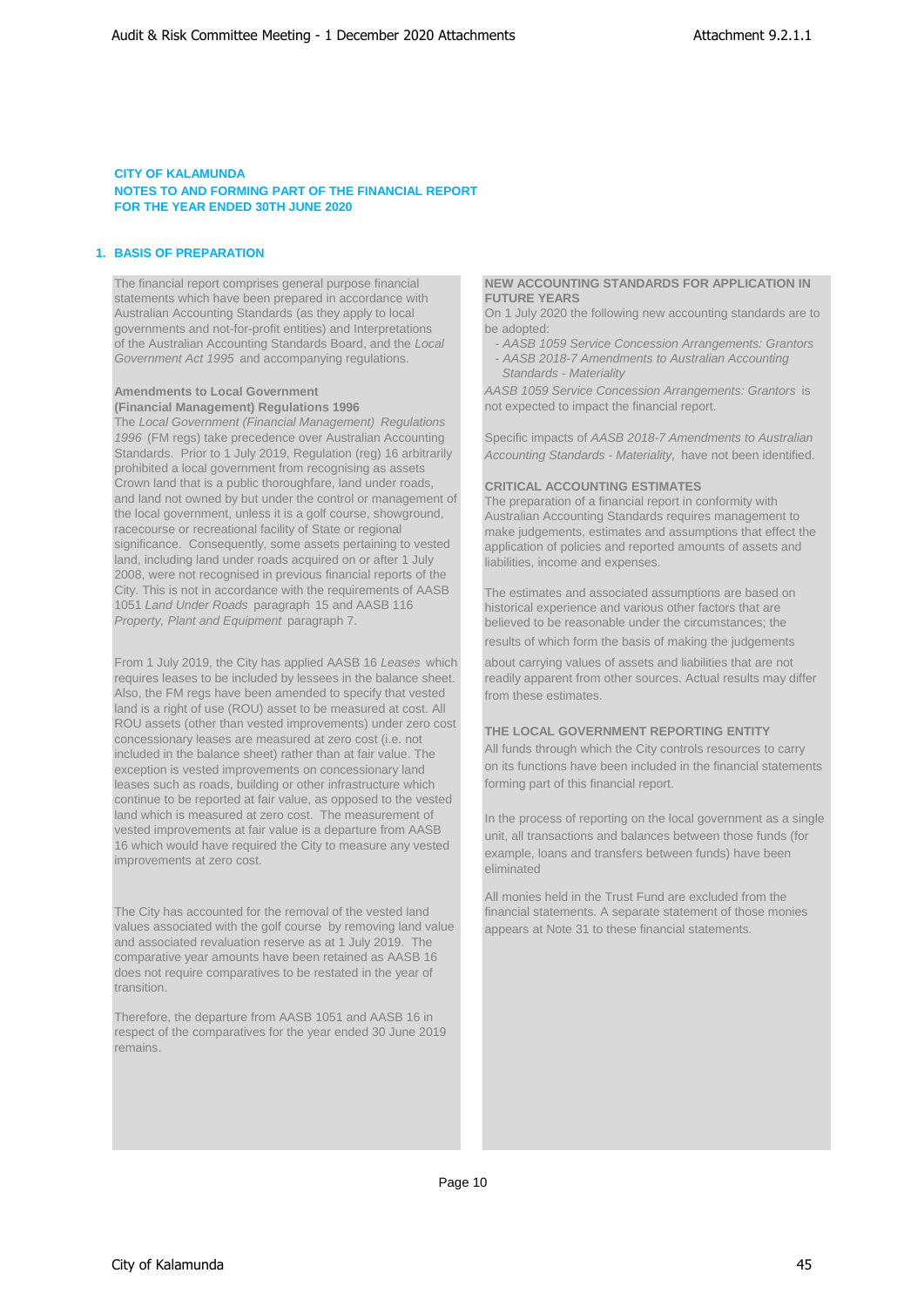# **CITY OF KALAMUNDA NOTES TO AND FORMING PART OF THE FINANCIAL REPORT**

**FOR THE YEAR ENDED 30TH JUNE 2020**

## **2. REVENUE AND EXPENSES**

### **REVENUE RECOGNITION POLICY**

Recognition of revenue is dependant on the source of revenue and the associated terms and conditions associated with each source of revenue and recognised as follows:

| <b>Revenue Category</b><br>Rates                                                                          | <b>Nature of goods and</b><br><b>services</b><br><b>General Rates</b>                                                        | <b>When</b><br>obligations<br>typically<br>satisfied<br>Over time | <b>Payment terms</b><br>Payment dates<br>adopted by Council                            | <b>Returns/Refunds/</b><br><b>Warranties</b><br>None | <b>Determination of</b><br>transaction price<br>Adopted by council<br>annually       | <b>Allocating</b><br>transaction<br>price<br>When taxable<br>event occurs   | <b>Measuring</b><br>obligations for<br>returns<br>Not applicable                       | <b>Timing of revenue</b><br>recognition<br>When rates notice is issued                                                               |
|-----------------------------------------------------------------------------------------------------------|------------------------------------------------------------------------------------------------------------------------------|-------------------------------------------------------------------|----------------------------------------------------------------------------------------|------------------------------------------------------|--------------------------------------------------------------------------------------|-----------------------------------------------------------------------------|----------------------------------------------------------------------------------------|--------------------------------------------------------------------------------------------------------------------------------------|
| Service charges                                                                                           | Charge for specific service                                                                                                  | Over time                                                         | during the year<br><b>Payment dates</b><br>adopted by Council<br>during the year       | Refund in event<br>monies are unspent annually       | Adopted by council                                                                   | When taxable<br>event occurs                                                | Not applicable                                                                         | When rates notice is issued                                                                                                          |
| <b>Grant contracts</b><br>with customers                                                                  | Community events, minor<br>facilities, research, design,<br>planning evaluation and<br>services                              | Over time                                                         | Fixed terms transfer<br>of funds based on<br>agreed milestones<br>and reporting        | Contract obligation<br>if project not<br>complete    | Set by mutual<br>agreement with the<br>customer                                      | Based on the<br>progress of<br>works to match<br>performance<br>obligations | <b>Returns limited</b><br>to repayment of<br>transaction<br>price if terms<br>breached | Output method based on<br>project milestones and/or<br>completion date matched to<br>performance obligations as<br>inputs are shared |
| Grants, subsidies<br>or contributions for<br>the construction of<br>non-financial assets local government | Construction or acquisition of<br>recognisable non-financial<br>assets to be controlled by the                               | Over time                                                         | <b>Fixed terms transfer</b><br>of funds based on<br>agreed milestones<br>and reporting | Contract obligation<br>if project not<br>complete    | Set by mutual<br>agreement with the<br>customer                                      | Based on the<br>progress of<br>works to match<br>performance<br>obligations | <b>Returns limited</b><br>to repayment of<br>transaction<br>price of terms<br>breached | Output method based on<br>project milestones and/or<br>completion date matched to<br>performance obligations as<br>inputs are shared |
| Grants with no<br>contract<br>commitments                                                                 | General appropriations and<br>contributions with no<br>reciprocal commitment                                                 | No obligations                                                    | Not applicable                                                                         | Not applicable                                       | Cash received                                                                        | On receipt of<br><b>Ifunds</b>                                              | Not applicable                                                                         | When assets are controlled                                                                                                           |
| Licences/<br>Registrations/<br>Approvals                                                                  | Building, planning,<br>development and animal<br>management, having the<br>same nature as a licence<br>regardless of naming. | Single point in<br>Itime                                          | Full payment prior to<br>issue                                                         | None                                                 | Set by State<br>legislation or limited<br>by legislation to the<br>cost of provision | Based on timing<br>lof issue of the<br>associated rights                    | No refunds                                                                             | On payment and issue of<br>the licence, registration or<br>approval                                                                  |
| Pool inspections                                                                                          | Compliance safety check                                                                                                      | Single point in<br>Itime                                          | Equal proportion<br>based on an equal<br>annually fee                                  | None                                                 | Set by State<br>legislation                                                          | Apportioned<br>equally across<br>the inspection<br>cycle                    | No refunds                                                                             | After inspection complete<br>based on a 4 year cycle                                                                                 |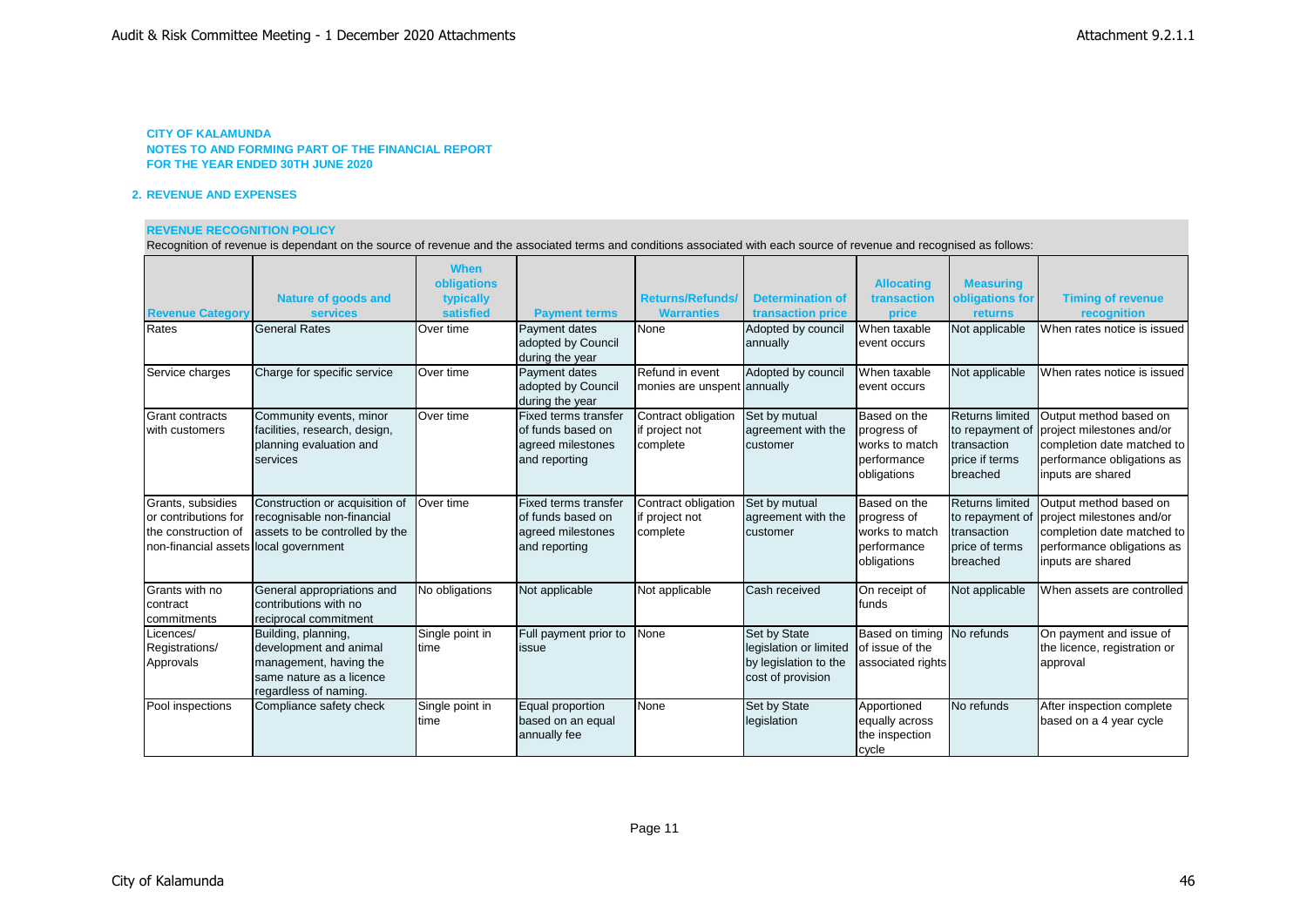# **2. REVENUE AND EXPENSES**

# **REVENUE RECOGNITION POLICY (Continued)**

|                         |                                              | <b>When</b><br>obligations |                                           |                         |                                                 | <b>Allocating</b>                         | <b>Measuring</b>                |                                        |
|-------------------------|----------------------------------------------|----------------------------|-------------------------------------------|-------------------------|-------------------------------------------------|-------------------------------------------|---------------------------------|----------------------------------------|
|                         | <b>Nature of goods and</b>                   | typically                  |                                           | <b>Returns/Refunds/</b> | <b>Determination of</b>                         | transaction                               | obligations for                 | <b>Timing of revenue</b>               |
| <b>Revenue Category</b> | <b>services</b>                              | satisfied                  | <b>Payment terms</b>                      | <b>Warranties</b>       | transaction price                               | price                                     | returns                         | recognition                            |
| Other inspections       | Regulatory Food, Health and                  | Single point in            | Full payment prior to                     | None                    | Set by State                                    | Applied fully on                          | Not applicable                  | Revenue recognised after               |
|                         | Safety                                       | time                       | inspection                                |                         | legislation or limited<br>by legislation to the | timing of<br>inspection                   |                                 | inspection event occurs                |
|                         |                                              |                            |                                           |                         | cost of provision                               |                                           |                                 |                                        |
| Waste                   | Kerbside collection service                  | Over time                  | Payment on an                             | None                    | Adopted by council                              | Apportioned                               | Not applicable                  | Output method based on                 |
| management              |                                              |                            | annual basis in                           |                         | annually                                        | equally across                            |                                 | regular weekly and                     |
| collections             |                                              |                            | advance                                   |                         |                                                 | the collection                            |                                 | fortnightly period as                  |
|                         |                                              |                            |                                           |                         |                                                 | period                                    |                                 | proportionate to collection<br>service |
| Waste                   | Waste treatment, recycling                   | Single point in            | Payment in advance                        | None                    | Adopted by council                              | Based on timing                           | Not applicable                  | On entry to facility                   |
| management entry        | and disposal service at                      | time                       | at gate or on normal                      |                         | annually                                        | of entry to facility                      |                                 |                                        |
| fees                    | disposal sites                               |                            | trading terms if credit<br>provided       |                         |                                                 |                                           |                                 |                                        |
| Property hire and       | Use of halls and facilities                  | Single point in            | In full in advance                        | Refund if event         | Adopted by council                              | Based on timing Returns limited           |                                 | On entry or at conclusion of           |
| entry                   |                                              | ltime                      |                                           | cancelled.              | annually                                        | of entry to facility to repayment of hire |                                 |                                        |
|                         |                                              |                            |                                           |                         |                                                 |                                           | transaction                     |                                        |
| Memberships             | Gym and pool membership                      | Over time                  | Payment in full in                        | Refund for unused       | Adopted by council                              | Apportioned                               | price<br><b>Returns limited</b> | Output method over 12                  |
|                         |                                              |                            | advance                                   | portion on              | annually                                        | equally across                            | to repayment of                 | months matched to access               |
|                         |                                              |                            |                                           | application             |                                                 | the access                                | transaction                     | right                                  |
|                         |                                              |                            |                                           |                         |                                                 | period                                    | price                           |                                        |
| Fees and charges        | Cemetery services, library                   | Single point in            | Payment in full in                        | None                    | Adopted by council                              | Applied fully                             | Not applicable                  | Output method based on                 |
|                         | for other goods and fees, reinstatements and | time                       | advance                                   |                         | annually                                        | based on timing                           |                                 | provision of service or                |
| services                | private works                                |                            |                                           |                         |                                                 | of provision                              |                                 | completion of works                    |
| Sale of stock           | Kiosk and visitor centre stock               | Single point in            | In full in advance                        | Refund for faulty       | Adopted by council                              | Applied fully                             | <b>Returns limited</b>          | Output method based on                 |
|                         |                                              | time                       |                                           | goods                   | annually, set by                                | based on timing                           | to repayment of goods           |                                        |
|                         |                                              |                            |                                           |                         | mutual agreement                                | of provision                              | transaction                     |                                        |
|                         |                                              |                            |                                           |                         |                                                 |                                           | price                           |                                        |
| Reimbursements          | Insurance claims                             | Single point in            | Payment in arrears<br>for claimable event | None                    | Set by mutual                                   | When claim is                             | Not applicable                  | When claim is agreed                   |
|                         |                                              | time                       |                                           |                         | agreement with the<br>customer                  | agreed                                    |                                 |                                        |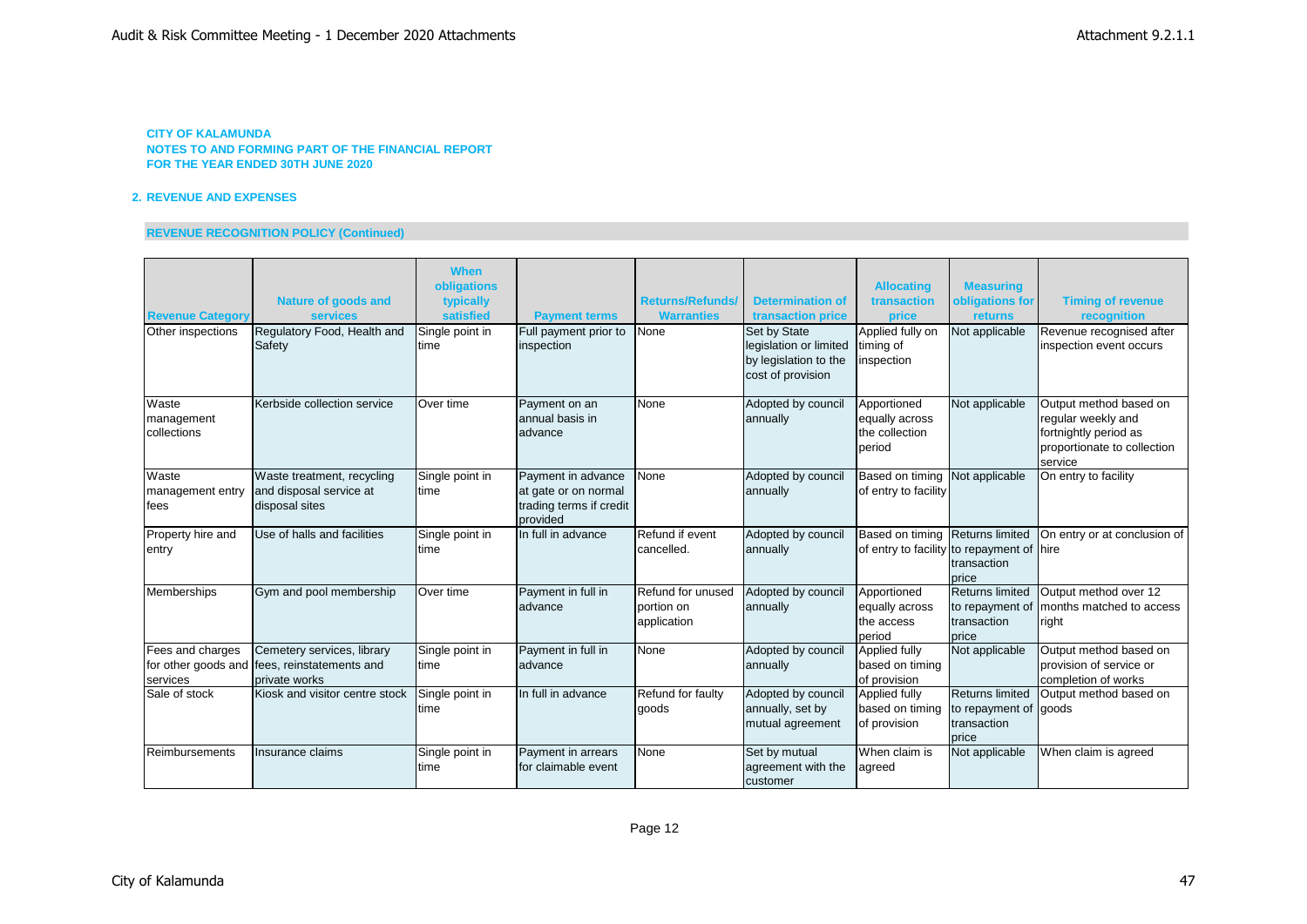**NOTES TO AND FORMING PART OF THE FINANCIAL REPORT FOR THE YEAR ENDED 30TH JUNE 2020**

### **2. REVENUE AND EXPENSES (Continued)**

#### **(a) Grant revenue**

Grants, subsidies and contributions are included as both operating and non-operating revenues in the Statement of Comprehensive Income:

|                                                    | 2020          | 2020          | 2019          |
|----------------------------------------------------|---------------|---------------|---------------|
|                                                    | <b>Actual</b> | <b>Budget</b> | <b>Actual</b> |
|                                                    | S             |               | S             |
| <b>Operating grants and subsidies</b>              |               |               |               |
| General purpose funding                            | 2,442,960     | 1,340,898     | 2,598,458     |
| Law, order, public safety                          | 131,520       | 190,023       | 155,493       |
| Education and welfare                              | 9,061         | 7,530         | 9,252         |
| Community amenities                                | 3,805         | $\Omega$      | $\Omega$      |
| Recreation and culture                             | 6,440         | 27,000        | 58,349        |
| Transport                                          | 28,089        | 30,000        | 30,801        |
| Other property and services                        |               | 2,500         | 2,500         |
|                                                    | 2,621,875     | 1,597,951     | 2,854,853     |
| <b>Contributions, Reimbursements and Donations</b> |               |               |               |
| Governance                                         | 27,753        | 1,836         | 7,204         |
| General purpose funding                            | 38,180        | 38,280        | 38,280        |
| Law, order, public safety                          | 14,892        | 20,889        | 3,774         |
| Community amenities                                | 44,751        | 34,883        | 2,458         |
| Recreation and culture                             | 1,009,076     | 459,902       | 331,857       |
| Transport                                          | 13,410        | $\Omega$      | 8,350         |
| Other property and services*                       | 3,795,954     | 223,784       | 229,310       |
|                                                    | 4,944,018     | 779,575       | 621,232       |

\* The City has received a \$2.1 million contribution from Eastern Metropolitan Regional Council for Food Organics and Green Organics project and \$1.3 million for reimbursement of expenses incurred on behalf of the CELL 9 trust account.

| Non-operating grants, subsidies and contributions |            |            |            |
|---------------------------------------------------|------------|------------|------------|
| Law, order, public safety                         | 28,284     | $\Omega$   | $\Omega$   |
| Health                                            |            | $\Omega$   | 144,687    |
| Recreation and culture                            | 2,093,987  | 4,736,000  | 898,086    |
| Transport                                         | 3,619,778  | 3,106,451  | 3,178,163  |
| Other property and services                       | 1,612,772  | 729,393    | 1,346,803  |
|                                                   | 7,354,821  | 8,571,844  | 5,567,739  |
|                                                   |            |            |            |
| <b>Total grants, subsidies and contributions</b>  | 14,920,714 | 10,949,370 | 9,043,824  |
|                                                   |            |            |            |
| <b>Fees and charges</b>                           |            |            |            |
| Governance                                        |            | 20,000     | 10         |
| General purpose funding                           | 218,897    | 304,697    | 205,405    |
| Law, order, public safety                         | 261,120    | 177,538    | 300,737    |
| Health                                            | 885,558    | 675,005    | 884,955    |
| Education and welfare                             | 55,447     | 55,000     | 53,196     |
| Community amenities                               | 12,490,673 | 12,676,715 | 12,274,038 |
| Recreation and culture                            | 1,056,258  | 1,315,816  | 1,306,631  |
| Transport                                         |            | $\Omega$   | 514        |
| Economic services                                 | 250,127    | 327,710    | 247,424    |
| Other property and services                       | 183,011    | 280,244    | 186,302    |
|                                                   | 15,401,091 | 15,832,725 | 15,459,212 |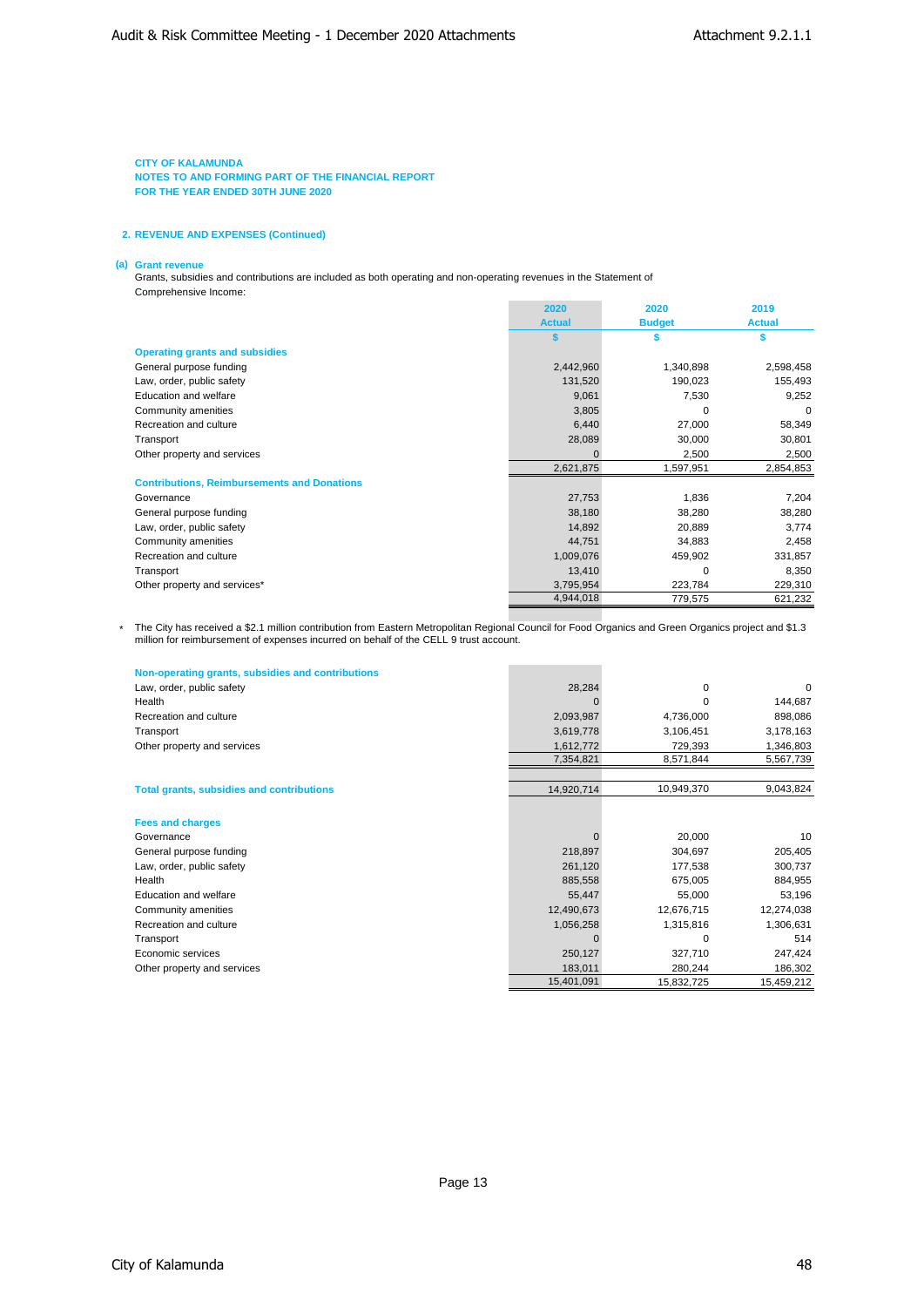**NOTES TO AND FORMING PART OF THE FINANCIAL REPORT FOR THE YEAR ENDED 30TH JUNE 2020**

### **2. REVENUE AND EXPENSES (Continued)**

# **SIGNIFICANT ACCOUNTING POLICIES**

**Grants, subsidies and contributions Fees and Charges** Operating grants, subsidies and contributions are grants, Revenue (other than service charges) from the use of facilities subsidies or contributions that are not non-operating in nature. <br>
and charges made for local government services, sewerage

received for the acquisition or construction of recognisable and administration fees. non-financial assets to be controlled by the local government.

rates, rentals, hire charges, fee for service, photocopying Non-operating grants, subsidies and contributions are amounts charges, licences, sale of goods or information, fines, penalties

|                                                                                                                                                                                                                                                                                                                                                              | 2020          | 2020          | 2019          |
|--------------------------------------------------------------------------------------------------------------------------------------------------------------------------------------------------------------------------------------------------------------------------------------------------------------------------------------------------------------|---------------|---------------|---------------|
| (a) Revenue (Continued)                                                                                                                                                                                                                                                                                                                                      | <b>Actual</b> | <b>Budget</b> | <b>Actual</b> |
| <b>Contracts with customers and transfers</b><br>for recognisable non-financial assets<br>Revenue from contracts with customers and transfers<br>to enable the acquisition or construction of recognisable<br>non-financial assets to be controlled by the City<br>was recognised during the year for the following nature<br>or types of goods or services: |               | \$            | S.            |
| Non-operating grants, subsidies and contributions                                                                                                                                                                                                                                                                                                            | 7.354.821     | 8,571,844     | 5,567,739     |
|                                                                                                                                                                                                                                                                                                                                                              | 7,354,821     | 8,571,844     | 5,567,739     |
| Revenue from contracts with customers and transfers<br>to enable the acquisition or construction of recognisable<br>non-financial assets to be controlled by the City<br>is comprised of:<br>Transfers intended for acquiring or constructing recognisable non-                                                                                              |               |               |               |
| financial assets included as a capital grant liability at the start of the                                                                                                                                                                                                                                                                                   |               |               |               |
| period                                                                                                                                                                                                                                                                                                                                                       | 2,080,167     | $\Omega$      | $\Omega$      |
| Other revenue from performance obligations satisfied during the year                                                                                                                                                                                                                                                                                         | 5.274.654     | 8,571,844     | 5,567,739     |
|                                                                                                                                                                                                                                                                                                                                                              | 7,354,821     | 8,571,844     | 5,567,739     |
| Information about receivables, contract assets and contract<br>liabilities from contracts with customers along with<br>financial assets and associated liabilities arising from transfers<br>to enable the acquisition or construction of recognisable<br>non-financial assets is:                                                                           |               |               |               |
| Capital Grant liabilities from transfers of recognisable non financial assets                                                                                                                                                                                                                                                                                | 2.214.705     | 0             | 0             |

Contract assets primarily relate to the City's right to consideration for work completed but not billed at 30 June 2020. Assets associated with contracts with customers were not subject to an impairment charge.

Contract liabilities for contracts with customers primarily relate to grants with performance obligations received in advance, for which revenue is recognised over time as the performance obligations are met.

Information is not provided about remaining performance obligations for contracts with customers that had an original

expected duration of one year or less.

Consideration from contracts with customers is included in the transaction price.

Performance obligations in relation to contract liabilities from transfers for recognisable non-financial assets are satisfied as project milestones are met or completion of construction or acquisition of the asset. All associated performance obligations are expected to be met over the next 12 months.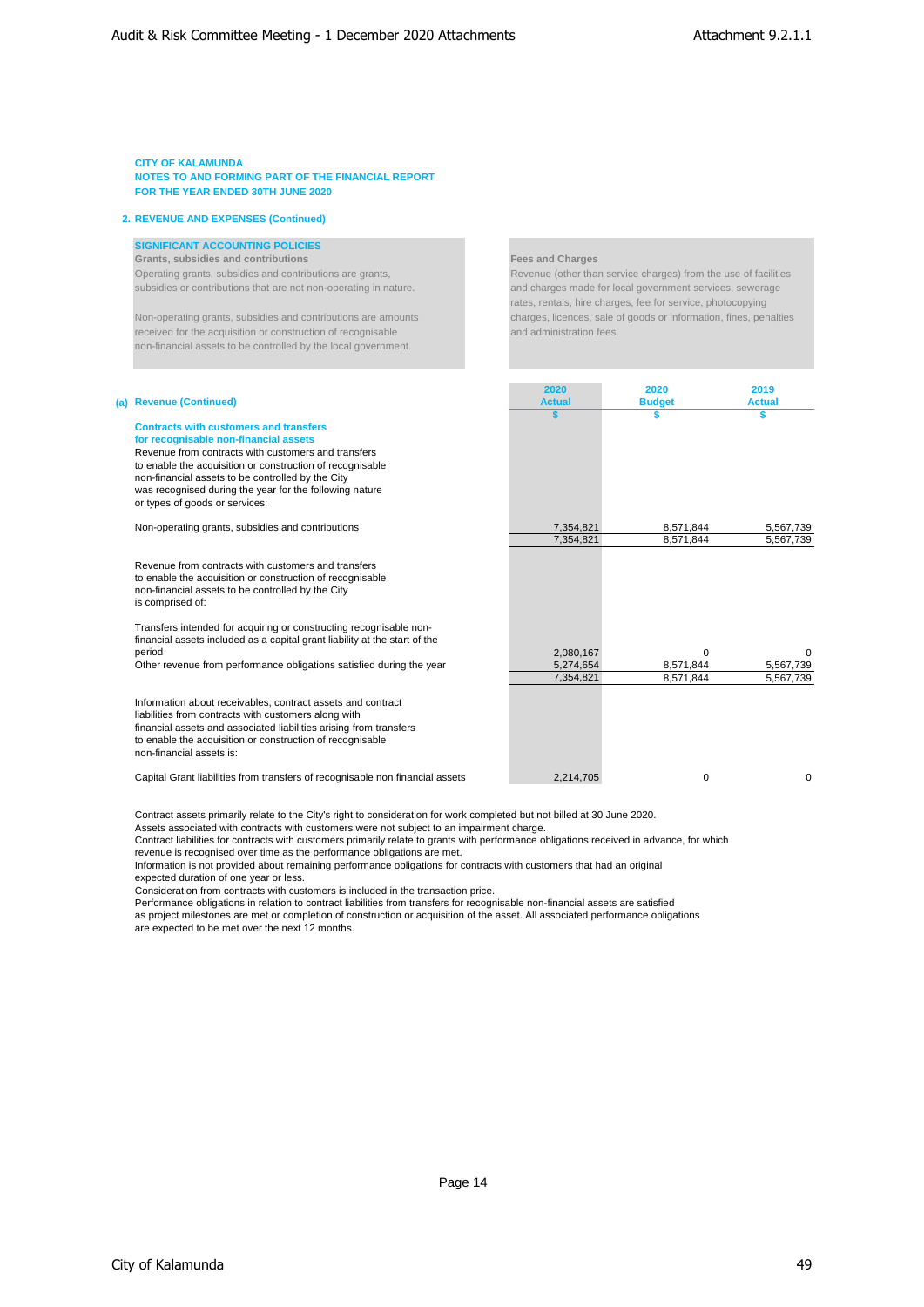**NOTES TO AND FORMING PART OF THE FINANCIAL REPORT FOR THE YEAR ENDED 30TH JUNE 2020**

#### **2. REVENUE AND EXPENSES (Continued)**

### **(a) Revenue (Continued)**

### **Revenue from statutory requirements**

# **Other revenue**

#### **Interest earnings**

| <b>Revenue (Continued)</b>                                       |       | <b>Actual</b> | <b>Budget</b> | <b>Actual</b> |
|------------------------------------------------------------------|-------|---------------|---------------|---------------|
|                                                                  |       |               |               |               |
| <b>Revenue from statutory requirements</b>                       |       |               |               |               |
| Revenue from statutory requirements was recognised during        |       |               |               |               |
| the year for the following nature or types of goods or services: |       |               |               |               |
| General rates                                                    | 26(a) | 37,658,767    | 37,454,039    | 36,934,468    |
| Statutory permits and licences                                   |       | 810,712       | 741,624       | 862,415       |
| Fines                                                            |       | 51.803        | 80,000        | 59,177        |
| Developer contributions                                          |       | 1,612,772     | 729,393       | 1,346,803     |
|                                                                  |       | 40,134,054    | 39,005,056    | 39,202,863    |
| <b>Other revenue</b>                                             |       |               |               |               |
| Other                                                            |       | 36.145        | 55.625        | 39,940        |
|                                                                  |       | 36,145        | 55,625        | 39,940        |
|                                                                  |       |               |               |               |
| <b>Interest earnings</b>                                         |       |               |               |               |
| Financial assets at amortised cost - self supporting loans       |       | 8,102         | 6,426         | 9,479         |
| Interest on reserve funds                                        |       | 104,883       | 104,000       | 122,445       |
| Rates instalment and penalty interest                            |       | 506,406       | 526,998       | 472,737       |
| Other interest earnings                                          |       | 180,938       | 459.216       | 416,455       |
|                                                                  |       | 800,329       | 1,096,640     | 1,021,116     |

**2020 2020 2019**

# **SIGNIFICANT ACCOUNTING POLICIES**<br>Interest earnings

Interest income is calculated by applying the effective interest **Interest income is presented as finance income** where it is rate to the gross carrying amount of a financial asset except except earned from financial assets that are held for cash for financial assets that subsequently become credit-impaired. management purposes. For credit-impaired financial assets the effective interest rate is applied to the net carrying amount of the financial asset (after deduction of the loss allowance).

#### **Interest earnings Interest earnings (continued)**

1,567,604 456,654 377,878

| (b) Expenses                           | <b>Note</b> | 2020<br><b>Actual</b> | 2020<br><b>Budget</b> | 2019<br><b>Actual</b> |
|----------------------------------------|-------------|-----------------------|-----------------------|-----------------------|
| <b>Auditors remuneration</b>           |             |                       |                       |                       |
| - Audit of the Annual Financial Report |             | 40,000                | 43.000                | 40,000                |
| - Other services                       |             | 73,940                | 109,000               | 96,925                |
|                                        |             | 113.940               | 152,000               | 136,925               |
| Interest expenses (finance costs)      |             |                       |                       |                       |
| <b>Borrowings</b>                      | 16(a)       | 265.469               | 272.482               | 298,308               |
|                                        |             | 265.469               | 272.482               | 298,308               |
| <b>Other expenditure</b>               |             |                       |                       |                       |

Sundry expenses 1,567,604 456,654 377,878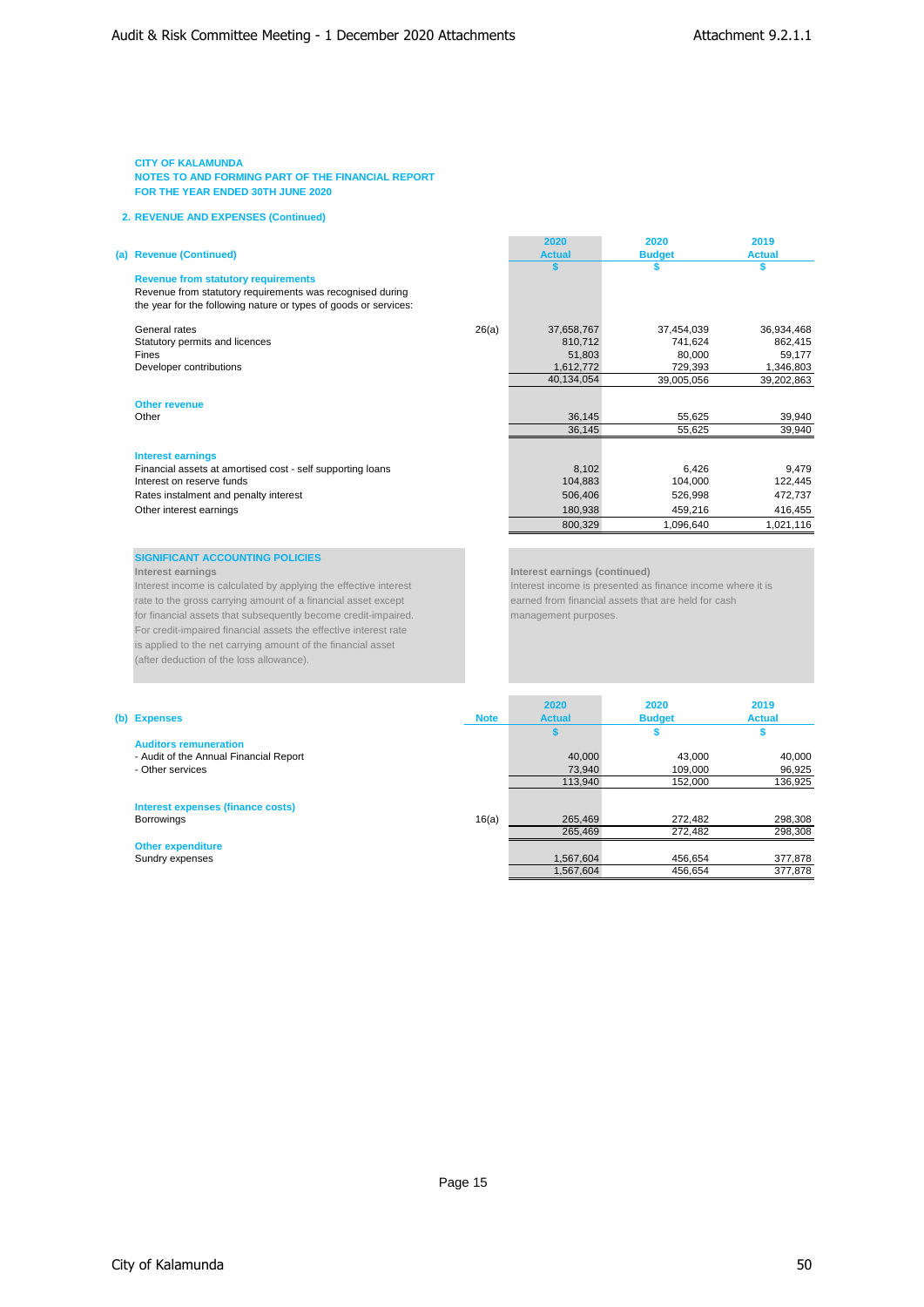| <b>3. CASH AND CASH EQUIVALENTS</b>                                                                       | <b>NOTE</b> | 2020                                      | 2019         |
|-----------------------------------------------------------------------------------------------------------|-------------|-------------------------------------------|--------------|
|                                                                                                           |             |                                           |              |
| Cash on Hand - Unrestricted                                                                               |             | 5,690                                     | 5.690        |
| Cash at Bank                                                                                              |             | 24,190,661                                | 20,731,907   |
| Total cash and cash equivalents                                                                           |             | 24,196,351                                | 20,737,597   |
| <b>Comprises:</b>                                                                                         |             |                                           |              |
| - Unrestricted cash and cash equivalents                                                                  |             | 8,306,627                                 | 6,579,857    |
| - Restricted cash and cash equivalents                                                                    |             | 15,889,724                                | 14, 157, 740 |
|                                                                                                           |             | 24,196,351                                | 20,737,597   |
| <b>Restrictions</b>                                                                                       |             |                                           |              |
| The following classes of assets have restrictions                                                         |             |                                           |              |
| imposed by regulations or other externally imposed                                                        |             |                                           |              |
| requirements which limit or direct the purpose for which                                                  |             |                                           |              |
| the resources may be used:                                                                                |             |                                           |              |
|                                                                                                           |             |                                           |              |
| - Cash and cash equivalents                                                                               |             | 15,889,724                                | 14, 157, 740 |
| - Financial assets at amortised cost                                                                      |             | 3,363,744                                 | 3,298,444    |
|                                                                                                           |             | 19,253,468                                | 17,456,184   |
| The restricted assets are a result of the following specific<br>purposes to which the assets may be used: |             |                                           |              |
|                                                                                                           |             |                                           |              |
| Reserves - cash/financial asset backed                                                                    | 4           | 14,531,763                                | 17,223,164   |
| Capital Grant Liabilities & Contract liabilities from                                                     |             |                                           |              |
| transfers for recognisable non financial assets                                                           | 15          | 2,214,705                                 | 0            |
| Unspent loans                                                                                             | 16(c)       | 2,507,000                                 | 0            |
| Unspent grants/contributions                                                                              |             |                                           | 233,020      |
| <b>Total restricted assets</b>                                                                            |             | 19,253,468                                | 17,456,184   |
| <b>SIGNIFICANT ACCOUNTING POLICIES</b>                                                                    |             |                                           |              |
| Cash and cash equivalents                                                                                 |             | <b>Restricted assets</b>                  |              |
| Cash and cash equivalents include cash on hand, cash at hank                                              |             | Restricted asset halances are not availab |              |

deposits available on demand with banks and other short term the local government due to externally imposed restrictions. highly liquid investments with original maturities of three months Externally imposed restrictions are specified in an agreement, or less that are readily convertible to known amounts of cash contract or legislation. This applies to reserves, unspent grants, and bank overdrafts. Bank overdrafts are reported as short term fully expended in the manner specified by the contributor, borrowings in current liabilities in the statement of financial legislation or loan agreement. position.

ble for general use by and which are subject to an insignificant risk of changes in value subsidies and contributions and unspent loans that have not been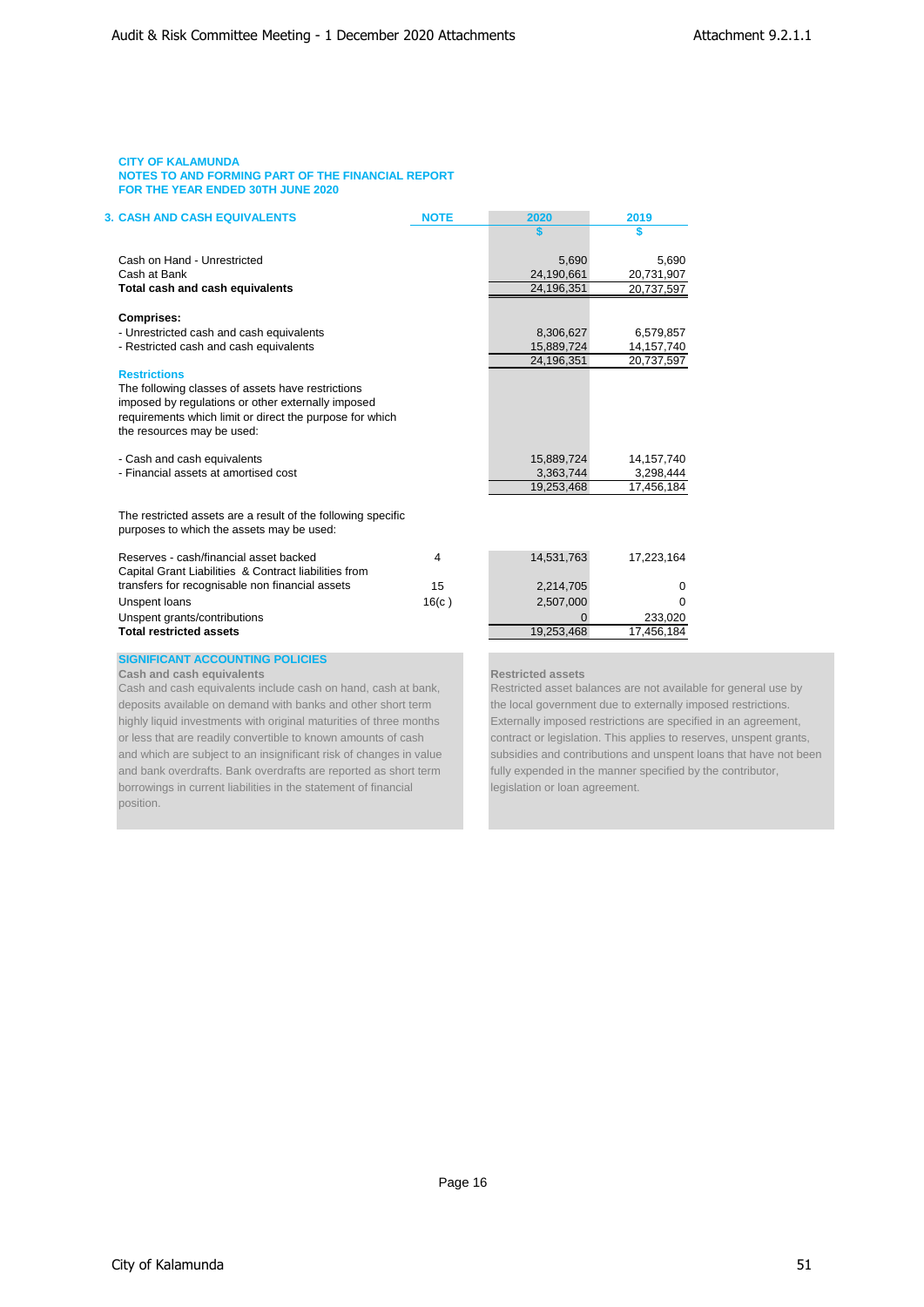**NOTES TO AND FORMING PART OF THE FINANCIAL REPORT**

**FOR THE YEAR ENDED 30TH JUNE 2020**

|     |                                                                        | 2020<br><b>Actual</b><br><b>Opening</b> | 2020<br><b>Actual</b><br><b>Transfer</b> | 2020<br><b>Actual</b><br><b>Transfer</b> | 2020<br><b>Actual</b><br><b>Closing</b> | 2020<br><b>Budget</b><br><b>Opening</b> | 2020<br><b>Budget</b><br><b>Transfer</b> | 2020<br><b>Budget</b><br><b>Transfer</b> | 2020<br><b>Budget</b><br><b>Closing</b> | 2019<br><b>Actual</b><br><b>Opening</b> | 2019<br><b>Actual</b><br><b>Transfer</b> | 2019<br><b>Actual</b><br><b>Transfer</b> | 2019<br><b>Actual</b><br><b>Closing</b> |
|-----|------------------------------------------------------------------------|-----------------------------------------|------------------------------------------|------------------------------------------|-----------------------------------------|-----------------------------------------|------------------------------------------|------------------------------------------|-----------------------------------------|-----------------------------------------|------------------------------------------|------------------------------------------|-----------------------------------------|
|     | <b>4. RESERVES - CASH/FINANCIAL ASSET BACKED</b>                       | <b>Balance</b>                          | to                                       | (from)                                   | <b>Balance</b>                          | <b>Balance</b>                          | to                                       | (from)                                   | <b>Balance</b>                          | <b>Balance</b>                          | to                                       | (from)                                   | <b>Balance</b>                          |
|     |                                                                        |                                         |                                          |                                          |                                         |                                         | \$.                                      |                                          |                                         |                                         |                                          |                                          |                                         |
| (a) | Long Service Leave Reserve                                             | 975,756                                 | 6,345                                    | $\Omega$                                 | 982,101                                 | 972,788                                 | 5,806                                    | $\mathbf 0$                              | 978,594                                 | 967,820                                 | 7,936                                    |                                          | 975,756                                 |
| (b) | Land and Property Enhancement and<br>Maintenance Reserve               | 1,637,323                               | 10,785                                   | (213,985)                                | 1,434,122                               | 1,657,266                               | 9,892                                    | (215,000)                                | 1,452,158                               | 1,648,799                               | 13,524                                   | (25,000)                                 | 1,637,323                               |
| (c) | Waste Management Reserve                                               | 1,882,061                               | 1,239,494                                | $\mathbf{0}$                             | 3,121,555                               | 1,876,337                               | 11,200                                   | (200,000)                                | 1,687,537                               | 1,866,753                               | 15,308                                   | 0                                        | 1,882,061                               |
| (d) | <b>EDP IT Equipment Reserve</b>                                        | 945,039                                 | 6,149                                    | (73, 142)                                | 878,047                                 | 942,166                                 | 605,624                                  | (671, 760)                               | 876,030                                 | 937,352                                 | 7,687                                    | $\Omega$                                 | 945,039                                 |
| (e) | <b>Local Government Elections Reserve</b>                              | 130,196                                 | 845                                      | (130,000)                                | 1,040                                   | 129,800                                 | 100,772                                  | (143,000)                                | 87,572                                  | 129,134                                 | 1,063                                    | $\mathbf 0$                              | 130,196                                 |
| (f) | <b>HACC Reserve</b>                                                    | 19,113                                  | $\mathbf{0}$                             | (19, 113)                                | $\Omega$                                | 20,004                                  | 122                                      | (20, 126)                                | $\mathbf 0$                             | 20,003                                  | $\mathbf 0$                              | (891)                                    | 19,113                                  |
| (q) | Forrestfield Industrial Area Reserve                                   | 123,338                                 | 803                                      | $\mathbf{0}$                             | 124,141                                 | 122,965                                 | 734                                      | $\mathbf 0$                              | 123,699                                 | 122,341                                 | 997                                      | $\mathbf 0$                              | 123,338                                 |
| (h) | Insurance Contingency Reserve                                          | 282,240                                 | 1,833                                    | $\mathbf{0}$                             | 284,073                                 | 281,381                                 | 1,680                                    | $\Omega$                                 | 283,061                                 | 279,944                                 | 2,296                                    | $\Omega$                                 | 282,240                                 |
| (i) | <b>Revaluation Reserve</b>                                             | 257,367                                 | 46,298                                   | $\mathbf{0}$                             | 303,665                                 | 256,582                                 | 1,532                                    | (85,000)                                 | 173,114                                 | 255,268                                 | 2,099                                    | $\Omega$                                 | 257,367                                 |
| (i) | Nominated Employee Leave Provisions Reserve                            | 1,928,479                               | 59,728                                   | $\mathbf 0$                              | 1,988,207                               | 1,922,613                               | 11,476                                   | $\Omega$                                 | 1,934,089                               | 1,912,791                               | 15,689                                   | 0                                        | 1,928,479                               |
| (k) | Forrestfield Industrial Scheme Stage 1 Reserve                         | 1,382,439                               | 601,839                                  | (1,582,872)                              | 401,406                                 | 1,631,779                               | 9,740                                    | (1,520,200)                              | 121,319                                 | 2,210,731                               | 499,366                                  | (1,327,658)                              | 1,382,439                               |
| (1) | <b>Asset Enhancement Reserve</b>                                       | 1,259,273                               | 96,399                                   | (255, 288)                               | 1,100,384                               | 1,253,843                               | 164,965                                  | (1,075,500)                              | 343,308                                 | 1,769,752                               | 14,521                                   | (525,000)                                | 1,259,273                               |
| (m) | Unexpended Capital Works and Specific<br><b>Purpose Grants Reserve</b> | 5,726,181                               | 37,236                                   | (2,348,254)                              | 3,415,163                               | 5,683,903                               | 33,926                                   | (5,683,903)                              | 33,926                                  | 5,431,620                               | 5,744,561                                | (5,450,000)                              | 5,726,181                               |
| (n) | Waste Avoidance and Resource Recovery<br>Reserve                       | 605,510                                 | 3,935                                    | (180, 880)                               | 428,565                                 | 603.666                                 | 203,603                                  | (260,000)                                | 547,269                                 | 600,578                                 | 4,932                                    | $\Omega$                                 | 605,510                                 |
| (o) | <b>Environmental Reserve</b>                                           | 68,849                                  | 443                                      | $\mathbf 0$                              | 69,292                                  | 68,633                                  | 150,410                                  | (117,500)                                | 101.543                                 | 68.285                                  | 564                                      | 0                                        | 68,849                                  |
| (p) | <b>Public Art Reserve</b>                                              | $\Omega$                                | $\mathbf{0}$                             | $\Omega$                                 |                                         | $\Omega$                                | 50,000                                   | $\Omega$                                 | 50,000                                  | $\Omega$                                | $\Omega$                                 | $\Omega$                                 | $\Omega$                                |
| (q) | <b>Strategic Sport and Recreation Reserve</b>                          |                                         | $\Omega$                                 |                                          |                                         |                                         | 86,000                                   | (85, 674)                                | 326                                     |                                         |                                          |                                          |                                         |
|     |                                                                        | 17,223,164                              | 2,112,132                                | (4,803,533)                              | 14,531,763                              | 17.423.726                              | 1.447.481                                | (10.077.663)                             | 8.793.544                               | 18.221.169                              | 6.330.542                                | (7.328.550)                              | 17,223,164                              |

All reserves are supported by cash and cash equivalents and financial assets at amortised cost and are restricted within equity as Reserves - cash/financial assets backed.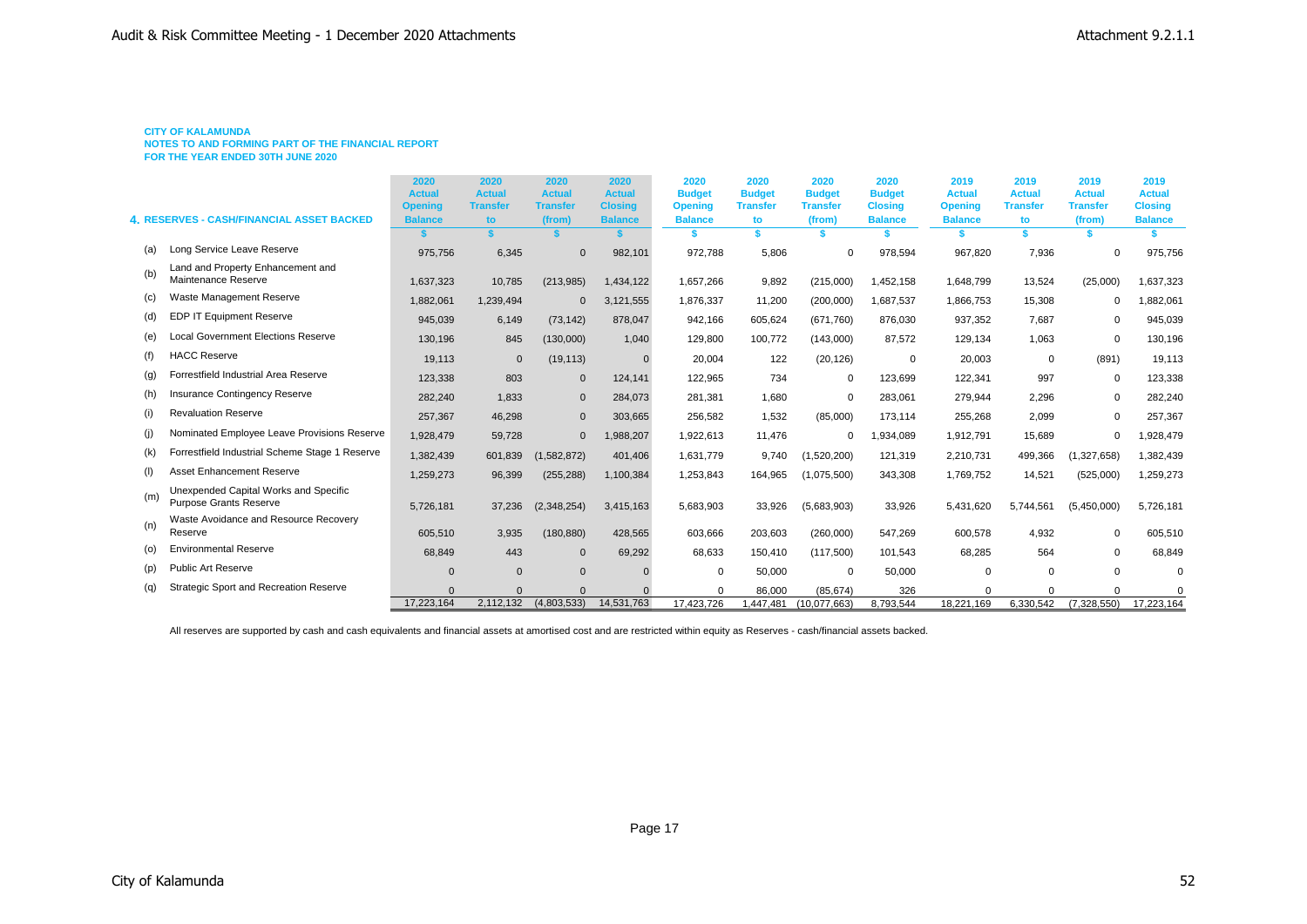#### **4. RESERVES - CASH/FINANCIAL ASSET BACKED (Continued)**

In accordance with Council resolutions or adopted budget in relation to each reserve account, the purpose for which the reserves are set aside and their anticipated date of use are as follows:

|     |                                                                        | Anticipated  |                                                                                                                                                                                                                                                                                                                                                                                                             |
|-----|------------------------------------------------------------------------|--------------|-------------------------------------------------------------------------------------------------------------------------------------------------------------------------------------------------------------------------------------------------------------------------------------------------------------------------------------------------------------------------------------------------------------|
|     | Name of Reserve                                                        | date of use  | Purpose of the reserve                                                                                                                                                                                                                                                                                                                                                                                      |
| (a) | Long Service Leave Reserve                                             | Ongoing      | To provide cash-backing for all annual and long service leave entitlements.                                                                                                                                                                                                                                                                                                                                 |
| (b) | Land and Property Enhancement and<br>Maintenance Reserve               | Ongoing      | To fund land and property purchases, upgrade and maintenance of existing properties.                                                                                                                                                                                                                                                                                                                        |
| (c) | Waste Management Reserve                                               | Ongoing      | To fund financing operations for the development of the City's sanitation service.                                                                                                                                                                                                                                                                                                                          |
| (d) | <b>EDP IT Equipment Reserve</b>                                        | Ongoing      | To fund the upgrade / replacement of the City's computer hardware and software requirments.                                                                                                                                                                                                                                                                                                                 |
| (e) | <b>Local Government Elections Reserve</b>                              | Ongoing      | To fund the cost of future elections.                                                                                                                                                                                                                                                                                                                                                                       |
| (f) | <b>HACC Reserve</b>                                                    | Discontinued | This reserve funded HACC Service programmes and asset replacements - the HACC programme was discontinued on 30.06.2017.                                                                                                                                                                                                                                                                                     |
| (g) | Forrestfield Industrial Area Reserve                                   | Ongoing      | To fund infrastructure requirements for the Forrestfield area.                                                                                                                                                                                                                                                                                                                                              |
| (h) | Insurance Contingency Reserve                                          | Ongoing      | To fund insurance premium variations and potential call backs.                                                                                                                                                                                                                                                                                                                                              |
| (i) | <b>Revaluation Reserve</b>                                             | Ongoing      | To fund triannual rating revaluations.                                                                                                                                                                                                                                                                                                                                                                      |
| (i) | Nominated Employee Leave Provisions Reserve Ongoing                    |              | To fund future nominated staff leave entitlements.                                                                                                                                                                                                                                                                                                                                                          |
| (k) | Forrestfield Industrial Scheme Stage 1 Reserve                         | Ongoing      | The reserve is established to meet the Citys' reporting obligation under clause 6.5.16 of the City of Kalamunda Local Planning Scheme No. 3.<br>The funds that were managed under the Trust for the scheme were transferred to the newly established reserve on 23rd June 2015. The reserve will be maintained<br>to reflect all transactions related to the scheme for the benefit of the scheme members.* |
| (1) | Asset Enhancement Reserve                                              | Ongoing      | To fund future replacement of Citys' Infrastructure and plant and equipment needs.                                                                                                                                                                                                                                                                                                                          |
| (m) | Unexpended Capital Works and Specific<br><b>Purpose Grants Reserve</b> | Ongoing      | To carry forward available funding for uncompleted projects and specific purpose grants, that will be completed and expended in ensuing financial years.                                                                                                                                                                                                                                                    |
| (n) | Waste Avoidance and Resource Recovery<br>Reserve                       | Ongoing      | Any surplus raised in the year for the purpose of managing the contaminated sites will be placed in the reserve for utilisation in future years.                                                                                                                                                                                                                                                            |
| (0) | <b>Environmental Reserve</b>                                           | Ongoing      | To fund environment strategies and projects.                                                                                                                                                                                                                                                                                                                                                                |
| (p) | <b>Public Art Reserve</b>                                              | Ongoing      | To fund future Public Art projects.                                                                                                                                                                                                                                                                                                                                                                         |
| (q) | <b>Strategic Sport and Recreation Reserve</b>                          | Ongoing      | To fund future Strategic Sport and Recreation capital projects.                                                                                                                                                                                                                                                                                                                                             |

\* A Capital Grant Liability has been recognised under note 15 for this balance on 1 July 2019 due to the initial application of AASB 1058.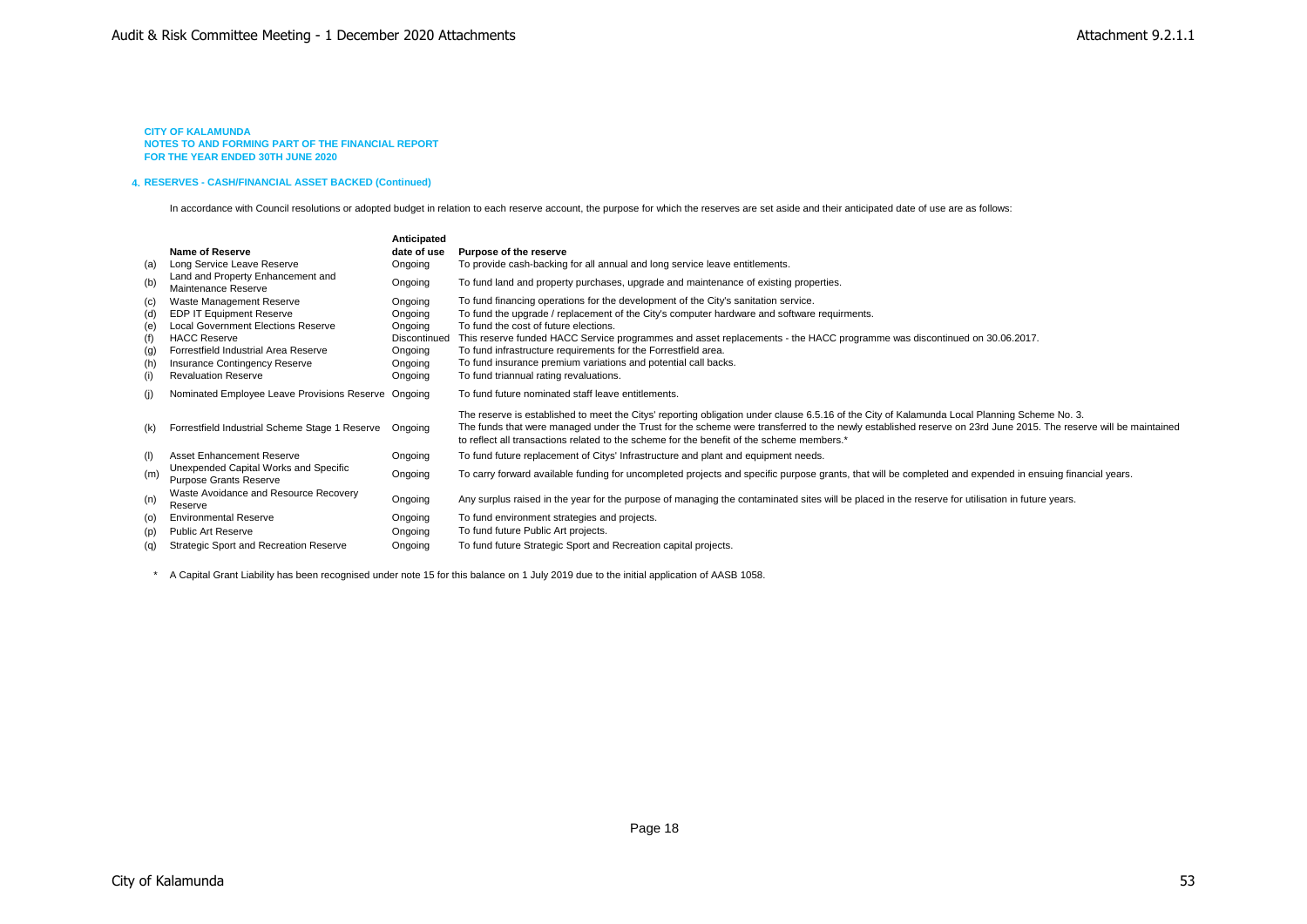| <b>5. OTHER FINANCIAL ASSETS</b>                                   | 2020      | 2019      |
|--------------------------------------------------------------------|-----------|-----------|
|                                                                    |           | S         |
| (a) Current assets                                                 |           |           |
| Financial assets at amortised cost                                 | 3,394,524 | 3,346,005 |
|                                                                    | 3,394,524 | 3,346,005 |
| Other financial assets at amortised cost                           |           |           |
| Term deposits                                                      | 3,363,744 | 3,298,444 |
| Self supporting loans (i)                                          | 30,780    | 47,561    |
|                                                                    | 3,394,524 | 3,346,005 |
| (b) Non-current assets                                             |           |           |
| Financial assets at amortised cost                                 | 83,893    | 103,403   |
| Financial assets at fair values through other comprehensive income | 142,442   | 140,137   |
|                                                                    | 226,335   | 243,540   |
| <b>Financial assets at amortised cost</b>                          |           |           |
| - Self supporting loans (i)                                        | 83,893    | 103,403   |
|                                                                    | 83,893    | 103,403   |
| Financial assets at fair values through other comprehensive income |           |           |
| - Investments in Unit Trusts (ii)                                  | 142,442   | 140,137   |
|                                                                    | 142,442   | 140,137   |

**(i) Self supporting loans**

An amount of money raised by the City in its own name through a specific loan for a period no longer than 10 years and provided to an approved community group or sporting club through a Self-Supporting Loan Agreement. Loans receivable from clubs/institutions have the same terms and conditions as the related borrowing disclosed in Note 16(a) as self supporting loans.

# **(ii) Investments In Unit Trusts**

The Local Government House Trust is a unit trust created for the purpose of providing building accommodation to the Western Australian Local Government Association (WALGA).

| <b>SIGNIFICANT ACCOUNTING POLICIES</b>                                    |
|---------------------------------------------------------------------------|
| Other financial assets at amortised cost                                  |
| The City classifies financial assets at amortised cost if both of the     |
| following criteria are met:                                               |
| - the asset is held within a business model whose objective is to collect |
| the contractual cashflows, and                                            |
| - the contractual terms give rise to cash flows that are solely payments  |
| of principal and interest.                                                |

### **Financial assets at fair value through profit and loss**

The City classifies the following financial assets at fair value through profit and loss:

- debt investments which do not qualify for measurement at either

 amortised cost or fair value through other comprehensive income. - equity investments which the City has not elected to recognise

fair value gains and losses through other comprehensive income.

#### **Impairment and risk**

Information regarding impairment and exposure to risk can be found at Note 28.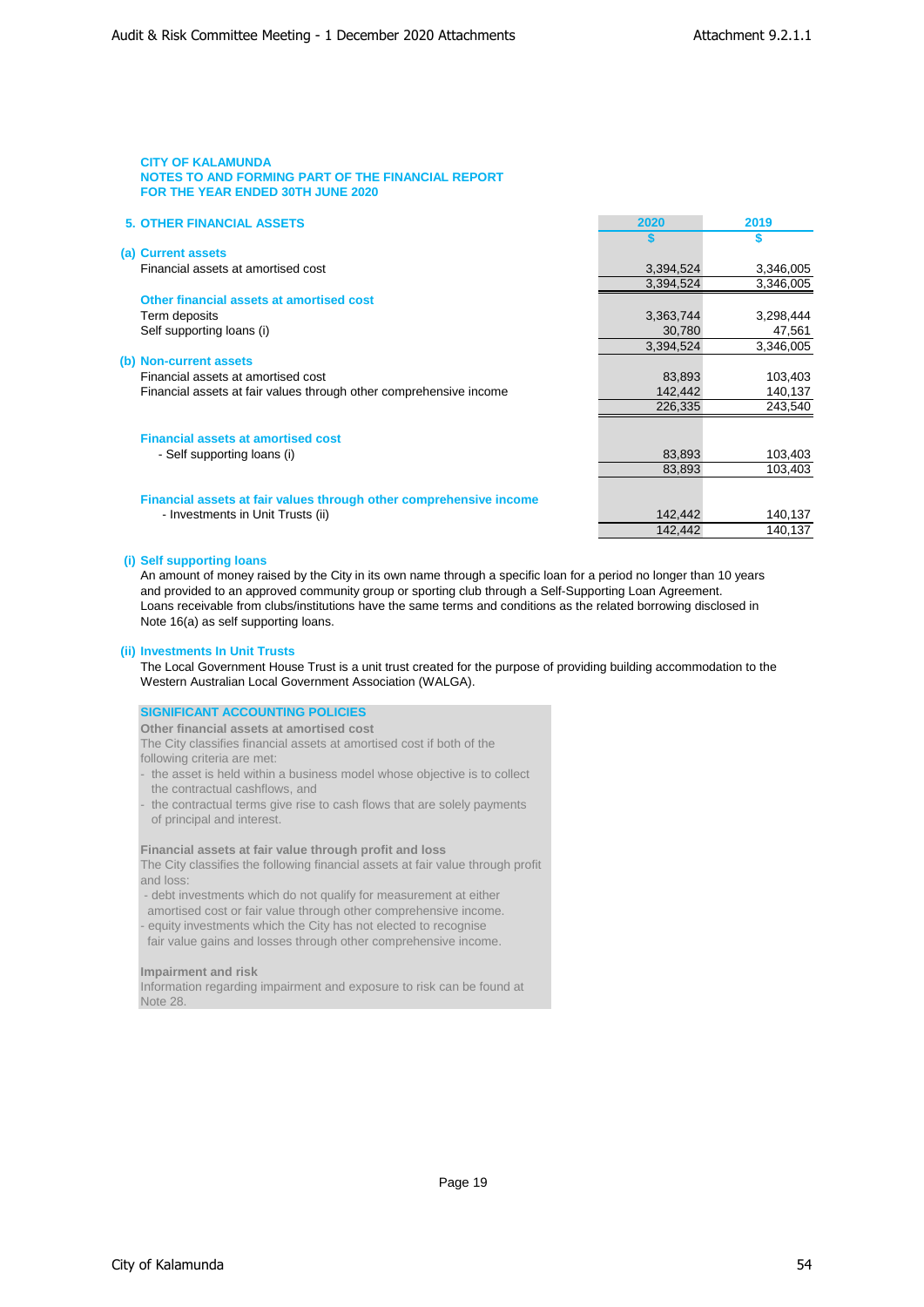# **6. TRADE AND OTHER RECEIVABLES 2020 2019**

# **Current**

| Rates receivable<br>Trade and other receivables |
|-------------------------------------------------|
| <b>GST</b> receivable                           |
| Other receivables                               |

### **Non-current**

Trade and other receivables include amounts due from Receivables expected to be collected within 12 months ratepayers for unpaid rates and service charges and  $\overline{\phantom{a}}$  of the end of the reporting period are classified a ratepayers for unpaid rates and service charges and other amounts due from third parties for goods sold and current assets. All other receivables are classified as services performed in the ordinary course of business. The mon-current assets.

Trade receivables are recognised at original invoice Trade receivables are held with the objective to collect<br>amount less any allowances for uncollectible amounts the contractual cashflows and therefore measures then (i.e. impairment). The carrying amount of net trade subsequently at amortised cost using the effective receivables is equivalent to fair value as it is due for interest rate method. receivables is equivalent to fair value as it is due for settlement within 30 days.

can be found in Note 28. value is considered immaterial.

| <b>TRADE AND OTHER RECEIVABLES</b> | 2020      | 2019      |
|------------------------------------|-----------|-----------|
|                                    |           |           |
| Current                            |           |           |
| Rates receivable                   | 3,069,013 | 2,408,052 |
| Trade and other receivables        | 305,767   | 282,822   |
| GST receivable                     | 420,572   | 409,989   |
| Other receivables                  |           | 1,658     |
|                                    | 3,795,352 | 3,102,521 |
| <b>Non-current</b>                 |           |           |
| Pensioner's rates and ESL deferred | 866,115   | 767,306   |
|                                    | 866,115   | 767,306   |

**SIGNIFICANT ACCOUNTING POLICIES SIGNIFICANT ACCOUNTING POLICIES (Continued)**

**Trade and other receivables Classification and subsequent measurement** 

the contractual cashflows and therefore measures them

Due to the short term nature of current receivables, their **Impairment and risk exposure** carrying amount is considered to be the same as their Information about the impairment of trade receivables fair value. Non-current receivables are indexed to and their exposure to credit risk and interest rate risk inflation, any difference between the face value and fair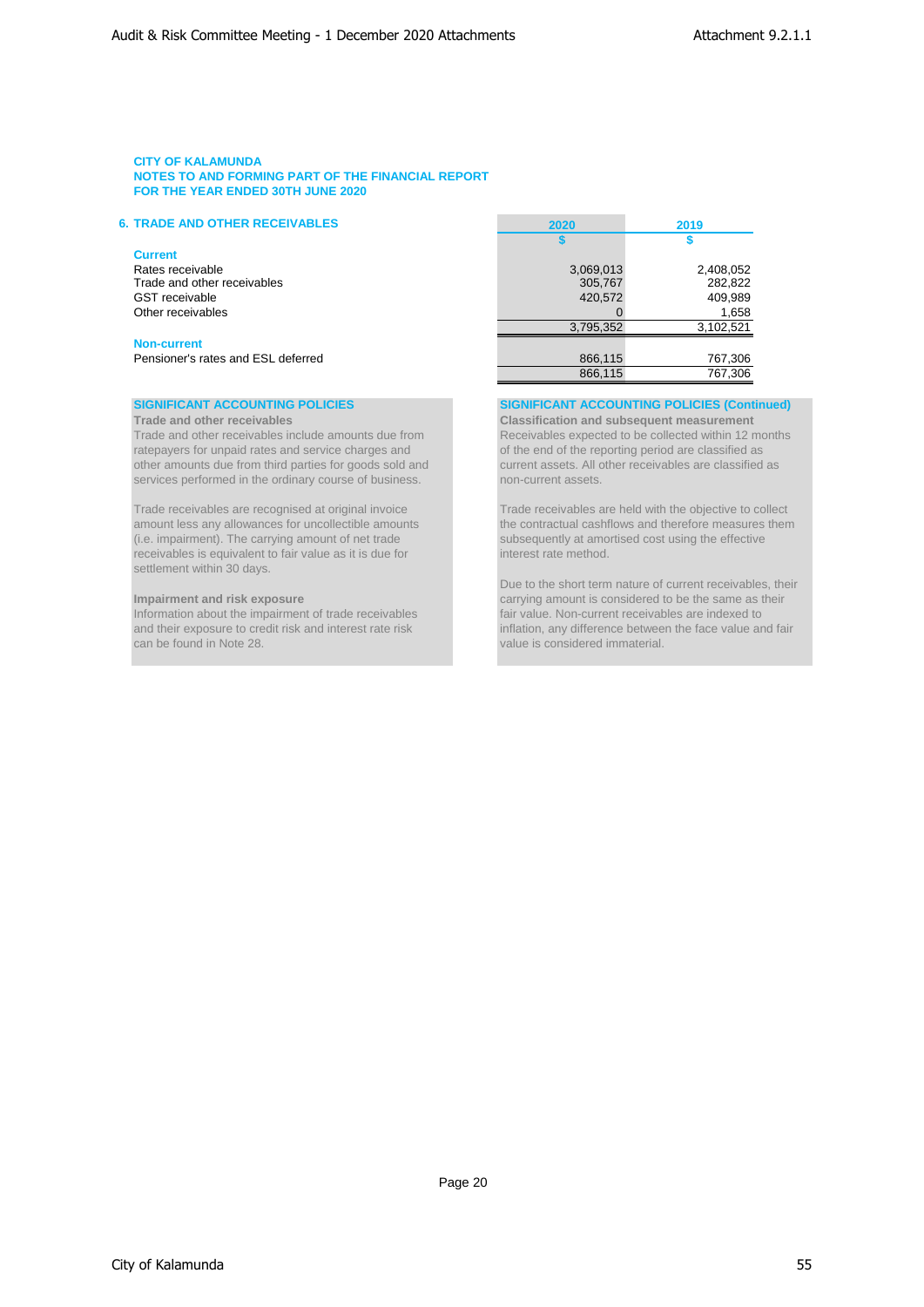| <b>7. INVENTORIES</b>       | 2020    | 2019    |
|-----------------------------|---------|---------|
|                             |         |         |
| <b>Current</b>              |         |         |
| Fuel and materials          | 123,249 | 116,822 |
|                             | 123,249 | 116,822 |
| <b>Non-current</b>          |         |         |
| Land held for resale - cost |         |         |
| Cost of acquisition         | 370,021 | 370,021 |
| Development costs           | 16,046  | 16,046  |
|                             | 386,067 | 386,067 |
|                             |         |         |

development is completed are expensed.

the land, are passed onto the buyer at this point.

**2020 2019**

The following movements in inventories occurred during the year:

### **Carrying amount at beginning of period** 502,889 486,082 Net Movement in inventories and of period<br>
Carrying amount at end of period<br>
Carrying amount at end of period<br>
S09,316 502,889 **Carrying amount at end of period**

### **SIGNIFICANT ACCOUNTING POLICIES**

### **General Land held for resale (Continued)**

Inventories are measured at the lower of cost and net Borrowing costs and holding charges incurred after<br>
realisable value.<br>
Revelopment is completed are expensed.

Net realisable value is the estimated selling price in the Gains and losses are recognised in profit or loss at ordinary course of business less the estimated costs of the time of signing an unconditional contract of sale ordinary course of business less the estimated costs of completion and the estimated costs necessary to make completion and the estimated costs necessary to make<br>the land, are passed onto the buver at this point.

# **Land held for resale** Land held for resale is classified as current except

Land held for development and resale is valued at the where it is held as non-current based on the Council's lower of cost and net realisable value. Cost includes the intentions to release for sale. lower of cost and net realisable value. Cost includes the cost of acquisition, development, borrowing costs and holding costs until completion of development.

# **8. OTHER ASSETS**

| <b>Other assets - current</b>     |         |         |
|-----------------------------------|---------|---------|
| Prepayments                       | 295,342 | 265,088 |
| Accrued income                    | 8,294   | 15,927  |
|                                   | 303,636 | 281,015 |
|                                   |         |         |
| <b>Other assets - Non current</b> |         |         |
| Prepayments                       | 158,663 | 0       |
|                                   | 158,663 |         |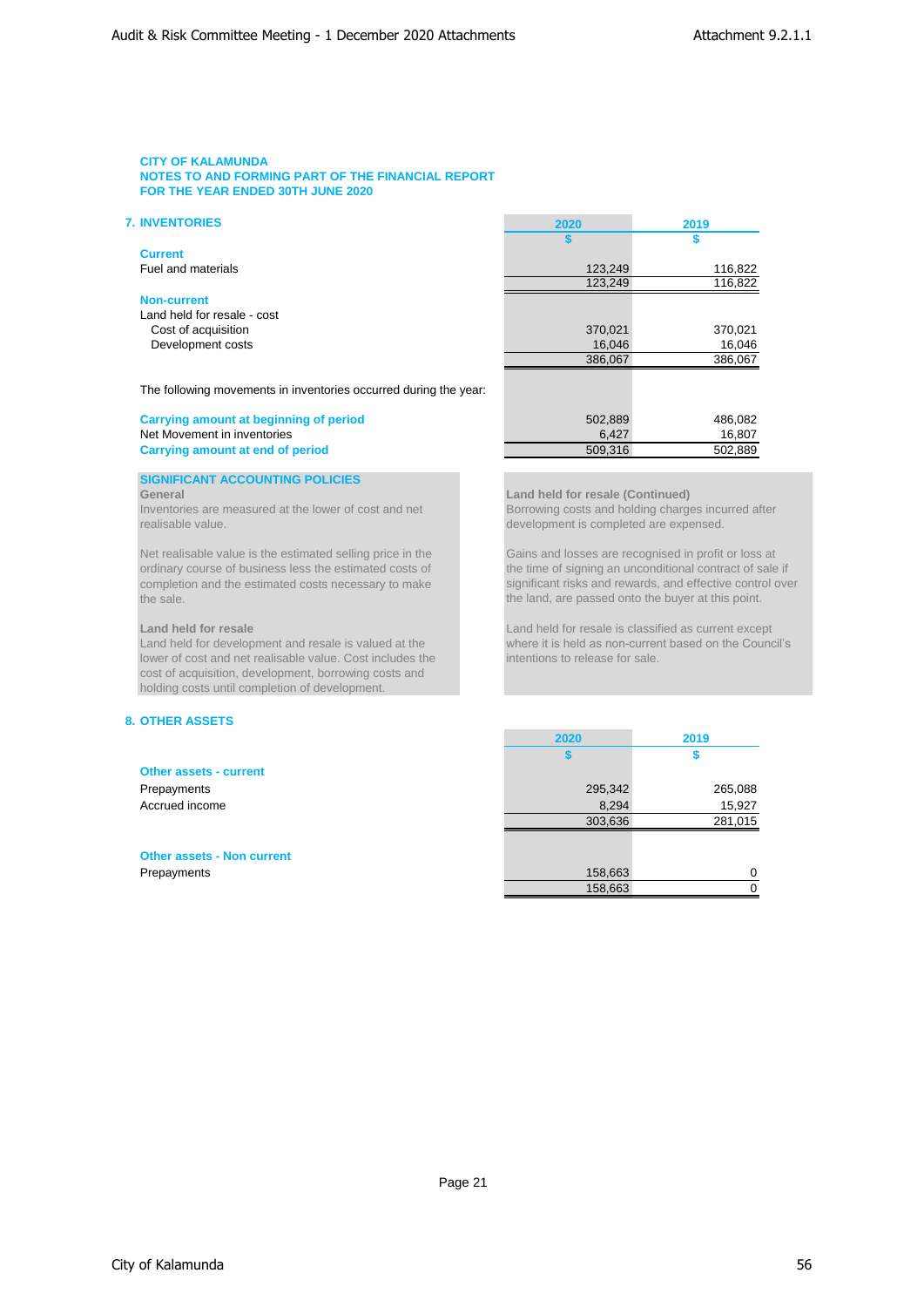**9. PROPERTY, PLANT AND EQUIPMENT**

**(a) Movements in Carrying Amounts**

Movement in the carrying amounts of each class of property, plant and equipment between the beginning and the end of the current financial year.

|                                                                                                                                                  | Land -<br>freehold land              | <b>Improvements to</b><br>Land - vested in<br>and under the<br>control of<br><b>Council</b> | <b>Total land</b>                    | <b>Buildings -</b><br>specialised       | <b>Total</b><br><b>buildings</b>        | <b>Total land</b><br>and<br><b>buildings</b> | <b>Furniture</b><br>and<br>equipment | <b>Plant and</b><br>equipment       | <b>Public Art</b><br><b>Works</b>  | <b>Work in</b><br><b>Progress</b>  | <b>Total</b><br>property,<br>plant and<br>equipment |
|--------------------------------------------------------------------------------------------------------------------------------------------------|--------------------------------------|---------------------------------------------------------------------------------------------|--------------------------------------|-----------------------------------------|-----------------------------------------|----------------------------------------------|--------------------------------------|-------------------------------------|------------------------------------|------------------------------------|-----------------------------------------------------|
| <b>Balance at 1 July 2018</b>                                                                                                                    | 62,876,000                           | 2,883,100                                                                                   | 65,759,100                           | 79,444,637                              | 79,444,637                              | 145,203,737                                  | 1,058,512                            | 4,151,100                           | $\Omega$                           | 0                                  | 150,413,348                                         |
| Additions                                                                                                                                        | $\mathbf 0$                          | $\mathbf 0$                                                                                 | 0                                    | 3,138,535                               | 3,138,535                               | 3,138,535                                    | 79,791                               | 851,879                             | $\Omega$                           | 397,556                            | 4,467,761                                           |
| (Disposals)                                                                                                                                      | $\Omega$                             | $\Omega$                                                                                    | 0                                    | (170,099)                               | (170, 099)                              | (170,099)                                    | (45, 136)                            | (247, 272)                          | $\mathbf 0$                        | $\mathbf 0$                        | (462, 507)                                          |
| Revaluation increments / (decrements)<br>transferred to revaluation surplus                                                                      | $\mathbf 0$                          | 0                                                                                           | $\mathbf 0$                          | $\mathbf 0$                             | $\mathbf 0$                             | $\mathbf 0$                                  | $\mathbf 0$                          | 570,669                             | $\mathbf 0$                        | 0                                  | 570,669                                             |
| Revaluation (loss) / reversals transferred to<br>profit or loss                                                                                  | $\Omega$                             | $\Omega$                                                                                    | 0                                    | $\Omega$                                | $\mathbf 0$                             | $\mathbf 0$                                  | $\mathbf 0$                          | 91,366                              | 0                                  | 0                                  | 91,366                                              |
| Depreciation (expense)                                                                                                                           | $\Omega$                             | $\Omega$                                                                                    | 0                                    | (1,640,905)                             | (1,640,905)                             | (1,640,905)                                  | (285, 113)                           | (580, 470)                          | 0                                  | $\mathbf 0$                        | (2,506,488)                                         |
| Transfers - Gross Value                                                                                                                          | $\Omega$                             | $\Omega$                                                                                    | $\Omega$                             | $\Omega$                                | $\Omega$                                | $\mathbf 0$                                  | (974, 235)                           | $\Omega$                            | $\Omega$                           | $\Omega$                           | (974, 235)                                          |
| <b>Transfers Depreciation</b>                                                                                                                    | $\Omega$                             | $\Omega$                                                                                    | $\Omega$                             | $\mathbf 0$                             | $\mathbf 0$                             | $\Omega$                                     | 578,545                              | $\Omega$                            | $\mathbf 0$                        | $\mathbf 0$                        | 578,545                                             |
| Carrying amount at 30 June 2019                                                                                                                  | 62,876,000                           | 2,883,100                                                                                   | 65,759,100                           | 80,772,167                              | 80,772,168                              | 146,531,268                                  | 412,364                              | 4,837,274                           | $\Omega$                           | 397,556                            | 152,178,462                                         |
| <b>Comprises:</b><br>Gross carrying amount at 30 June 2019<br>Accumulated depreciation at 30 June 2019<br>Carrying amount at 30 June 2019        | 62,876,000<br>$\Omega$<br>62,876,000 | 2,883,100<br>$\Omega$<br>2,883,100                                                          | 65.759.100<br>0<br>65,759,100        | 83.985.050<br>(3,212,882)<br>80,772,168 | 83,985,050<br>(3,212,882)<br>80,772,168 | 149,744,150<br>(3,212,882)<br>146,531,268    | 4,657,304<br>(4,244,940)<br>412,364  | 4,837,274<br>$\Omega$<br>4,837,274  | 0<br>$\mathbf 0$<br>$\Omega$       | 397,556<br>$\mathbf 0$<br>397,556  | 159,636,284<br>(7, 457, 822)<br>152,178,462         |
| Additions                                                                                                                                        | $\Omega$                             | $\mathbf{0}$                                                                                | $\mathbf 0$                          | 1,019,704                               | 1,019,704                               | 1,019,704                                    | 48,632                               | 1,378,800                           | $\mathbf{0}$                       | 1,677,645                          | 4,124,781                                           |
|                                                                                                                                                  |                                      |                                                                                             |                                      |                                         |                                         |                                              |                                      |                                     |                                    |                                    |                                                     |
| Transfers from Work in Progress                                                                                                                  | $\mathbf{0}$                         | $\Omega$                                                                                    | $\mathbf{0}$                         | 32,327                                  | 32,327                                  | 32,327                                       | $\overline{0}$                       | $\mathbf{0}$                        | $\mathbf{0}$                       | (32, 327)                          | $\Omega$                                            |
| (Disposals)                                                                                                                                      | $\mathbf{0}$                         | $\mathbf{0}$                                                                                | $\mathbf{0}$                         | (2, 175, 881)                           | (2, 175, 881)                           | (2, 175, 881)                                | 4,167                                | (252, 985)                          | $\mathbf{0}$                       | $\mathbf{0}$                       | (2,424,698)                                         |
| Revaluation increments / (decrements)<br>transferred to revaluation surplus                                                                      | (29, 858, 999)                       | 1,285,251                                                                                   | (28, 573, 748)                       | (4, 155, 145)                           | (4, 155, 145)                           | (32, 728, 893)                               | $\mathbf 0$                          | $\Omega$                            | 1,152,900                          | $\mathbf{0}$                       | (31, 575, 993)                                      |
| Depreciation (expense)                                                                                                                           | $\Omega$                             | $\mathbf{0}$                                                                                | $\mathbf{0}$                         | (1,681,203)                             | (1,681,203)                             | (1,681,203)                                  | (72, 181)                            | (589, 616)                          | $\mathbf{0}$                       | $\mathbf{0}$                       | (2,343,000)                                         |
| Transfers                                                                                                                                        | $\Omega$                             | 852,000                                                                                     | 852,000                              | $\Omega$                                | $\Omega$                                | 852,000                                      | $\Omega$                             | $\Omega$                            | $\Omega$                           | $\Omega$                           | 852,000                                             |
| <b>Carrying amount at 30 June 2020</b>                                                                                                           | 33,017,000                           | 5,020,351                                                                                   | 38,037,351                           | 73,811,969                              | 73,811,969                              | 111,849,320                                  | 392,982                              | 5,373,474                           | 1,152,900                          | 2,042,874                          | 120,811,550                                         |
| <b>Comprises:</b><br>Gross carrying amount at 30 June 2020<br>Accumulated depreciation at 30 June 2020<br><b>Carrying amount at 30 June 2020</b> | 33,017,000<br>$\Omega$<br>33,017,000 | 5,020,351<br>$\Omega$<br>5,020,351                                                          | 38,037,351<br>$\Omega$<br>38,037,351 | 73,811,969<br>$\Omega$<br>73,811,969    | 73,811,969<br>$\Omega$<br>73,811,969    | 111,849,320<br>$\mathbf 0$<br>111,849,320    | 2,731,500<br>(2,338,518)<br>392,982  | 5,949,074<br>(575,600)<br>5,373,474 | 1,152,900<br>$\Omega$<br>1,152,900 | 2,042,874<br>$\Omega$<br>2,042,874 | 123,725,668<br>(2,914,118)<br>120,811,550           |
|                                                                                                                                                  |                                      |                                                                                             |                                      |                                         |                                         |                                              |                                      |                                     |                                    |                                    |                                                     |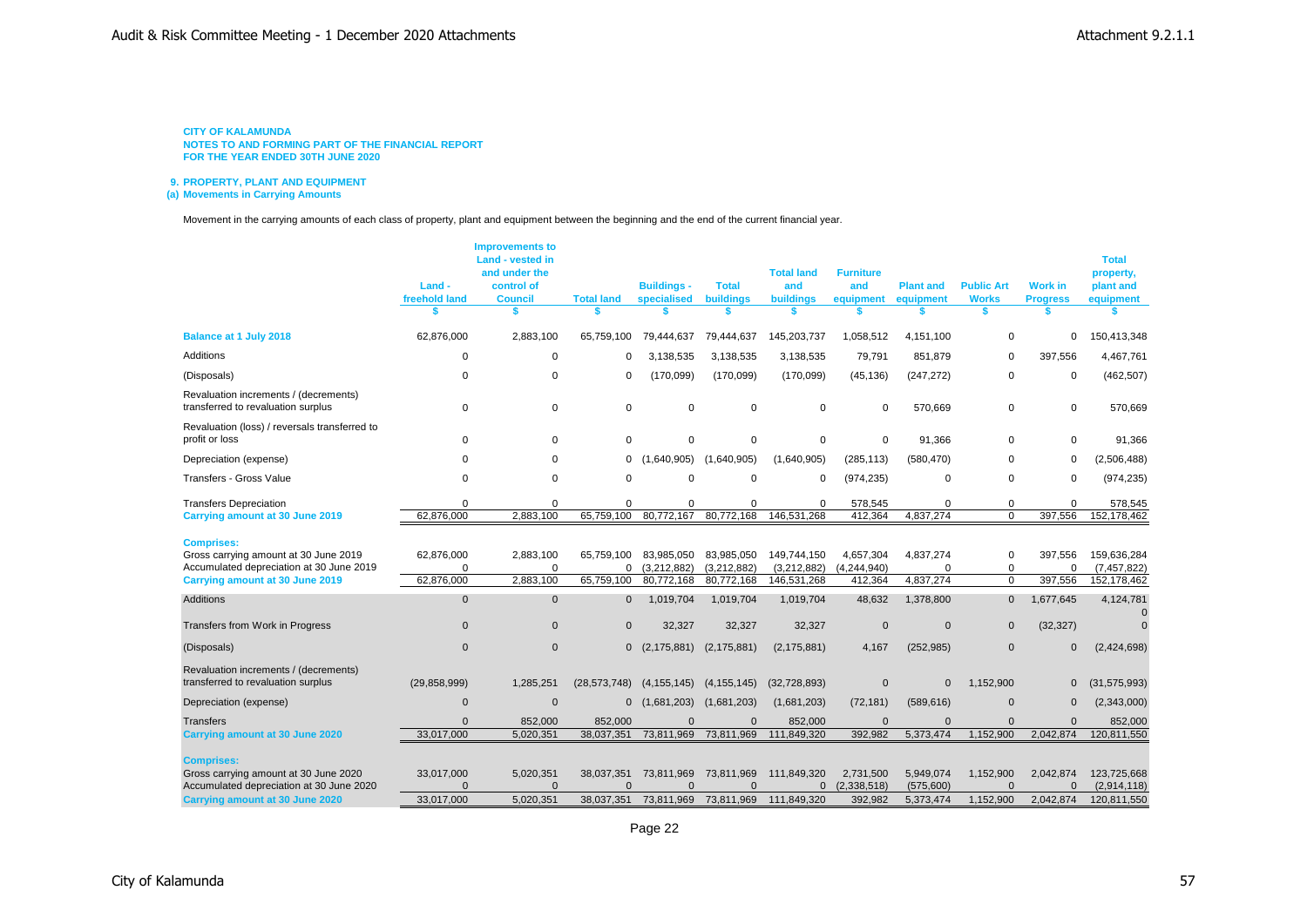# **9. PROPERTY, PLANT AND EQUIPMENT (Continued)**

# **(b) Fair Value Measurements**

|                                                                      | <b>Fair Value</b> |                                                                                          | <b>Basis of</b>                     | <b>Date of Last</b> |                                                                                                                                                                 |
|----------------------------------------------------------------------|-------------------|------------------------------------------------------------------------------------------|-------------------------------------|---------------------|-----------------------------------------------------------------------------------------------------------------------------------------------------------------|
| <b>Asset Class</b>                                                   | <b>Hierarchy</b>  | <b>Valuation Technique</b>                                                               | <b>Valuation</b>                    | <b>Valuation</b>    | <b>Inputs Used</b>                                                                                                                                              |
| <b>Land and buildings</b>                                            |                   |                                                                                          |                                     |                     |                                                                                                                                                                 |
| Land - freehold land                                                 | 2                 | Market approach using recent<br>observable market data for similar<br>assets             | Independent<br>registered<br>valuer | June 2020           | Average price for square meter / sales process of<br>comparable properties                                                                                      |
| Improvements to Land - vested in<br>and under the control of Council | 3                 | Improvements to land valued using<br>cost approach using current<br>replacement cost     | Independent<br>registered<br>valuer | June 2020           | Improvements to land using construction costs and<br>current condition (Level 2), residual values and<br>remaining useful life assessments (Level 3) inputs     |
| Buildings - specialised                                              | 3                 | Improvements to building valued<br>using cost approach using current<br>replacement cost | Independent<br>registered<br>valuer | June 2020           | Improvements to building using construction costs<br>and current condition (Level 2), residual values and<br>remaining useful life assessments (Level 3) inputs |
| <b>Furniture and equipment</b>                                       | 3                 | Cost approach using current<br>replacement cost                                          | Management<br>Valuation             | June 2019           | Purchase cost and current condition, residual values<br>and remaning useful life assements inputs                                                               |
| <b>Plant and equipment</b>                                           | 3                 | Cost approach using current<br>replacement cost                                          | Management<br>Valuation             | June 2019           | Purchase cost and current condition, residual values<br>and remaning useful life assements inputs                                                               |

Level 3 inputs are based on assumptions with regards to future values and patterns of consumption utilising current information. If the basis of these assumptions were varied, they have the potential to result in a significantly higher or lower fair value measurement.

level 2 or level 3 inputs. During the period there were no changes in the valuation techniques used by the local government to determine the fair value of property, plant and equipment using either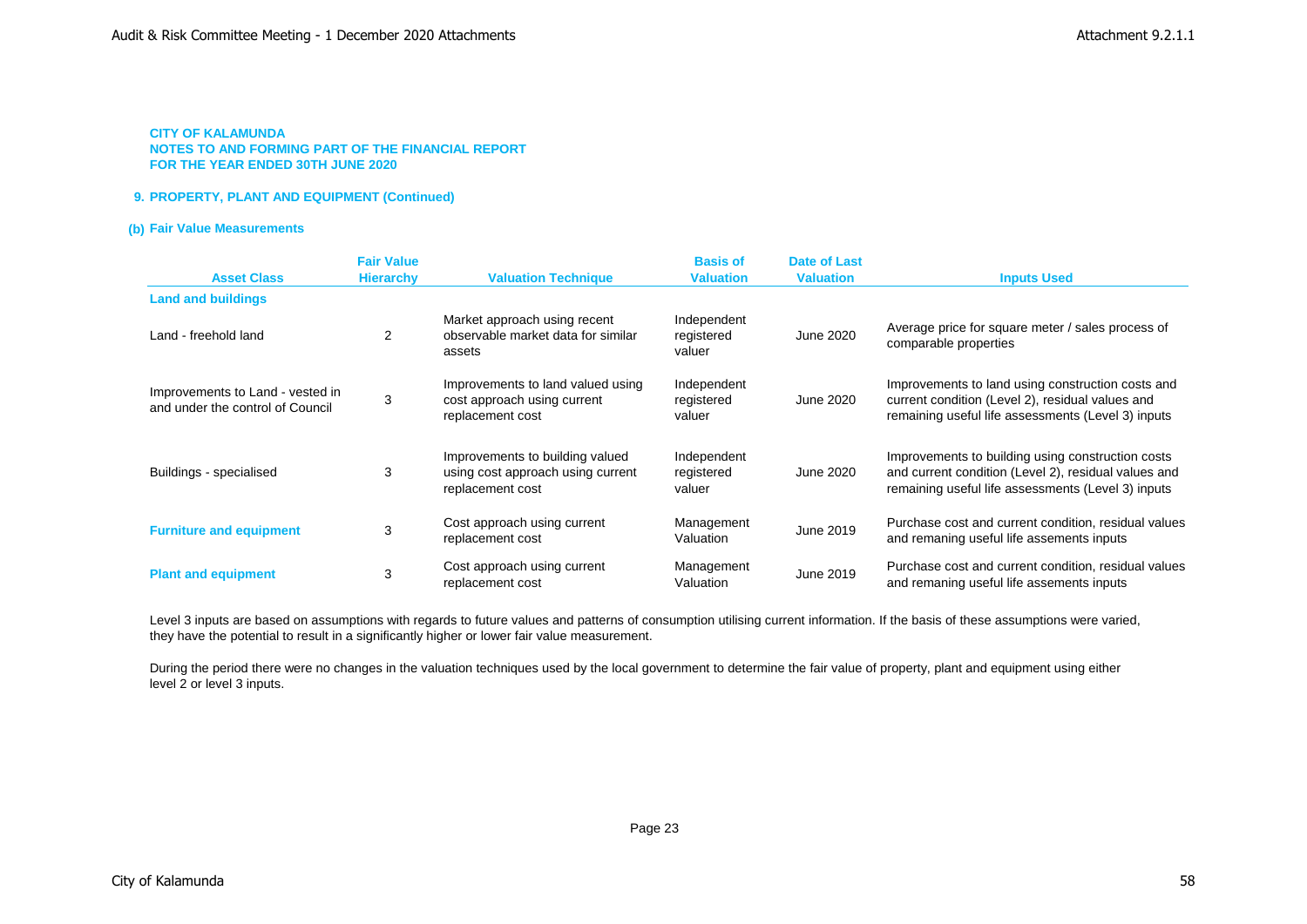### **10. INFRASTRUCTURE**

# **(a) Movements in Carrying Amounts**

Movement in the carrying amounts of each class of infrastructure between the beginning and the end of the current financial year.

|                                                                                    | Infrastructure -           | Infrastructure -          | Infrastructure -           | Infrastructure -          | Infrastructure -          |                         | <b>Total</b>                  |
|------------------------------------------------------------------------------------|----------------------------|---------------------------|----------------------------|---------------------------|---------------------------|-------------------------|-------------------------------|
|                                                                                    | <b>Roads</b>               | <b>Footpaths</b>          | <b>Drains</b>              | <b>Parks and Ovals</b>    | <b>Other</b>              | <b>Work in Progress</b> | <b>Infrastructure</b>         |
| <b>Balance at 1 July 2018</b>                                                      | 181,719,311                | 27,311,282                | 126,380,083                | 11,943,211                | 16,690,724                | 3,661,867               | 367,706,478                   |
| Additions - Projects in 2018/2019                                                  | 3,009,259                  | 927,067                   | 864,763                    | 1,314,784                 | 1,069,253                 | 3,318,486               | 10,503,612                    |
| (Disposals)                                                                        | (101, 427)                 | (39, 473)                 | (47, 672)                  | (446, 494)                | (54, 695)                 | $\Omega$                | (689, 761)                    |
| Transfers from Work in Progress                                                    | 1,172,232                  | 85,748                    | $\Omega$                   |                           | 144,333                   | (1,402,313)             | $\Omega$                      |
| Depreciation (expense)                                                             | (4,302,572)                | (936, 368)                | (1, 548, 354)              | (860, 867)                | (831, 979)                |                         | (8,480,141)                   |
| Carrying amount at 30 June 2019                                                    | 181,496,802                | 27,348,256                | 125,648,820                | 11,950,634                | 17,017,636                | 5,578,040               | 369,040,188                   |
| <b>Comprises:</b>                                                                  |                            |                           |                            |                           |                           |                         |                               |
| Gross carrying amount at 30 June 2019                                              | 185,776,437                | 28,259,838                | 127, 122, 177              | 12,624,869                | 17,767,527                | 5,578,039               | 377,128,888                   |
| Accumulated depreciation at 30 June 2019                                           | (4,279,635)                | (911, 582)                | (1,473,357)                | (674, 235)                | (749, 891)                |                         | (8,088,700)                   |
| Carrying amount at 30 June 2019                                                    | 181,496,802                | 27,348,256                | 125,648,820                | 11,950,634                | 17,017,636                | 5,578,040               | 369,040,188                   |
|                                                                                    |                            |                           |                            |                           |                           |                         |                               |
| Additions - Projects in 2019/2020                                                  | 8,358,263                  | 729,743                   | 432,635                    | 1,206,061                 | 528,829                   | 2,017,504               | 13,273,035                    |
| Transfers from Work in Progress                                                    | 2,793,913                  | 8,594                     | 21,883                     | 12,166                    | $\mathbf{0}$              | (2,836,556)             | $\Omega$                      |
| (Disposals)                                                                        | (179, 558)                 | (37, 656)                 | (276, 929)                 | (131, 549)                | (344, 929)                | $\mathbf 0$             | (970, 622)                    |
| Depreciation (expense)                                                             | (4,460,163)                | (967, 141)                | (1,568,990)                | (1,028,349)               | (878, 546)                | $\Omega$                | (8,903,189)                   |
| <b>Transfers</b>                                                                   |                            | $\Omega$                  |                            |                           | (852,000)                 | (58,052)                | (910, 052)                    |
| Carrying amount at 30 June 2020                                                    | 188,009,258                | 27,081,795                | 124,257,419                | 12,008,962                | 15,470,989                | 4,700,937               | 371,529,361                   |
|                                                                                    |                            |                           |                            |                           |                           |                         |                               |
| <b>Comprises:</b>                                                                  |                            |                           |                            |                           |                           |                         |                               |
| Gross carrying amount at 30 June 2020                                              | 196,705,096<br>(8,695,838) | 28,939,840                | 127,086,741                | 13,579,738<br>(1,570,776) | 16,847,647                | 4,700,937               | 387,860,000                   |
| Accumulated depreciation at 30 June 2020<br><b>Carrying amount at 30 June 2020</b> | 188,009,258                | (1,858,045)<br>27,081,795 | (2,829,322)<br>124,257,419 | 12,008,962                | (1,376,658)<br>15,470,989 | 4,700,937               | (16, 330, 639)<br>371,529,361 |
|                                                                                    |                            |                           |                            |                           |                           |                         |                               |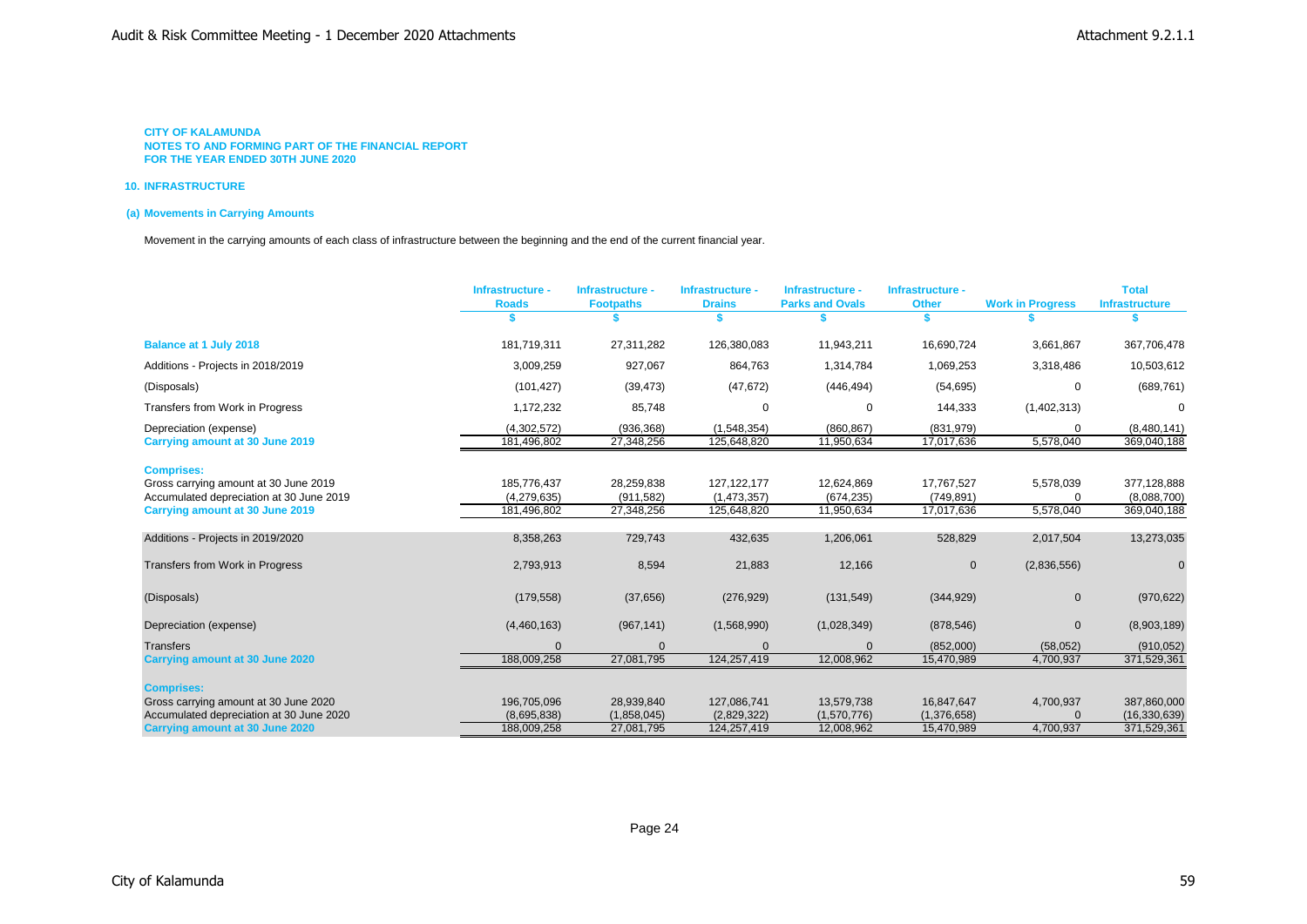### **10. INFRASTRUCTURE (Continued)**

# **(b) Fair Value Measurements**

| <b>Asset Class</b>                      | <b>Fair Value</b><br><b>Hierarchy</b> | <b>Valuation Technique</b>                      | <b>Basis of Valuation</b> | <b>Date of Last</b><br><b>Valuation</b> | <b>Inputs Used</b>                                                   |
|-----------------------------------------|---------------------------------------|-------------------------------------------------|---------------------------|-----------------------------------------|----------------------------------------------------------------------|
| <b>Infrastructure - Roads</b>           | Level 3                               | Cost approach using current<br>replacement cost | Independent valuation     | June 2018                               | Observable input based on depreciation<br>replacement cost (Level 3) |
| <b>Infrastructure - Footpaths</b>       | Level 3                               | Cost approach using current<br>replacement cost | Independent valuation     | June 2018                               | Observable input based on depreciation<br>replacement cost (Level 3) |
| <b>Infrastructure - Drains</b>          | Level 3                               | Cost approach using current<br>replacement cost | Independent valuation     | June 2018                               | Observable input based on depreciation<br>replacement cost (Level 3) |
| <b>Infrastructure - Parks and Ovals</b> | Level 3                               | Cost approach using current<br>replacement cost | Independent valuation     | June 2018                               | Observable input based on depreciation<br>replacement cost (Level 3) |
| <b>Infrastructure - Other</b>           | Level 3                               | Cost approach using current<br>replacement cost | Independent valuation     | June 2018                               | Observable input based on depreciation<br>replacement cost (Level 3) |

Level 3 inputs are based on assumptions with regards to future values and patterns of consumption utilising current information. If the basis of these assumptions were varied, they have the potential to result in a significantly higher or lower fair value measurement.

During the period there were no changes in the valuation techniques used to determine the fair value of infrastructure using level 3 inputs.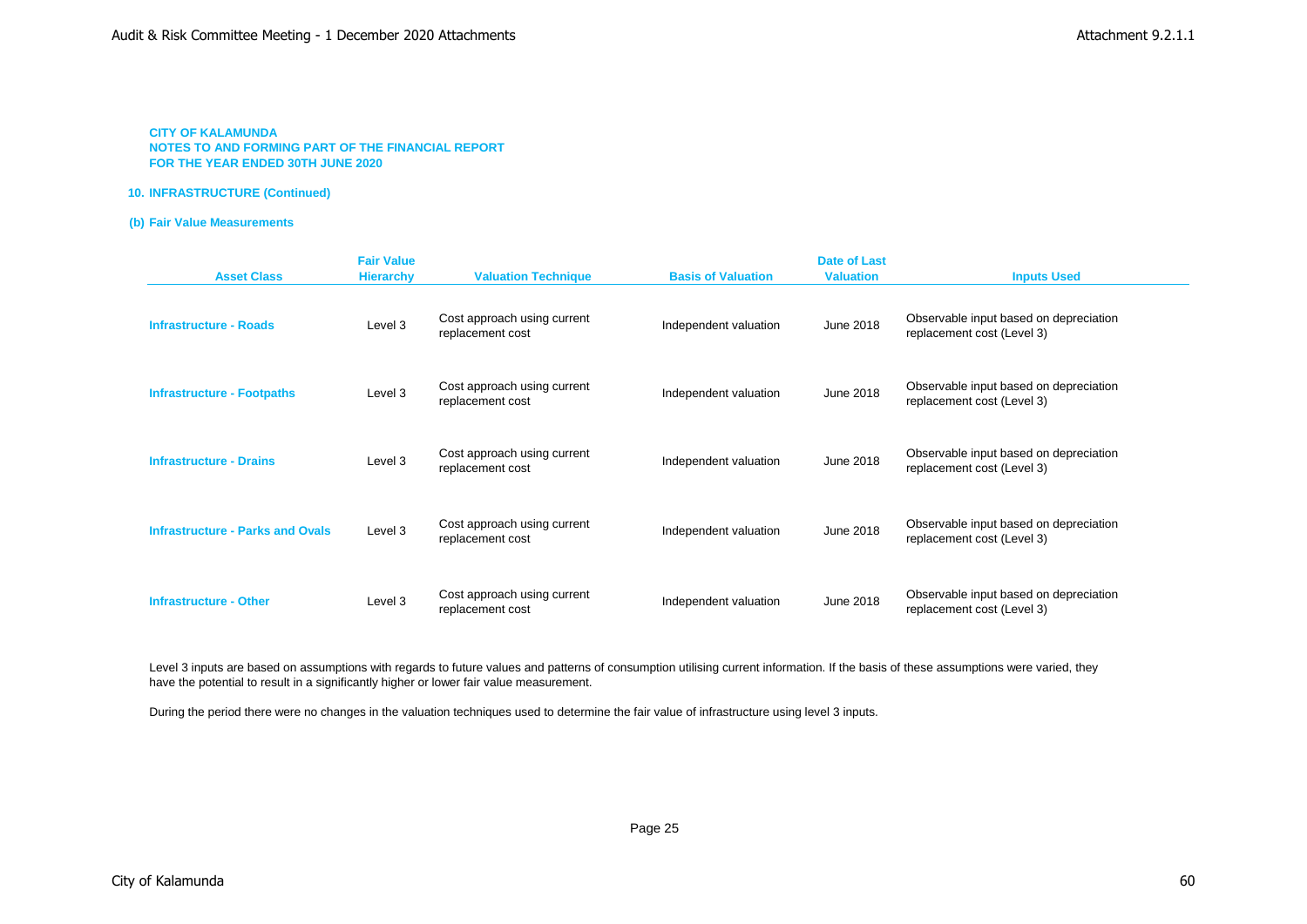### **11. FIXED ASSETS**

# **SIGNIFICANT ACCOUNTING POLICIES**

Each class of fixed assets within either plant and equipment or **Land under control prior to 1 July 2019** infrastructure, is carried at cost or fair value as indicated less, In accordance with the then *Local Government (Financial*  losses. to include as an asset (by 30 June 2013), vested Crown Land

Assets for which the fair value as at the date of acquisition is under State or Regional significance. \$5,000 are not recognised as an asset in accordance with *Financial Management Regulation 17A (5).* These assets are Upon initial recognition, these assets were recorded at cost in expensed immediately accordance with AASB 116. They were then classified as Land

Where multiple individual low value assets are purchased together policies detailed in this Note. as part of a larger asset or collectively forming a larger asset exceeding the threshold, the individual assets are recognised as **Vested Improvements Valuation**  one asset and capitalised.

In relation to this initial measurement, cost is determined as the fair value of the assets given as consideration plus costs incidental to **Land under roads** the acquisition. For assets acquired at zero cost or otherwise **Prior to 1 July 2019** significantly less than fair value consideration, cost is determined In Western Australia, most land under roads is Crown Land, the as fair value at the date of acquisition. The cost of non-current responsibility for managing which, is vested in the local government. assets constructed by the City includes the cost of all materials used in construction, direct labour on the project and Effective as at 1 July 2008, Council elected not to recognise any an appropriate proportion of variable and fixed overheads. value for land under roads acquired on or before 30 June 2008.

acquired between initial recognition and the next revaluation *Government (Financial Management) Regulation 16(a)(i)* which of the asset class in accordance with the mandatory arbitrarily prohibited local governments from recognising such measurement framework, are recognised at cost and disclosed as land as an asset. This regulation has now been deleted. being at fair value as management believes cost approximates fair value. They are subject to subsequent revaluation at the In respect of land under roads acquired on or after 1 July 2008, as measurement framework. **Regulation 16(a)(i)** prohibits local governments from recognising

#### **Revaluation**

The fair value of land, buildings and infrastructure assets are determined at least once in every five years in accordance with the regulatory framework, or when Council is of the opinion that the fair value of an asset is materially different from its carrying amount. This includes buildings and Infrastructure items which were pre-existing improvements (i.e vested improvements) on Consequently, any land under roads acquired on or after 1 July vested land acquired by the City. At the end of each period the 2008 is not included as an asset of the City. valuation is reviewed and where appropriate the fair value is updated to reflect current market conditions. This process is **Land under roads from 1 July 2019** considered to be in accordance with Local Government (Financial Management) Regulation 17A (2) which requires land, buildings, infrastructure assets and vested improvements to be shown are fair value.

Increases in the carrying amount arising on revaluation of assets are credited to a revaluation surplus in equity. Decreases that offset previous increases of the same class of asset are recognised against revaluation surplus directly in equity. All other decreases are recognised in profit or loss.

# **Fixed assets AUSTRALIAN ACCOUNTING STANDARDS - INCONSISTENCY**

where applicable, any accumulated depreciation and impairment *Management) Regulation 16(a)(ii), the City was previously required* operated by the local government as a golf course, showground, **Recognition and measurement racecourse or other sporting or recreational facility of** 

and revalued along with other land in accordance with the other

Vested improvements on concessionary land leases such as roads, buildings or other infrastructure reported at fair value.

This accords with the treatment available in *Australian Accounting*  Individual assets that are land, buildings and Infrastructure assets *Standard AASB 1051 Land Under Roads* and the then *Local* 

next anniversary date in accordance with the mandatory detailed above, the then *Local Government (Financial Management)*  such land as an asset.

> Whilst such treatment is inconsistent with the requirements of AASB 1051, Local Government (Financial Management) Regulation 4(2) provides, in the event of such an inconsistency, the Local Government (Financial Management) Regulations prevail.

As a result of amendment to the *Local Government (Financial Management) Regulations 1996* , effective from 1 July 2019, vested land, including land under roads is treated as a ROU asset and measured at zero cost. Therefore, the previous inconsistency with AASB 1051 in respect on non-recognition of land under roads acquired on or after 1 July 2008 has been removed, even though measurement at zero cost means that land under roads is still not ncluded in the balance sheet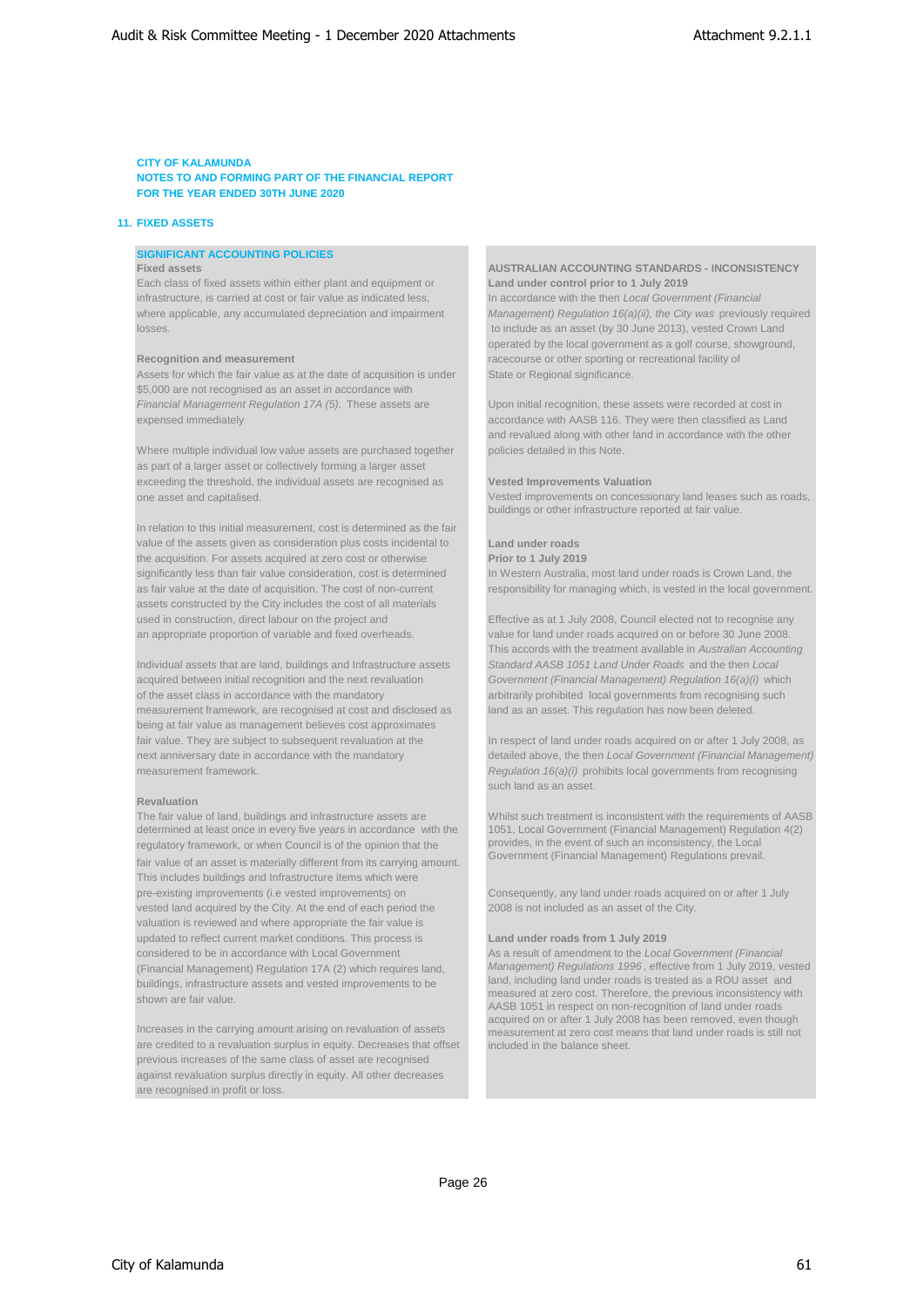### **11. FIXED ASSETS**

**SIGNIFICANT ACCOUNTING POLICIES (Continued)**

#### Vested land from 1 July 2019

The City has accounted for the removal of the vested land values associated with Hartfield Park golf course by removing the land value and associated reserve as at 1 July 2019. The comparatives have note been restated.

### Vested Improvements from 1 July 2019

The measurement of vested improvements at fair value in accordance with *Local Government (Financial Management) Regulation* 17A(2)(iv) is a departure from AASB 16 which would have required the City to measure the vested improvements as part of the related ROU assets at zero cost.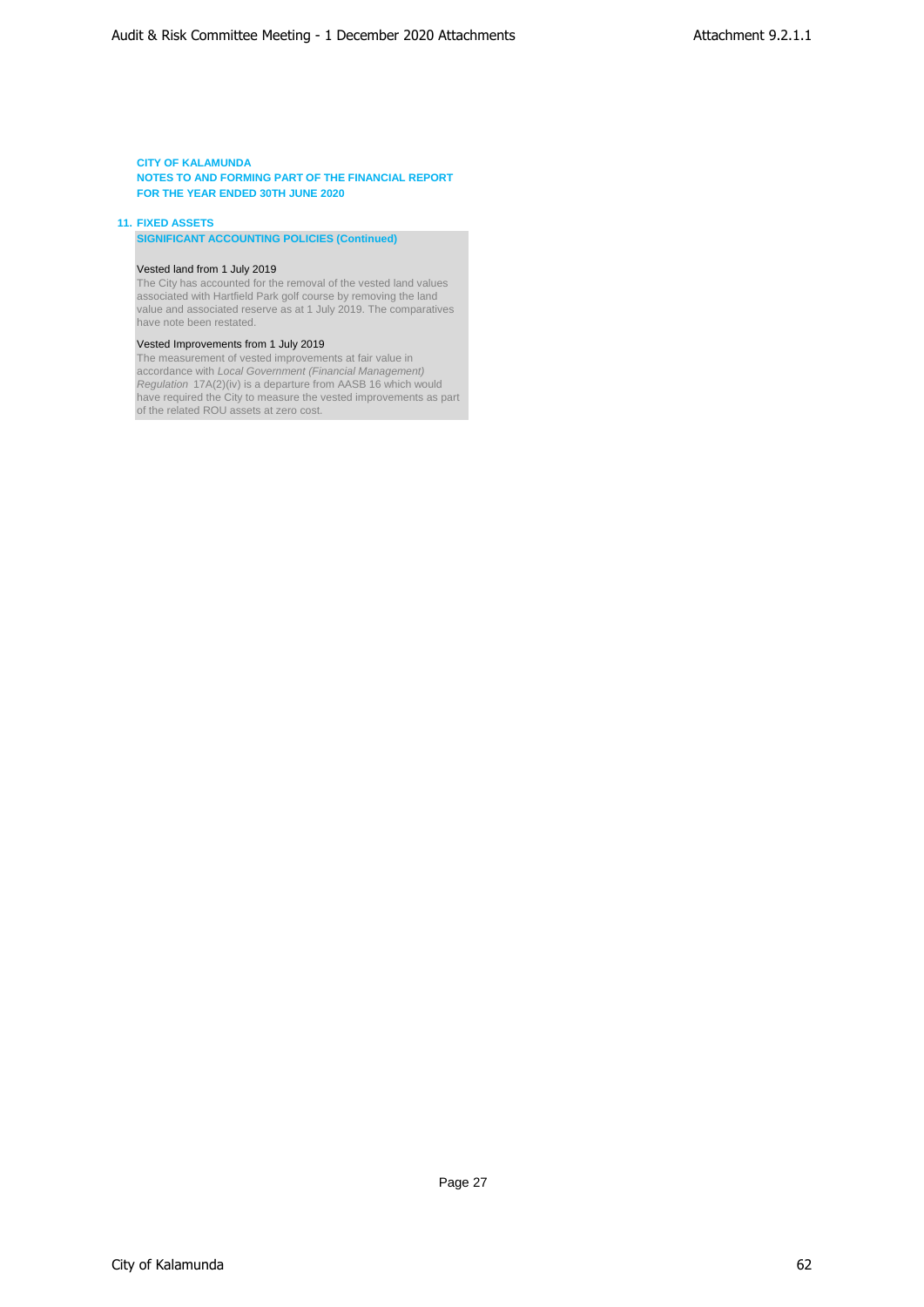#### **11. FIXED ASSETS (Continued)**

#### **(a) Disposals of Assets**

|                                  | 2020<br><b>Actual</b><br><b>Net Book</b><br><b>Value</b> | 2020<br><b>Actual</b><br><b>Sale</b><br><b>Proceeds/</b><br><b>Revaluation</b><br>Surplus* | 2020<br><b>Actual</b><br><b>Profit</b> | 2020<br><b>Actual</b><br><b>Loss</b> | 2020<br><b>Budget</b><br><b>Net Book</b><br><b>Value</b> | 2020<br><b>Budget</b><br><b>Sale</b><br><b>Proceeds</b> | 2020<br><b>Budget</b><br><b>Profit</b> | 2020<br><b>Budget</b><br>Loss | 2019<br><b>Actual</b><br><b>Net Book</b><br><b>Value</b> | 2019<br><b>Actual</b><br><b>Sale</b><br><b>Proceeds</b> | 2019<br><b>Actual</b><br><b>Profit</b> | 2019<br><b>Actual</b><br><b>Loss</b> |
|----------------------------------|----------------------------------------------------------|--------------------------------------------------------------------------------------------|----------------------------------------|--------------------------------------|----------------------------------------------------------|---------------------------------------------------------|----------------------------------------|-------------------------------|----------------------------------------------------------|---------------------------------------------------------|----------------------------------------|--------------------------------------|
|                                  |                                                          |                                                                                            |                                        |                                      |                                                          |                                                         |                                        |                               |                                                          |                                                         |                                        |                                      |
| Buildings - specialised          | 2,175,881                                                | 636,734                                                                                    | $\mathbf{0}$                           | (1,539,147)                          | 0                                                        | 0                                                       |                                        | 0                             | 170.099                                                  | 0                                                       | 0                                      | (170,099)                            |
| Furniture and equipment          | (4, 167)                                                 |                                                                                            | $\mathbf{0}$                           | 4,167                                | $\Omega$                                                 |                                                         |                                        | 0                             | 45.136                                                   | $\Omega$                                                | 0                                      | (45, 136)                            |
| Plant and equipment              | 151,937                                                  | 90,646                                                                                     | $\mathbf{0}$                           | (61, 291)                            |                                                          |                                                         |                                        | 0                             | 92.447                                                   | 37,414                                                  | 0                                      | (55,033)                             |
| Plant and equipment - Other      | 101.047                                                  | 115,819                                                                                    | 14.771                                 |                                      |                                                          |                                                         |                                        | 0                             | 154.825                                                  | 226,760                                                 | 71,935                                 |                                      |
| Infrastructure - Roads           | 179,558                                                  |                                                                                            | $\mathbf 0$                            | (179, 558)                           | $\Omega$                                                 |                                                         |                                        | 0                             | 101.427                                                  | $\Omega$                                                | 0                                      | (101, 427)                           |
| Infrastructure - Footpaths       | 37,656                                                   |                                                                                            | $\mathbf{0}$                           | (37,656)                             |                                                          |                                                         |                                        |                               | 39,473                                                   | 0                                                       | 0                                      | (39, 473)                            |
| Infrastructure - Drains          | 276,929                                                  |                                                                                            | $\mathbf 0$                            | (276, 929)                           |                                                          |                                                         |                                        |                               | 47,672                                                   | $\Omega$                                                | 0                                      | (47, 672)                            |
| Infrastructure - Parks and Ovals | 131,549                                                  |                                                                                            | $\mathbf 0$                            | (131, 549)                           |                                                          |                                                         |                                        | 0                             | 446.494                                                  | 0                                                       | 0                                      | (446, 494)                           |
| Infrastructure - Other           | 344,929                                                  | 0                                                                                          | $\mathbf 0$                            | (344, 929)                           |                                                          | 0                                                       |                                        | 0                             | 54,695                                                   | 0                                                       | 0                                      | (54, 695)                            |
|                                  | 3,395,320                                                | 843,199                                                                                    | 14,771                                 | (2,566,892)                          |                                                          |                                                         |                                        |                               | 1,152,268                                                | 264,174                                                 | 71,935                                 | (960, 029)                           |

\* Total cash proceeds received from the disposal of fixed assets during 2019/20 - \$206,465

The following assets were disposed of during the year.

|                             | 2020<br><b>Actual</b><br><b>Net Book</b><br><b>Value</b> | 2020<br><b>Actual</b><br><b>Sale</b><br><b>Proceeds /</b><br><b>Revaluation</b> | 2020<br><b>Actual</b><br><b>Profit</b> | 2020<br><b>Actual</b><br><b>Loss</b> |
|-----------------------------|----------------------------------------------------------|---------------------------------------------------------------------------------|----------------------------------------|--------------------------------------|
| <b>Plant and Equipment</b>  |                                                          | <b>Surplus</b>                                                                  |                                        |                                      |
|                             | \$                                                       |                                                                                 |                                        |                                      |
| Law, order, public safety   | 27,089                                                   | 24,185                                                                          | 2,188                                  | (5,092)                              |
| Community amenities         | 48,074                                                   | 36,399                                                                          | 0                                      | (11, 675)                            |
| Recreation and culture      | 25,203                                                   | 19,895                                                                          | 1,298                                  | (6,606)                              |
| Plant and Equpment          | 17,735                                                   | 11,130                                                                          | $\Omega$                               | (6,606)                              |
| Other property and services | 152,619                                                  | 125,986                                                                         | 11,285                                 | (37,918)                             |
|                             | 252,985                                                  | 206,465                                                                         | 14,771                                 | (61,291)                             |
| <b>Other Asset class</b>    |                                                          |                                                                                 |                                        |                                      |
| Program                     |                                                          |                                                                                 |                                        |                                      |
| Recreation and culture      | 2,252,808                                                | 636,734                                                                         | $\mathbf{0}$                           | (1,616,074)                          |
| Transport                   | 889,527                                                  | $\Omega$                                                                        | $\mathbf{0}$                           | (889,527)                            |
|                             | 3,142,335                                                | 636,734                                                                         | $\mathbf 0$                            | (2,505,601)                          |
|                             | 3,395,320                                                | 843,199                                                                         | 14,771                                 | (2,566,892)                          |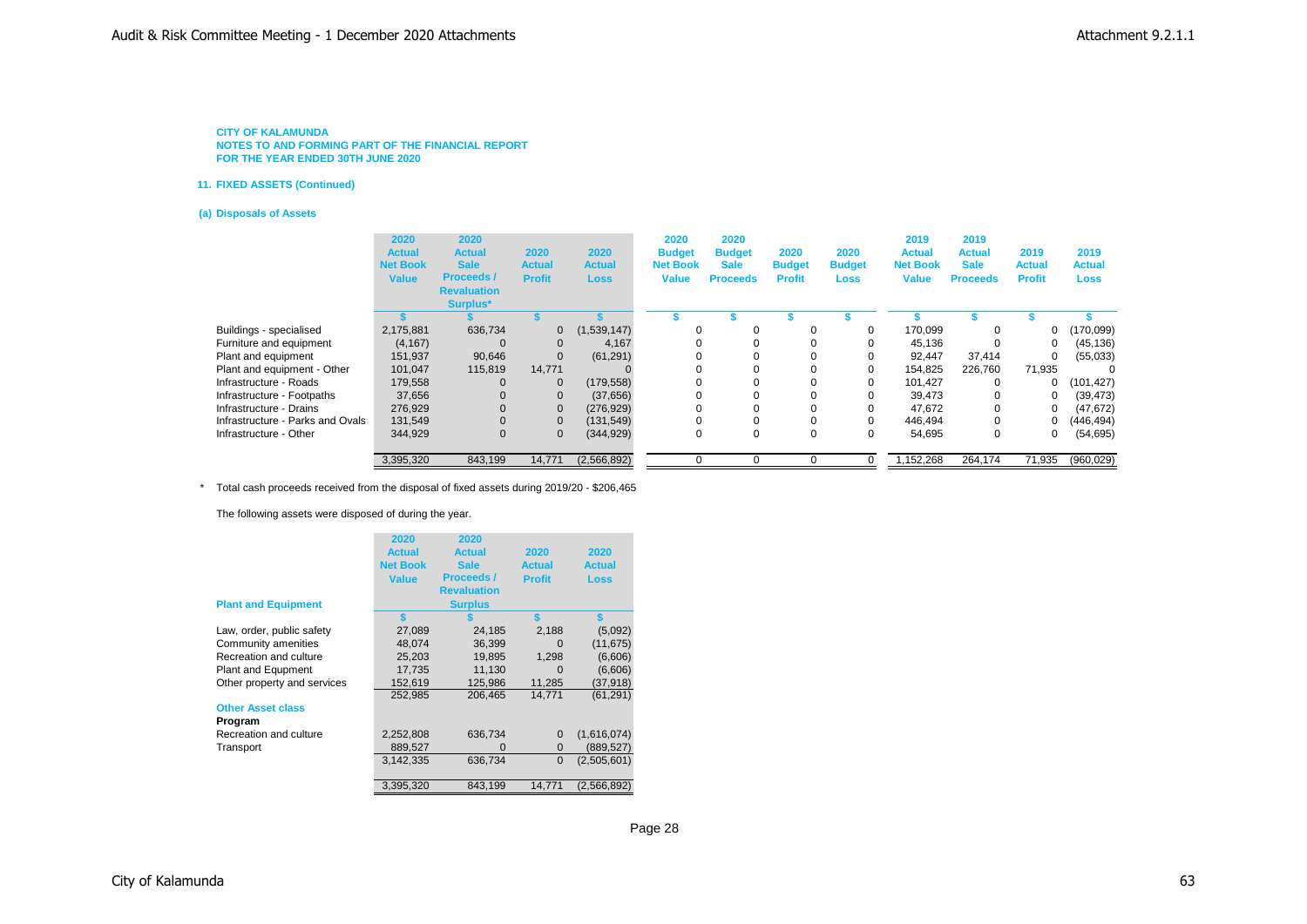## **11. FIXED ASSETS (Continued)**

| (b) Depreciation                     | 2020          | 2020          | 2019          |
|--------------------------------------|---------------|---------------|---------------|
|                                      | <b>Actual</b> | <b>Budget</b> | <b>Actual</b> |
|                                      |               |               |               |
| Buildings - specialised              | 1,681,203     | 2,299,152     | 1,640,905     |
| Furniture and equipment              | 72,181        | 479,275       | 285,113       |
| Plant and equipment                  | 589,616       | 454.296       | 580.470       |
| Infrastructure - Roads               | 4,460,163     | 4,274,708     | 4,302,572     |
| Infrastructure - Footpaths           | 967,141       | 917.803       | 936.368       |
| Infrastructure - Drains              | 1,568,990     | 1.542.009     | 1,548,354     |
| Infrastructure - Parks and Ovals     | 1,028,349     | 1,750,711     | 860,867       |
| Infrastructure - Other               | 878,546       | 831,699       | 831.979       |
| Intangible asset - Computer Software | 70,533        | 0             |               |
|                                      | 11.316.721    | 12.549.653    | 10.986.630    |

### **SIGNIFICANT ACCOUNTING POLICIES**

The depreciable amount of all fixed assets including buildings When an item of property, plant and equipment is but excluding freehold land and vested land, are depreciated revalued, any accumulated depreciation at the date of on a straight-line basis over the individual asset's useful life the revaluation is treated in one of the f on a straight-line basis over the individual asset's useful life from the time the asset is held ready for use. Leasehold (a) The gross carrying amount is adjusted in a manner improvements are depreciated over the shorter of either the that is consistent with the revaluation of the carrying<br>unexpired period of the lease or the estimated useful life of a mount of the asset. For example, the gross unexpired period of the lease or the estimated useful life of the improvements.

adjusted if appropriate, at the end of each reporting period.

An asset's carrying amount is written down immediately to its amount and the carrying amount of the asset after recoverable amount if the asset's carrying amount is greater that is a staking into account accumulated impairment losses; or than its estimated recoverable amount. (b) Eliminated against the gross carrying amount of the

Gains and losses on disposals are determined by comparing proceeds with the carrying amount. These gains and losses are included in the statement of comprehensive income in the period in which they arise.

**Depreciation Depreciation on revaluation**

amount may be restated by reference to observable market data or it may be restated proportionately to the change in the carrying amount. The accumulated The assets residual values and useful lives are reviewed, and change in the carrying amount. The accumulated<br>The adjusted if appropriate, at the end of each reporting period. The accumulation is adjusted if appropriate, to equal the difference between the gross carrying

asset and the net amount restated to the revalued<br>amount of the asset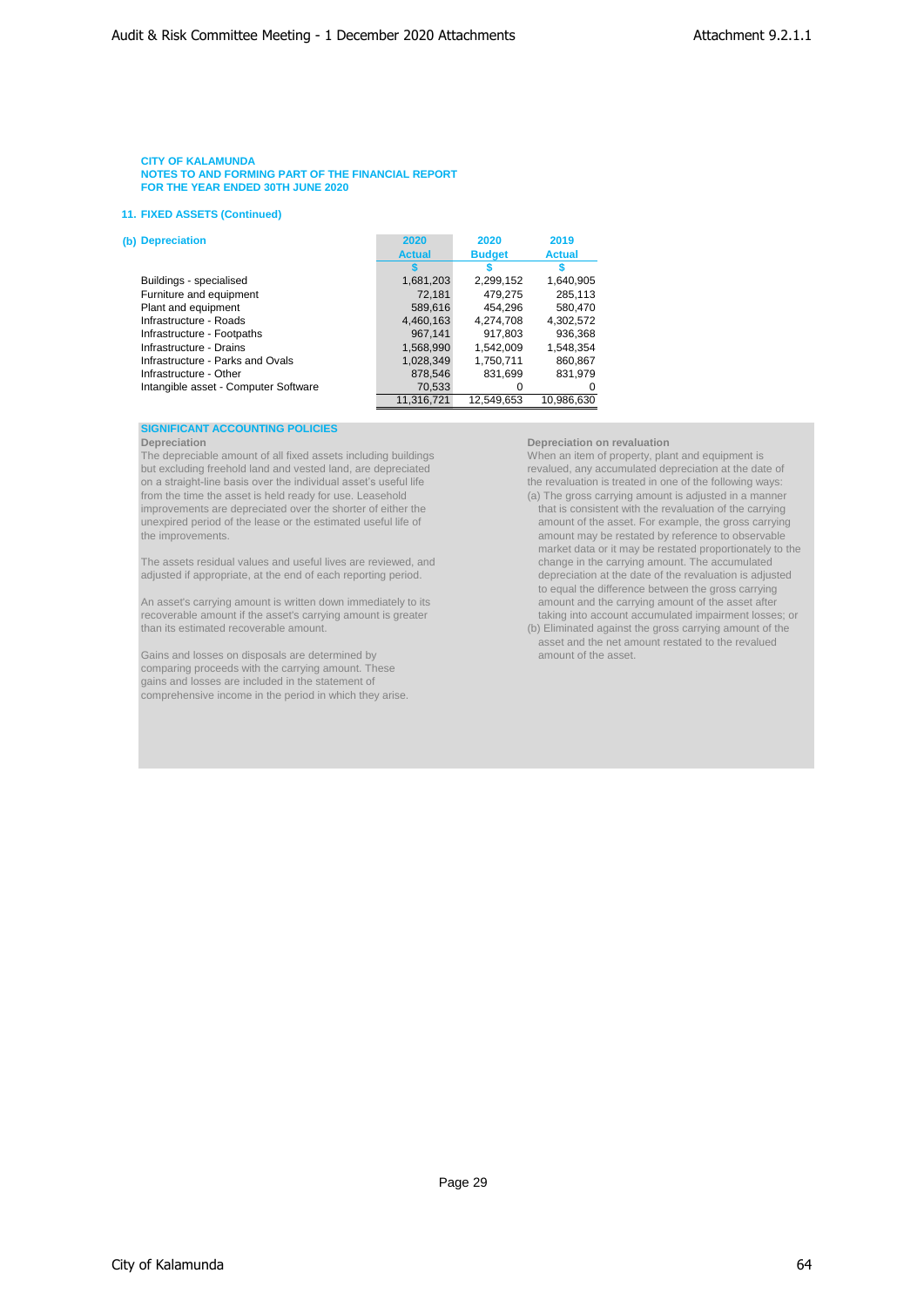# **11. FIXED ASSETS (Continued)**

# **(b) Depreciation (Continued)**

**Depreciation rates Amortisation**

Typical estimated useful lives for the different asset classes All intangible assets with a finite useful life, are amortised for the current and prior years are included in the table below: on a straight-line basis over the individual asset's useful life

| Useful life    |
|----------------|
| 30 to 50 years |
| 5 to 10 years  |
| 5 to 20 years  |
| 5 years        |
|                |

### **Infrastructure**

| Category              | Component            | Material                | Useful Life |
|-----------------------|----------------------|-------------------------|-------------|
| Roads                 | Surface              | Cement                  | 50          |
|                       |                      | <b>Brick Paving</b>     | 50          |
|                       |                      | Asphalt                 | 25          |
|                       |                      | Single Seal             | 20          |
|                       | <b>Pavement Base</b> | Laterite                | 60          |
|                       |                      | Rock base               | 60          |
|                       | Pavement Sub         |                         |             |
|                       | <b>Base</b>          | Limestone               | 120         |
| Footpaths             |                      | Concrete                | 50          |
|                       |                      | <b>Brick Paving</b>     | 50          |
|                       |                      | Gravel                  | 50          |
|                       |                      | Asphalt                 | 25          |
|                       |                      | Timber                  | 15          |
| <b>Drainage Pipes</b> | Stormwater           | Concrete                | 80          |
|                       | Subsoil              | <b>PVC</b>              | 60          |
| Drainage Pits         | Stormwater           | Concrete                | 80          |
|                       |                      | Stone                   | 100         |
|                       | Weirs                | Mortared                |             |
|                       |                      | Including               | 10 to 50    |
| Parks and Gardens     |                      | playground<br>equipment |             |

from the time the asset is held for use.

The residual value of intangible assets is considered to be zero and the useful life and amortisation method are reviewed at the end of each financial year.

Amortisation is included within Depreciation on non-current assets in the Statement of Comprehensive Income and in the note above.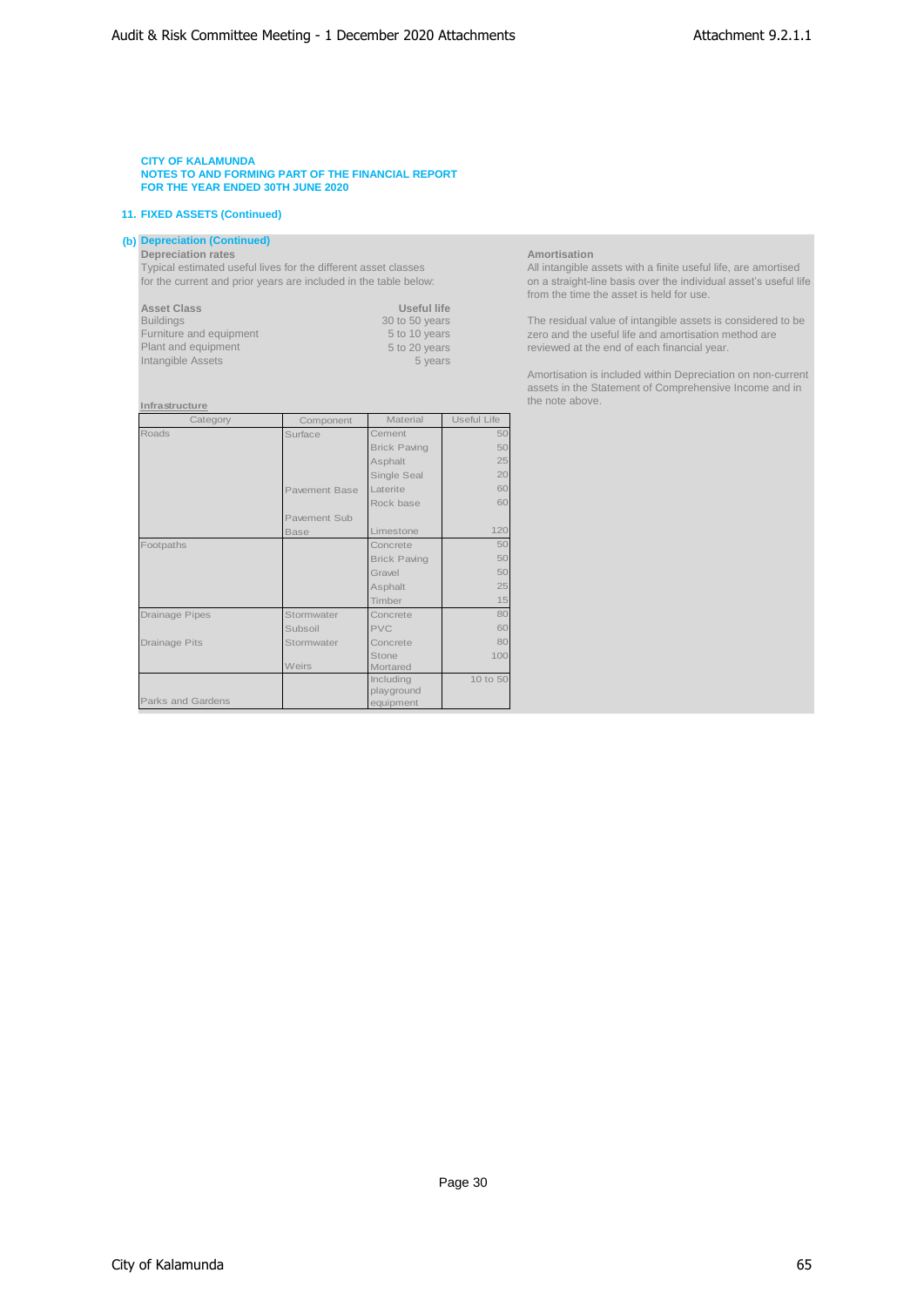# **12. INTANGIBLE ASSETS**

|                                                                                                          | <b>Actual</b> | <b>Actual</b> |
|----------------------------------------------------------------------------------------------------------|---------------|---------------|
| <b>Computer Software</b>                                                                                 |               |               |
| <b>Non-current</b>                                                                                       |               |               |
| Intangible asset - Computer Software                                                                     | 793.537       | 688,100       |
| Less: Accumulated amortisation                                                                           | (456,479)     | (578,545)     |
|                                                                                                          | 337,058       | 109,555       |
| Intangible Assets Work In Progress                                                                       | 528,900       | 553,509       |
| Movements in carrying amounts of computer<br>software during the financial year<br>are shown as follows: |               |               |
| Carrying amount at beginning of period                                                                   | 109,555       | $\Omega$      |
| Recognition of Intangible asset - Computer Software                                                      | 105,437       | 688,100       |
| Movement in accumulated amortization expense                                                             |               |               |
| due to assets write off                                                                                  | 192,599       | $\Omega$      |
| Amortisation expense                                                                                     | (70, 533)     | (578,545)     |
| <b>Carrying amount at end of period</b>                                                                  | 337,058       | 109,555       |
| Intangible Assets WIP                                                                                    | 528,900       | 553,509       |
| <b>TOTAL INTANGIBLE ASSETS</b>                                                                           | 865,958       | 663,064       |

# **SIGNIFICANT ACCOUNTING POLICIES**

programmes are recognised as an expense as to complete the development and to use or sell incurred. Development costs that are directly the software are available; and and unique software products controlled by the its development can be reliably measured. the City are recognised as intangible assets where the following criteria are met: Directly attributable costs that are capitalised as

so that it will be available for use; an appropriate portion of relevant overheads.

- management intends to complete the software and use or sell it; Capitalised development costs are recorded as

generate probable future economic benefits;

# **Computer software Computer software (continued)**

**2020 2019**

Costs associated with maintaining software - - - - adequate technical, financial and other resources attributable to the design and testing of identifiable - the expenditure attributable to the software during

- it is technically feasible to complete the software part of the software include employee costs and

- there is an ability to use or sell the software; intangible assets and amortised from the point at - it can be demonstrated how the software will which the asset is ready for use.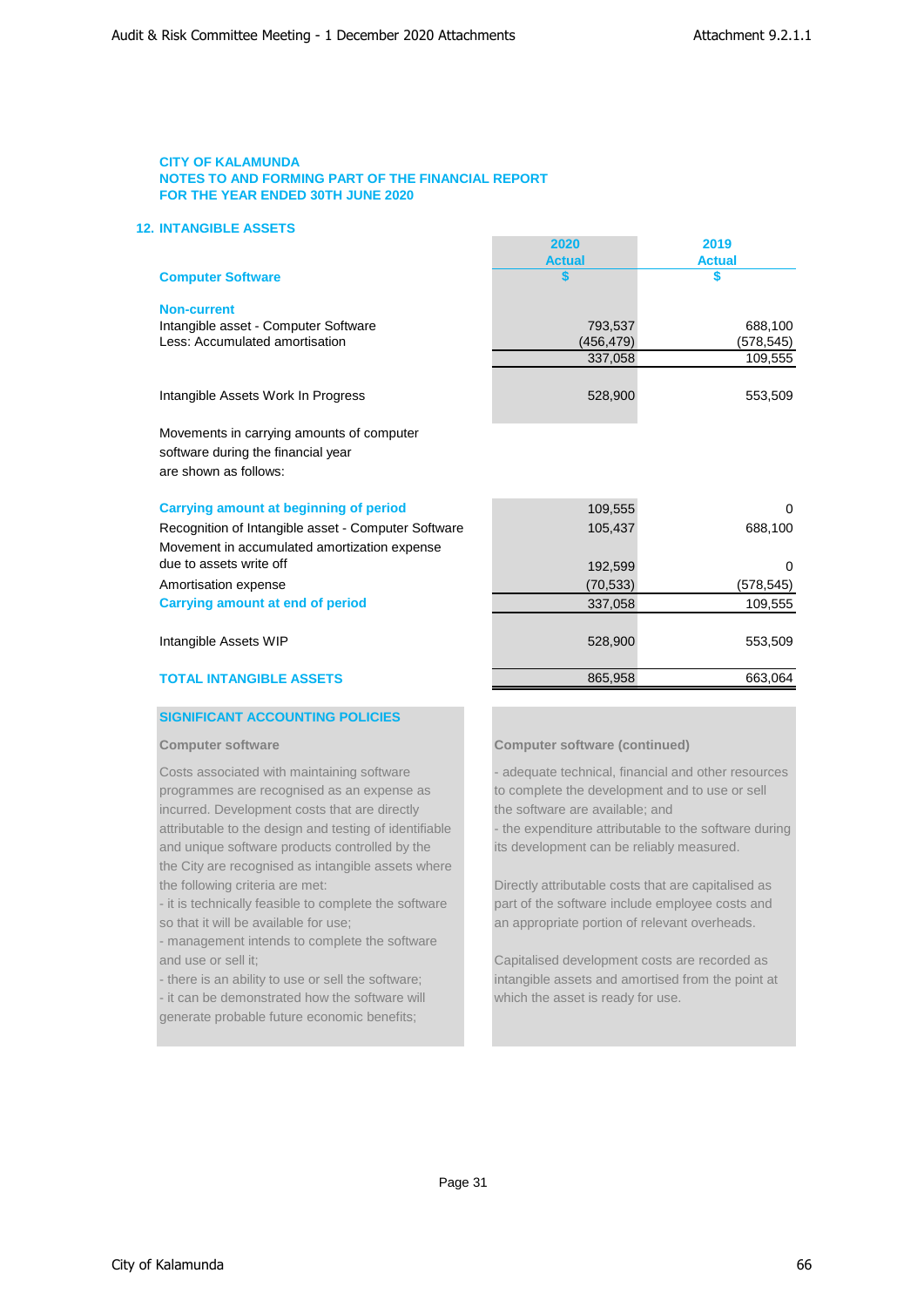**NOTES TO AND FORMING PART OF THE FINANCIAL REPORT FOR THE YEAR ENDED 30TH JUNE 2020**

#### **13. REVALUATION SURPLUS**

|                                                   | 2020           | 2020               | 2020           | 2020                 | <b>Total</b>       | 2020           | 2019           | 2019    | 2019       | Total                                      | 2019           |
|---------------------------------------------------|----------------|--------------------|----------------|----------------------|--------------------|----------------|----------------|---------|------------|--------------------------------------------|----------------|
|                                                   | <b>Opening</b> | <b>Revaluation</b> | uation         | <b>Revaluation</b>   | Movement on        | <b>Closing</b> | <b>Opening</b> |         |            | <b>Revaluation Revaluation Movement on</b> | <b>Closing</b> |
|                                                   | <b>Balance</b> | <b>Increment</b>   | (Decrement)    | Transfers /          | <b>Revaluation</b> | <b>Balance</b> | <b>Balance</b> |         |            | Increment (Decrement) Revaluation          | <b>Balance</b> |
|                                                   |                |                    |                | <b>Reallocations</b> |                    |                |                |         |            |                                            |                |
|                                                   |                |                    |                |                      |                    |                |                |         |            |                                            |                |
| Revaluation surplus - Land & Improvements to Land |                |                    |                |                      |                    |                |                |         |            |                                            |                |
| - vested in and under the control of Council      | 60.628.646     | 1,285,251          | (29, 858, 999) | 280,031              | (28, 293, 717)     | 32.334.929     | 60.628.646     |         |            | 0                                          | 60.628.646     |
| Revaluation surplus - Buildings - specialised     | 64.688.776     | $\mathbf{0}$       | (4, 155, 145)  | (636, 734)           | (4,791,879)        | 59,896,897     | 64,688,776     |         |            |                                            | 64.688.776     |
| Revaluation surplus - Plant and equipment         | 570,669        |                    |                |                      |                    | 570.669        | $\Omega$       | 570.669 | 0          | 570.669                                    | 570.669        |
| Revaluation surplus - Public Art Works            | $\mathbf 0$    | ,152,900           |                |                      | 1.152.900          | 1,152,900      |                |         |            |                                            |                |
| Revaluation surplus - Infrastructure              | 201.140.743    |                    |                | (292, 403)           | (292, 403)         | 200,848,340    | 201.140.743    | 0       |            | 0                                          | 201.140.743    |
| Revaluation surplus - EMRC Asset Valuations       | 776.180        | 140.216            |                | $\Omega$             | 140.216            | 916,396        | 883.918        | 0       | (107, 738) | (107, 738)                                 | 776.180        |
| Revaluation surplus - Local Government House      |                |                    |                |                      |                    |                |                |         |            |                                            |                |
| Investment                                        | 127.766        | 2.305              |                | 12.372               | 14.677             | 142,443        |                | 127.766 | $\Omega$   | 127.766                                    | 127,766        |
|                                                   | 327.932.784    | 2.580.672          | (34.014.144)   | (636, 734)           | (32.070.206)       | 295.862.578    | 327.342.083    | 698.435 | (107.738)  | 590.697                                    | 327.932.784    |

Movements on revaluation of property, plant and equipment (including infrastructure) are not able to be reliably attributed to a program as the assets were revalued by class as provided for by AASB 116 Aus 40.1.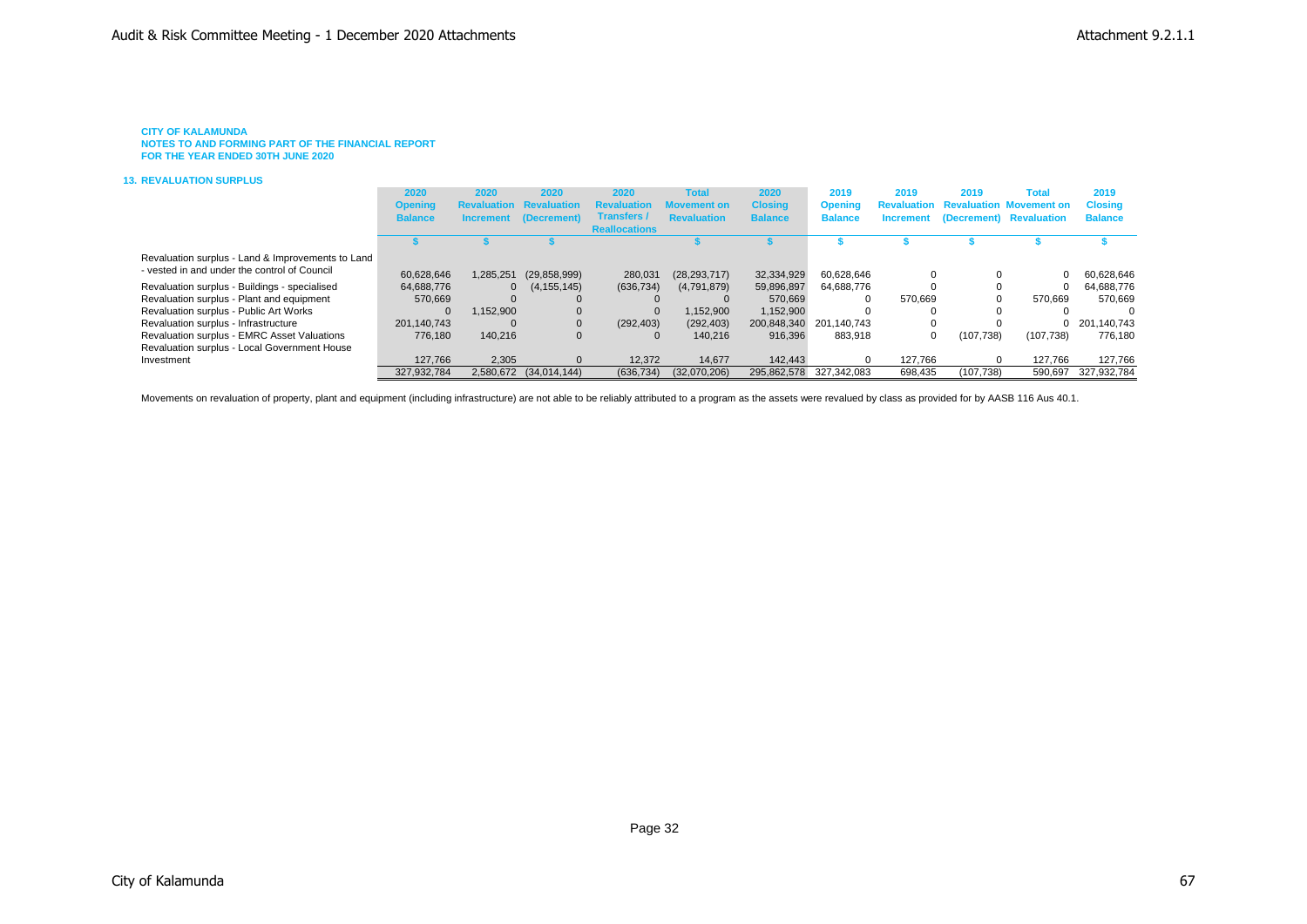| <b>14. TRADE AND OTHER PAYABLES</b>      | 2020      | 2019      |
|------------------------------------------|-----------|-----------|
|                                          |           |           |
| <b>Current</b>                           |           |           |
| Sundry creditors                         | 3,639,996 | 3,727,840 |
| Rates received in advance                | 2,014,281 | 0         |
| Accrued salaries and wages               | 94,584    | 65,209    |
| <b>Bonds and Deposits</b>                | 1,966,817 | 1,918,315 |
| Income in Advance                        | 19.614    | 19,302    |
| Accrued interest on long term borrowings | 87,292    | 94,305    |
| <b>Retention Money</b>                   | 3.213     | 31.547    |
| <b>Accrued Expenses</b>                  | 609,538   | 445,069   |
|                                          | 8,435,334 | 6.301.587 |

# **SIGNIFICANT ACCOUNTING POLICIES**

**Trade and other payables**<br> **Trade and other payables represent liabilities for goods**<br> **Prepaid rates are, until the taxable event has occurred** Trade and other payables represent liabilities for goods current liability and are normally paid within 30 days of refunded. recognition

and services provided to the City prior to the end of the (start of the next financial year), refundable at the request financial year that are unpaid and arise when the City of the ratepayer. Rates received in advance are of the ratepayer. Rates received in advance are initially becomes obliged to make future payments in respect recognised as a financial liability. When the taxable event of the purchase of these goods and services.<br>
occurs, the financial liability is extinguished and the City of the purchase of these goods and services.<br>The amounts are unsecured, are recognised as a service of the prepaid rates that have not be prepaid rates that have not be prepaid rates that have not be prepaid rates that hav recognises revenue for the prepaid rates that have not been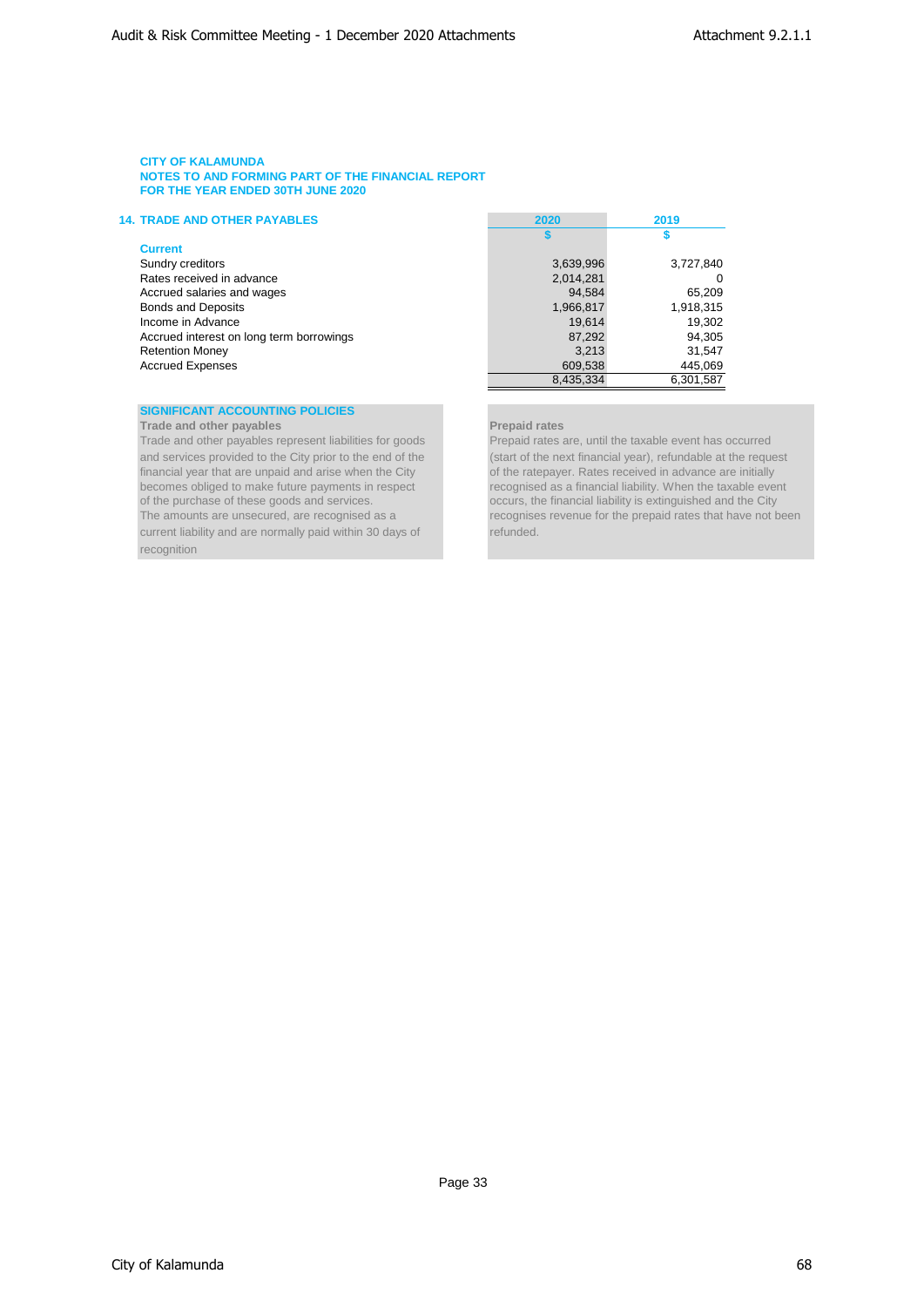# **15. CAPITAL GRANT LIABILITIES**

|     | P. |  |     |  |
|-----|----|--|-----|--|
| ___ |    |  | ___ |  |

| Capital grants received from State and Common Wealth |           |  |
|------------------------------------------------------|-----------|--|
| Government (i)                                       | 1.813.298 |  |
| Forrestfield Industrial Area Scheme Stage 1 (ii)     | 401.407   |  |

| 2020      | 2019 |
|-----------|------|
|           | S    |
|           |      |
|           |      |
| 1,813,298 | O    |
| 401,407   | O    |
| 2,214,705 |      |

# **Reconciliation**

(i) Capital grants received from State and Common Wealth

- Government (i) Balance at the start of the year  $\sim$  0 Re-measurement under AASB 1058 **697,727** 0 Restated balance at the start of the year 697,727 6<br>
Net Movement during the financial year 1,115,571 0 Net Movement during the financial year 1,115,571 0<br>Balance at the end of the year 1,813,298 0 Balance at the end of the year
- (ii) Forrestfield Industrial Area Scheme Stage 1 Balance at the start of the year 100 method of the start of the year 1.382,439 method of the year 1.382,439 method of the year 1.382,439 method of the year 1.382,439 method of the year 1.382,439 method of the year 1.382,43 Re-measurement under AASB 1058 1 and 1,382,439 1,382,439 0 Restated balance at the start of the year 1,382,439 0 Net Movement during the financial year (981,032) 0<br>
Balance at the end of the year (981,032) 0<br>
0 Balance at the end of the year 1980 of the search 10 and 201,407 0 and 401,407 0 and 401,407 0 and 401,407 0  $\sigma$

# **SIGNIFICANT ACCOUNTING POLICIES**

**Capital Grant Liabilities**

Capital Grant Liabilities primarily relates to grants with performance obligations received in advance

Capital Grant liabilities are recognised as revenue when the performance obligations in the contract are satisfied.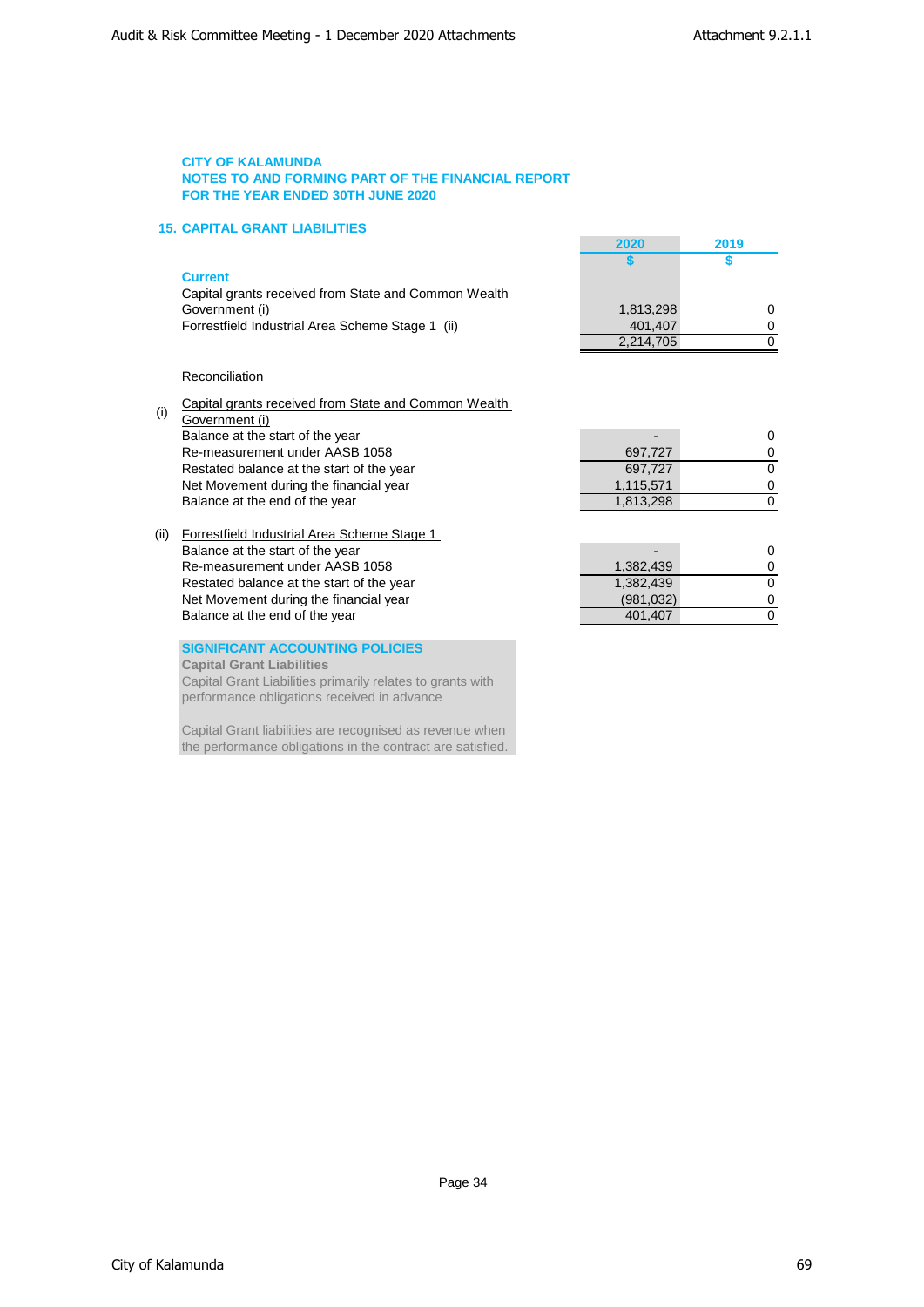**CITY OF KALAMUNDA NOTES TO AND FORMING PART OF THE FINANCIAL REPORT FOR THE YEAR ENDED 30TH JUNE 2020**

#### **16. INFORMATION ON BORROWINGS**

**(a) Repayments - Borrowings**

|                                                        |      |                           |                 |                    | 30 June 2020  | <b>30 June 2020</b> | 30 June 2020    | 30 June 2020  |                  | <b>30 June 2020</b> | 30 June 2020     | 30 June 2020 30 June 2020 |               |               |               | 30 June 2019 30 June 2019 30 June 2019 30 June 2019 |                 |                  |
|--------------------------------------------------------|------|---------------------------|-----------------|--------------------|---------------|---------------------|-----------------|---------------|------------------|---------------------|------------------|---------------------------|---------------|---------------|---------------|-----------------------------------------------------|-----------------|------------------|
|                                                        |      |                           |                 | <b>Actual</b>      | <b>Actual</b> | <b>Actual</b>       | <b>Actual</b>   | <b>Actual</b> | <b>Budget</b>    | <b>Budget</b>       | <b>Budget</b>    | <b>Budget</b>             | <b>Budget</b> | <b>Actual</b> | <b>Actual</b> | <b>Actual</b>                                       | <b>Actual</b>   | <b>Actual</b>    |
|                                                        | Loan |                           | <b>Interest</b> | <b>Principal</b>   | <b>New</b>    | <b>Principal</b>    | <b>Interest</b> | Principal     | <b>Principal</b> | <b>New</b>          | <b>Principal</b> | <b>Interest</b>           | Principal     | Principal     | <b>New</b>    | <b>Principal</b>                                    | <b>Interest</b> | <b>Principal</b> |
|                                                        |      | <b>Number Institution</b> | Rate            | <b>1 July 2019</b> | Loans         | repayments          | repayments      | outstanding   | 1 July 2019      | Loans               | repayments       | repayments                | outstanding   | 1 July 2018   | Loans         | repayments                                          | repayments      | outstanding      |
| <b>Particulars</b>                                     |      |                           |                 |                    |               |                     |                 |               |                  |                     |                  |                           |               |               |               |                                                     |                 |                  |
| <b>Community amenities</b>                             |      |                           |                 |                    |               |                     |                 |               |                  |                     |                  |                           |               |               |               |                                                     |                 |                  |
| Land Acquisition Kalamunda Road                        | 224  | <b>WATC</b>               | 5.58%           | 280,815            | $\Omega$      | 184.623             | 10,181          | 96,192        | 280.815          | $\Omega$            | 184,623          | 13,129                    | 96.192        | 455.552       | $\Omega$      | 174.737                                             | 20,281          | 280,815          |
| Depot Waste Trucks                                     | 228  | <b>WATC</b>               | 5.63%           | 858,211            | $\Omega$      | 48,911              | 46,566          | 809,300       | 858,211          | $\Omega$            | 48,911           | 47.638                    | 809,300       | 904,481       | $\Omega$      | 46,270                                              | 49,502          | 858,211          |
| Waste Compactor                                        | 229  | <b>WATC</b>               | 2.46%           | 126,923            | $\Omega$      | 41,277              | 2,700           | 85,645        | 126,923          | $\Omega$            | 41,277           | 2,870                     | 85.646        | 167,203       | $\Omega$      | 40,280                                              | 3,707           | 126,923          |
| Forrestfield North Development                         | 230  | <b>WATC</b>               | 3.01%           | 411,580            | $\Omega$      | 46,231              | 11,833          | 365,348       | 411,580          | $\Omega$            | 46.231           | 12.043                    | 365,349       | 456.450       | $\Omega$      | 44,870                                              | 13,209          | 411,580          |
| Project - Loan 1                                       |      |                           |                 |                    |               |                     |                 |               |                  |                     |                  |                           |               |               |               |                                                     |                 |                  |
| Wattle Grove South Planning Study                      | 231  | <b>WATC</b>               | 0.74%           | $\Omega$           | 100,000       | $\mathbf{0}$        | 87              | 100,000       | $\Omega$         | 100.000             | $\Omega$         | $\Omega$                  | 100,000       | $\Omega$      | $\Omega$      | $\Omega$                                            | $\overline{0}$  | $\Omega$         |
| High Wycombe Roads - testing and                       | 232  | <b>WATC</b>               | 0.74%           | $\Omega$           | 50,000        | $\mathbf{0}$        | 44              | 50,000        | $^{\circ}$       | 50,000              | $\Omega$         | $\Omega$                  | 50,000        | $\mathbf 0$   | $\Omega$      | $\overline{0}$                                      | $^{\circ}$      | $\mathbf 0$      |
| design                                                 |      |                           |                 |                    |               |                     |                 |               |                  |                     |                  |                           |               |               |               |                                                     |                 |                  |
| Forrestfield North Structure                           | 233  | <b>WATC</b>               | 0.74%           | $\Omega$           | 240,000       | $\mathbf 0$         | 209             | 240,000       | $^{\circ}$       | 240.000             | $\Omega$         | $\Omega$                  | 240.000       | $\Omega$      | $\Omega$      | $\overline{0}$                                      | $\Omega$        | $\Omega$         |
| Planning                                               |      |                           |                 |                    |               |                     |                 |               |                  |                     |                  |                           |               |               |               |                                                     |                 |                  |
| MKSEA Kalamunda Wedge                                  | 234  | <b>WATC</b>               | 0.74%           | $\Omega$           | 40,000        | $\mathbf{0}$        | 35              | 40,000        | $^{\circ}$       | 40.000              | $\Omega$         | $\Omega$                  | 40.000        | $\Omega$      | $\Omega$      | $\Omega$                                            | $\Omega$        | $\Omega$         |
| Development Contribution Plan                          |      |                           |                 |                    |               |                     |                 |               |                  |                     |                  |                           |               |               |               |                                                     |                 |                  |
| MKSEA - Preliminary investigations<br>and consultation | 235  | <b>WATC</b>               | 0.74%           | $\Omega$           | 70,000        | $\mathbf{0}$        | 61              | 70,000        | $\Omega$         | 70,000              | $\Omega$         | $\Omega$                  | 70,000        | $\Omega$      | $\Omega$      | $\Omega$                                            | $\Omega$        | $\Omega$         |
|                                                        |      |                           |                 |                    |               |                     |                 |               |                  |                     |                  |                           |               |               |               |                                                     |                 |                  |
| <b>Recreation and culture</b>                          |      |                           |                 |                    |               |                     |                 |               |                  |                     |                  |                           |               |               |               |                                                     |                 |                  |
| Foothills Netball Association                          | 216  | <b>WATC</b>               | 6.37%           | 63,256             | $\mathbf 0$   | 5,004               | 3,895           | 58,252        | 63,256           | $\Omega$            | 5,004            | 3,951                     | 58,252        | 67,951        | $\Omega$      | 4.695                                               | 4,212           | 63,256           |
| Wet'n'Wild                                             | 222  | <b>WATC</b>               | 6.22%           | 64,860             | $\Omega$      | 64,860              | 1.195           | (0)           | 64,860           | $\Omega$            | 64.860           | 3.041                     | $\Omega$      | 125,866       | $\Omega$      | 61.006                                              | 5.159           | 64,860           |
| Kalamunda Swimming Pool                                | 227  | <b>WATC</b>               | 5.63%           | 1,380,603          | $\Omega$      | 78,683              | 74,911          | 1,301,919     | 1,380,601        | $\Omega$            | 78,683           | 76,636                    | 1,301,918     | 1,455,036     | $\Omega$      | 74,434                                              | 79,634          | 1,380,603        |
| Future Aquatic facility study (Needs                   | 236  | <b>WATC</b>               | 0.74%           | $\Omega$           | 100,000       | $\Omega$            | 87              | 100,000       | $\Omega$         | 100,000             | $\Omega$         |                           | 100,000       | $\Omega$      | $\Omega$      | $\Omega$                                            | $\overline{0}$  | $\Omega$         |
| analysis)                                              |      |                           |                 |                    |               |                     |                 |               |                  |                     |                  |                           |               |               |               |                                                     |                 |                  |
|                                                        |      |                           |                 |                    |               |                     |                 |               |                  |                     |                  |                           |               |               |               |                                                     |                 |                  |
| <b>Transport</b>                                       |      |                           |                 |                    |               |                     |                 |               |                  |                     |                  |                           |               |               |               |                                                     |                 |                  |
| <b>City Depot</b>                                      | 221  | <b>WATC</b>               | 6.77%           | 1.481.624          | $\Omega$      | 94.447              | 96.066          | 1,387,177     | 1,481,625        | $\Omega$            | 94.447           | 98.734                    | 1.387.178     | 1,569,987     | $\Omega$      | 88.363                                              | 102.080         | 1,481,624        |
| Newburn Road Extension                                 | 226  | <b>WATC</b>               | 5.67%           | 160.567            | $\Omega$      | 78,040              | 7,939           | 82,528        | 160.566          | $\Omega$            | 78,040           | 8.013                     | 82,526        | 234,363       | $\Omega$      | 73,796                                              | 12,211          | 160,567          |
| Fleet - Maior Plant Replacement                        | 237  | <b>WATC</b>               | 1.02%           | $\mathbf{0}$       | 2,400,000     | $\Omega$            | 2.884           | 2,400,000     | $\Omega$         | 3,000,000           | $\Omega$         | $\Omega$                  | 3,000,000     | $\Omega$      | $\Omega$      | $\overline{0}$                                      | $\overline{0}$  | $\Omega$         |
| Program                                                |      |                           |                 |                    |               |                     |                 |               |                  |                     |                  |                           |               |               |               |                                                     |                 |                  |
| Fleet - Light Plant Replacement                        | 238  | <b>WATC</b>               | 1.02%           | $\Omega$           | 207,000       | $\mathbf{0}$        | 168             | 207,000       | $\Omega$         | 207,000             | $\Omega$         | $\Omega$                  | 207,000       | $\Omega$      | $\Omega$      | $\overline{0}$                                      | $\Omega$        | $\Omega$         |
| Program                                                |      |                           |                 |                    |               |                     |                 |               |                  |                     |                  |                           |               |               |               |                                                     |                 |                  |
| New road Project - Kalamunda                           | 239  | <b>WATC</b>               | 1.24%           | $\Omega$           | 500,000       | $\mathbf{0}$        | 730             | 500,000       | $^{\circ}$       | 500,000             | $\Omega$         | $\Omega$                  | 500,000       | $\mathbf 0$   | $\Omega$      | $\overline{0}$                                      | $\Omega$        | $\mathbf 0$      |
| Town Centre Upgrade Stage 1                            |      |                           |                 |                    |               |                     |                 |               |                  |                     |                  |                           |               |               |               |                                                     |                 |                  |
|                                                        |      |                           |                 | 4,828,438          | 3,707,000     | 642,076             | 259,593         | 7,893,362     | 4,828,437        | 4,307,000           | 642,076          | 266,055                   | 8,493,361     | 5,436,890     | $\Omega$      | 608,452                                             | 289,994         | 4,828,438        |
| <b>Self Supporting Loans</b>                           |      |                           |                 |                    |               |                     |                 |               |                  |                     |                  |                           |               |               |               |                                                     |                 |                  |
| <b>Recreation and culture</b>                          |      |                           |                 |                    |               |                     |                 |               |                  |                     |                  |                           |               |               |               |                                                     |                 |                  |
| Forrestfield United Soccer Club                        | 214  | <b>WATC</b>               | 5.56%           | 83,011             | $\Omega$      | 7,333               | 4,375           | 75,678        | 83,012           | $\Omega$            | 7,333            | 4,434                     | 75,679        | 89,953        | $\Omega$      | 6,942                                               | 4,784           | 83,011           |
| Maida Vale Tennis Club                                 | 217  | <b>WATC</b>               | 5.95%           | 23,714             | $\Omega$      | 3.763               | 1,329           | 19,951        | 23,713           | $\Omega$            | 3.763            | 1,356                     | 19,950        | 27,262        | $\Omega$      | 3.549                                               | 1,546           | 23,714           |
| Kalamunda Club                                         | 219  | <b>WATC</b>               | 6.30%           | 16,518             | $\Omega$      | 16,518              | 127             | $\Omega$      | 16,518           | $\Omega$            | 16,518           | 520                       | $\Omega$      | 48,055        | $\Omega$      | 31,537                                              | 1,787           | 16,518           |
| Forrestfield Junior Football Club                      | 220  | <b>WATC</b>               | 6.22%           | 2.463              | $\Omega$      | 2.463               | 45              |               | 2.465            | $\Omega$            | 2.465            | 116                       |               | 4.781         | $\Omega$      | 2.318                                               | 196             | 2,463            |
|                                                        |      |                           |                 | 125,706            | $\Omega$      | 30,077              | 5,876           | 95,629        | 125,708          | $\Omega$            | 30,079           | 6,426                     | 95,629        | 170,052       | $\Omega$      | 44,346                                              | 8,314           | 125,706          |
|                                                        |      |                           |                 | 4.954.145          | 3.707.000     | 672.153             | 265.469         | 7.988.991     | 4.954.145        | 4.307.000           | 672.155          | 272.482                   | 8.588.990     | 5.606.942     | $\Omega$      | 652.798                                             | 298.308         | 4.954.145        |

\* WA Treasury Corporation

Self supporting loans are financed by payments from third parties. These are shown in Note 5 as other financial assets at amortised cost. All other loan repayments were financed by general purpose revenue.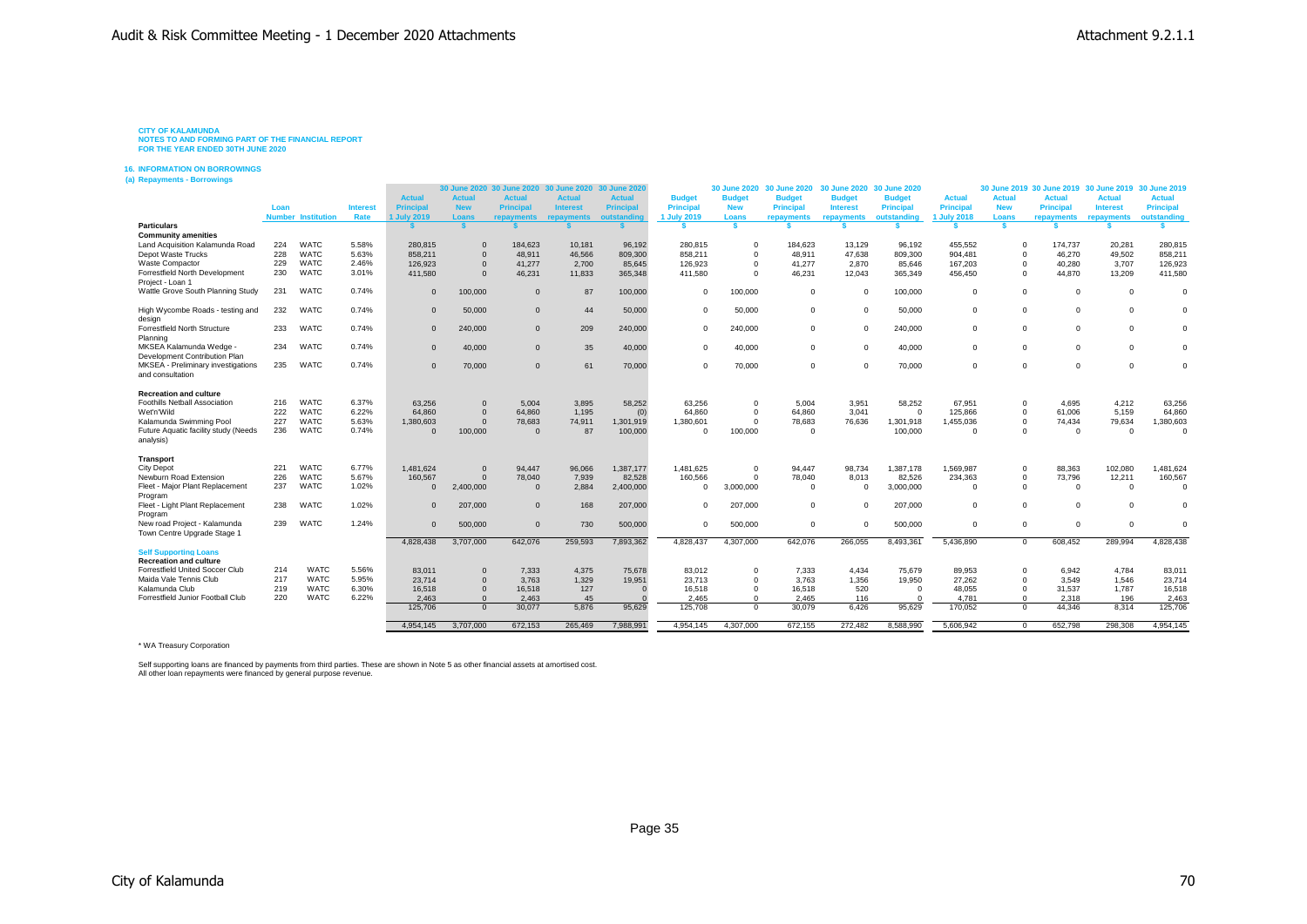**NOTES TO AND FORMING PART OF THE FINANCIAL REPORT FOR THE YEAR ENDED 30TH JUNE 2020**

**16. INFORMATION ON BORROWINGS (Continued)**

| (b) Borrowings | 2020      | 2019      |
|----------------|-----------|-----------|
|                |           |           |
| Current        | 1.027.692 | 672.155   |
| Non-current    | 6.961.299 | 4.281.990 |
|                | 7.988.991 | 4,954,145 |

#### **(c ) New Borrowings - 2019/20**

|                                 |                    |                 |             |                 | <b>Amount Borrowed</b> |               | <b>Amount (Used)</b> |               | <b>Total</b>   | <b>Actual</b>  |
|---------------------------------|--------------------|-----------------|-------------|-----------------|------------------------|---------------|----------------------|---------------|----------------|----------------|
|                                 |                    | Loan            | <b>Term</b> | <b>Interest</b> | 2020                   | 2020          | 2020                 | 2020          | Interest &     | <b>Balance</b> |
|                                 | <b>Institution</b> | <b>Type</b>     | Years       | Rate            | <b>Actual</b>          | <b>Budget</b> | <b>Actual</b>        | <b>Budget</b> | <b>Charges</b> | <b>Unspent</b> |
| <b>Particulars/Purpose</b>      |                    |                 |             | $\frac{9}{6}$   |                        |               |                      |               |                |                |
| Wattle Grove South Planning     | <b>WATC</b>        | Fixed Term Loan | 5           | 0.74%           | 100,000                | 100,000       | 65,000               | 100,000       | 87             | 35,000         |
| Study                           |                    |                 |             |                 |                        |               |                      |               |                |                |
| High Wycombe Roads - testing    | <b>WATC</b>        | Fixed Term Loan | 5           | 0.74%           | 50,000                 | 50,000        | 20,000               | 50,000        | 44             | 30,000         |
| and design                      |                    |                 |             |                 |                        |               |                      |               |                |                |
| Forrestfield North Structure    | <b>WATC</b>        | Fixed Term Loan | 5           | 0.74%           | 240,000                | 240,000       | 100,000              | 240,000       | 209            | 140,000        |
| Planning                        |                    |                 |             |                 |                        |               |                      |               |                |                |
| MKSEA Kalamunda Wedge -         | <b>WATC</b>        | Fixed Term Loan | 5           | 0.74%           | 40,000                 | 40,000        | 30,000               | 40,000        | 35             | 10,000         |
| Development Contribution Plan   |                    |                 |             |                 |                        |               |                      |               |                |                |
| MKSEA - Preliminary             | <b>WATC</b>        | Fixed Term Loan | 5           | 0.74%           | 70,000                 | 70,000        | 25,000               | 70,000        | 61             | 45,000         |
| investigations and consultation |                    |                 |             |                 |                        |               |                      |               |                |                |
| Future Aquatic facility study   | <b>WATC</b>        | Fixed Term Loan | 5           | 0.74%           | 100,000                | 100,000       | 40,000               | 100,000       | 87             | 60,000         |
| (Needs analysis)                |                    |                 |             |                 |                        |               |                      |               |                |                |
| Fleet - Major Plant Replacement | <b>WATC</b>        | Fixed Term Loan | 8           | 1.02%           | 2,400,000              | 3.000.000     | 663,000              | 3,000,000     | 2,884          | 1,737,000      |
| Program                         |                    |                 |             |                 |                        |               |                      |               |                |                |
| Fleet - Light Plant Replacement | <b>WATC</b>        | Fixed Term Loan | 4           | 1.02%           | 207,000                | 207,000       | 207,000              | 207,000       | 168            | $\Omega$       |
| Program                         |                    |                 |             |                 |                        |               |                      |               |                |                |
| New road Project - Kalamunda    | <b>WATC</b>        | Fixed Term Loan | 10          | 1.24%           | 500,000                | 500,000       | 50,000               | 500,000       | 730            | 450,000        |
| Town Centre Upgrade Stage 1     |                    |                 |             |                 |                        |               |                      |               |                |                |
|                                 |                    |                 |             |                 |                        |               |                      |               |                |                |
| * WA Treasury Corporation       |                    |                 |             |                 | 3,707,000              | 4,307,000     | 1,200,000            | 4,307,000     | 4,306          | 2,507,000      |

|                                         | 2020      | 2019      |
|-----------------------------------------|-----------|-----------|
| (d) Undrawn Borrowing Facilities        |           |           |
| <b>Credit Standby Arrangements</b>      |           |           |
| Bank overdraft limit                    | 3.000.000 | 1.500.000 |
| Bank overdraft at balance date          |           |           |
| Credit card limit                       | 75,000    | 75.000    |
| Credit card balance at balance date     | (514)     | (159)     |
| Total amount of credit unused           | 3.074.486 | 1.574.841 |
|                                         |           |           |
| <b>Loan facilities</b>                  |           |           |
| Loan facilities - current               | 1.027.692 | 672.155   |
| Loan facilities - non-current           | 6.961.299 | 4,281,990 |
| Total facilities in use at balance date | 7.988.991 | 4.954.145 |

#### **Unused loan facilities at balance date** Nil Nil

# **SIGNIFICANT ACCOUNTING POLICIES Financial liabilities Borrowing costs**

Non-derivative financial liabilities (excluding financial guarantees) are capitalised as part of the cost of the particular asset until such time<br>subsequently measured at amortised cost. Gains or losses are asset is substa

Financial liabilities are derecognised where the related obligations are linformation regarding exposure to risk can be found at Note 28.<br>Calcharged, cancelled or expired. The difference between the carrying<br>amount of the

Financial liabilities are recognised at fair value when the City becomes<br>a party to the contractual provisions to the instrument.<br>production of a qualifying asset. Where this is the case, they are<br>production of a qualifyin

Risk<br>Information regarding exposure to risk can be found at Note 28.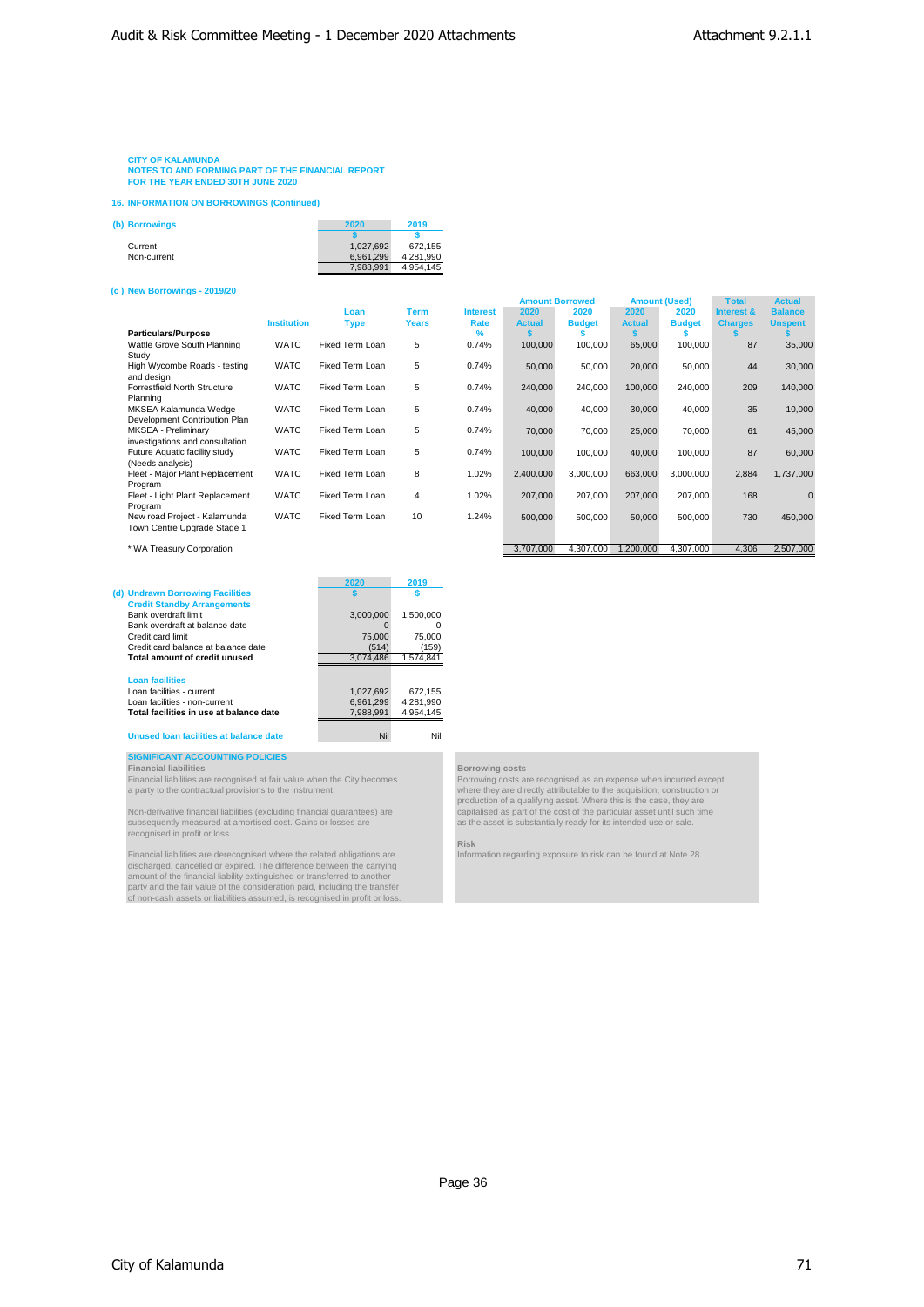### **17. EMPLOYEE RELATED PROVISIONS**

| (a) Employee Related Provisions                            | <b>Provision for</b> | <b>Provision for</b> |               |
|------------------------------------------------------------|----------------------|----------------------|---------------|
|                                                            | <b>Annual</b>        | <b>Long Service</b>  |               |
|                                                            | Leave                | Leave                | <b>Total</b>  |
|                                                            |                      |                      |               |
| Opening balance at 1 July 2019                             |                      |                      |               |
| Current provisions                                         | 1,752,635            | 1,970,514            | 3,723,149     |
| Non-current provisions                                     | 0                    | 455,316              | 455,316       |
|                                                            | 1,752,635            | 2,425,830            | 4,178,465     |
|                                                            |                      |                      |               |
| Additional provision                                       | 2,073,399            | 721,528              | 2,794,927     |
| Amounts used                                               | (1,793,272)          | (354, 886)           | (2, 148, 158) |
| Increase in the discounted amount arising                  |                      |                      |               |
| because of time and the effect of any                      |                      |                      |               |
| change in the discounted rate                              | 5,900                | (272, 366)           | (266, 466)    |
| Balance at 30 June 2020                                    | 2,038,662            | 2,520,106            | 4,558,768     |
|                                                            |                      |                      |               |
| <b>Comprises</b>                                           |                      |                      |               |
| Current                                                    | 2,038,662            | 2,157,843            | 4,196,505     |
| Non-current                                                | $\Omega$             | 362.263              | 362,263       |
|                                                            | 2,038,662            | 2,520,106            | 4,558,768     |
|                                                            |                      |                      |               |
|                                                            | 2020                 | 2019                 |               |
| Amounts are expected to be settled on the following basis: | \$.                  | \$                   |               |
| Less than 12 months after the reporting date               | 2,414,086            | 1,868,772            |               |
| More than 12 months after the reporting date               | 2,144,682            | 2,309,693            |               |
|                                                            | 4,558,768            | 4,178,465            |               |

Timing of the payment of current leave liabilities is difficult to determine as it is dependent on future decisions of employees. Expected settlement timings are based on information obtained from employees and historical leave trends and assumes no events will occur to impact on these historical trends.

#### **SIGNIFICANT ACCOUNTING POLICIES**

#### **Employee benefits**

employee benefits. Short-term employee benefits are of the reporting period on government bonds that have to be settled wholly before 12 months after the end of the Any remeasurements for changes in assumptions of annual reporting period in which the employees render the obligations for other long-term employee benefits are related service, including wages, salaries and sick leave. recognised in profit or loss in the periods in which the Short-term employee benefits are measured at the changes occur. (undiscounted) amounts expected to be paid when the obligation is settled. The City's obligations for long-term employee benefits are

a part of current trade and other payables in the statement after the end of the reporting period, in which case the of financial position. obligations are presented as current provisions.

#### **Other long-term employee benefits Provisions**

The City's obligations for employees' annual leave and long Provisions are recognised when the City has a present service leave entitlements are recognised as provisions legal or constructive obligation, as a result of pas service leave entitlements are recognised as provisions legal or constructive obligation, as a result of past events,<br>in the statement of financial position. <br>for which it is probable that an outflow of economic benefi

Long-term employee benefits are measured at the present value of the expected future payments to be made to Provisions are measured using the best estimate of the employees. Expected future payments incorporate amounts required to settle the obligation at the end of the anticipated future wage and salary levels, durations of service and employee departures and are discounted at

Short-term employee benefits **Continued** Other long-term employee benefits (Continued) Provision is made for the City's obligations for short-term rates determined by reference to market yields at the end benefits (other than termination benefits) that are expected maturity dates that approximate the terms of the obligations.

presented as non-current provisions in its statement of The City's obligations for short-term employee benefits financial position, except where the City does not have an such as wages, salaries and sick leave are recognised as unconditional right to defer settlement for at least 12 months

for which it is probable that an outflow of economic benefits will result and that outflow can be reliably measured.

amounts required to settle the obligation at the end of the reporting period.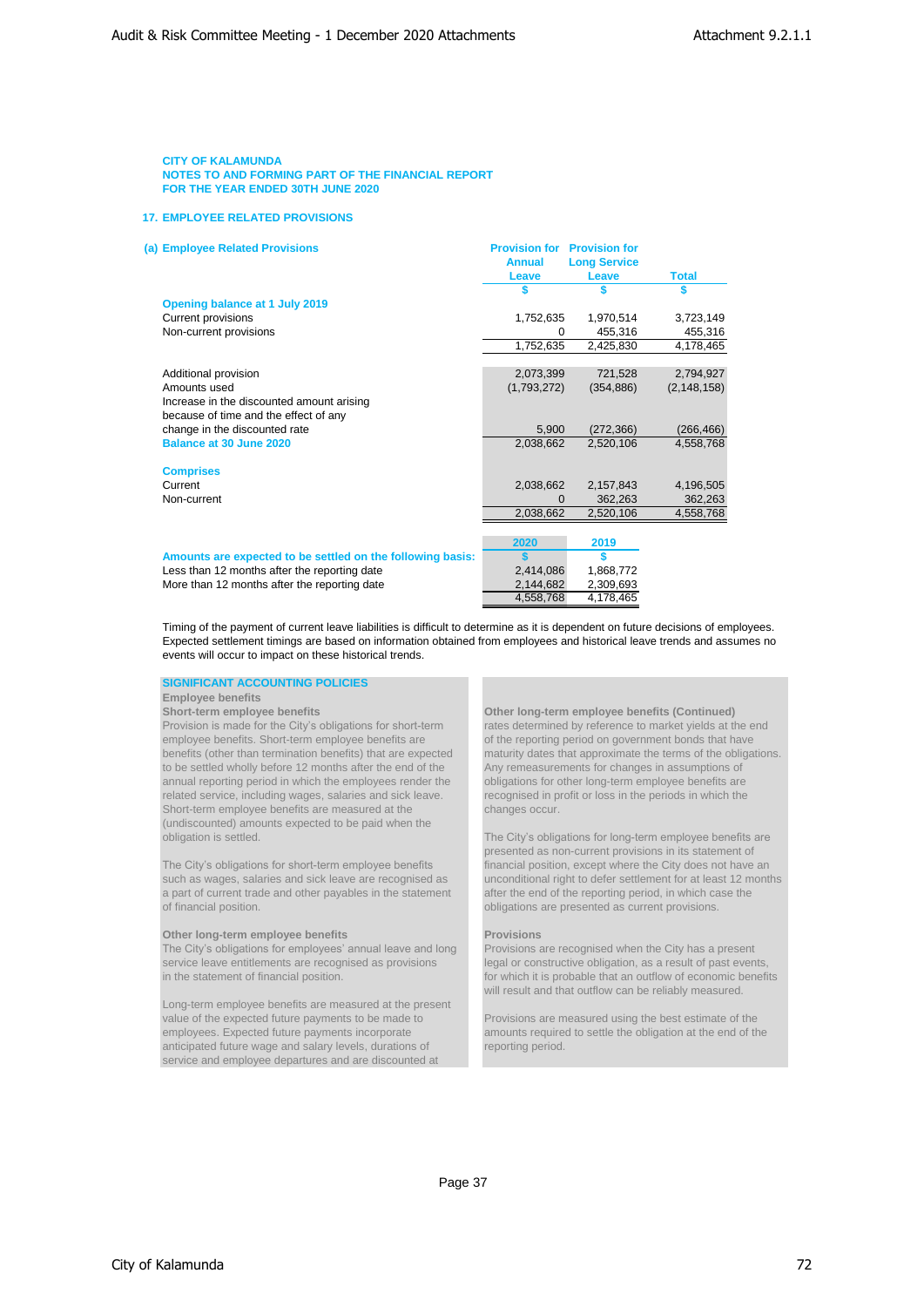# **18. NOTES TO THE STATEMENT OF CASH FLOWS**

### **Reconciliation of Cash**

For the purposes of the Statement of Cash Flows, cash includes cash and cash equivalents, net of outstanding bank overdrafts. Cash at the end of the reporting period is reconciled to the related items in the Statement of Financial Position as follows:

|                                                                                            | 2020          | 2020          | 2019          |
|--------------------------------------------------------------------------------------------|---------------|---------------|---------------|
|                                                                                            | <b>Actual</b> | <b>Budget</b> | <b>Actual</b> |
|                                                                                            |               |               | S             |
| Cash and cash equivalents                                                                  | 24,196,351    | 12,751,846    | 20,737,597    |
| <b>Reconciliation of Net Cash Provided By</b><br><b>Operating Activities to Net Result</b> |               |               |               |
| Net result                                                                                 | 1,733,722     | 3,784,155     | 3,394,500     |
| Non-cash flows in Net result:                                                              |               |               |               |
| Depreciation on non-current assets                                                         | 11,316,721    | 12,549,653    | 10,986,630    |
| (Profit)/loss on sale of asset                                                             | 2,552,120     | 0             | 888,094       |
| Share of (profit)/loss of associate                                                        | 2,290,314     | (1,679,116)   | (998, 408)    |
| Reversal of previous loss on revaluation of fixed assets                                   |               | O             | (91, 366)     |
| Interest on deferred loans                                                                 | (1,677)       | 0             | (291)         |
| Change in accounting policies transferred to retained                                      |               |               |               |
| surplus                                                                                    |               | 1.587.197     | 0             |
| Changes in assets and liabilities:                                                         |               |               |               |
| (Increase)/decrease in receivables                                                         | (790, 996)    | 124,892       | 171,642       |
| (Increase)/decrease in other assets                                                        | (181, 284)    |               |               |
| (Increase)/decrease in inventories                                                         | (6, 427)      | 6,523         | (16, 807)     |
| Increase/(decrease) in payables                                                            | 431,271       | (1,463,636)   | (80, 922)     |
| Increase/(decrease) in provisions                                                          | 380,303       |               | 442,493       |
| Non-operating grants, subsidies and contributions                                          | (7, 354, 821) | (8,571,844)   | (5,567,739)   |
| Dividends Received                                                                         | (803, 207)    | 0             |               |
| Net cash from operating activities                                                         | 9,566,039     | 6,337,823     | 9,127,827     |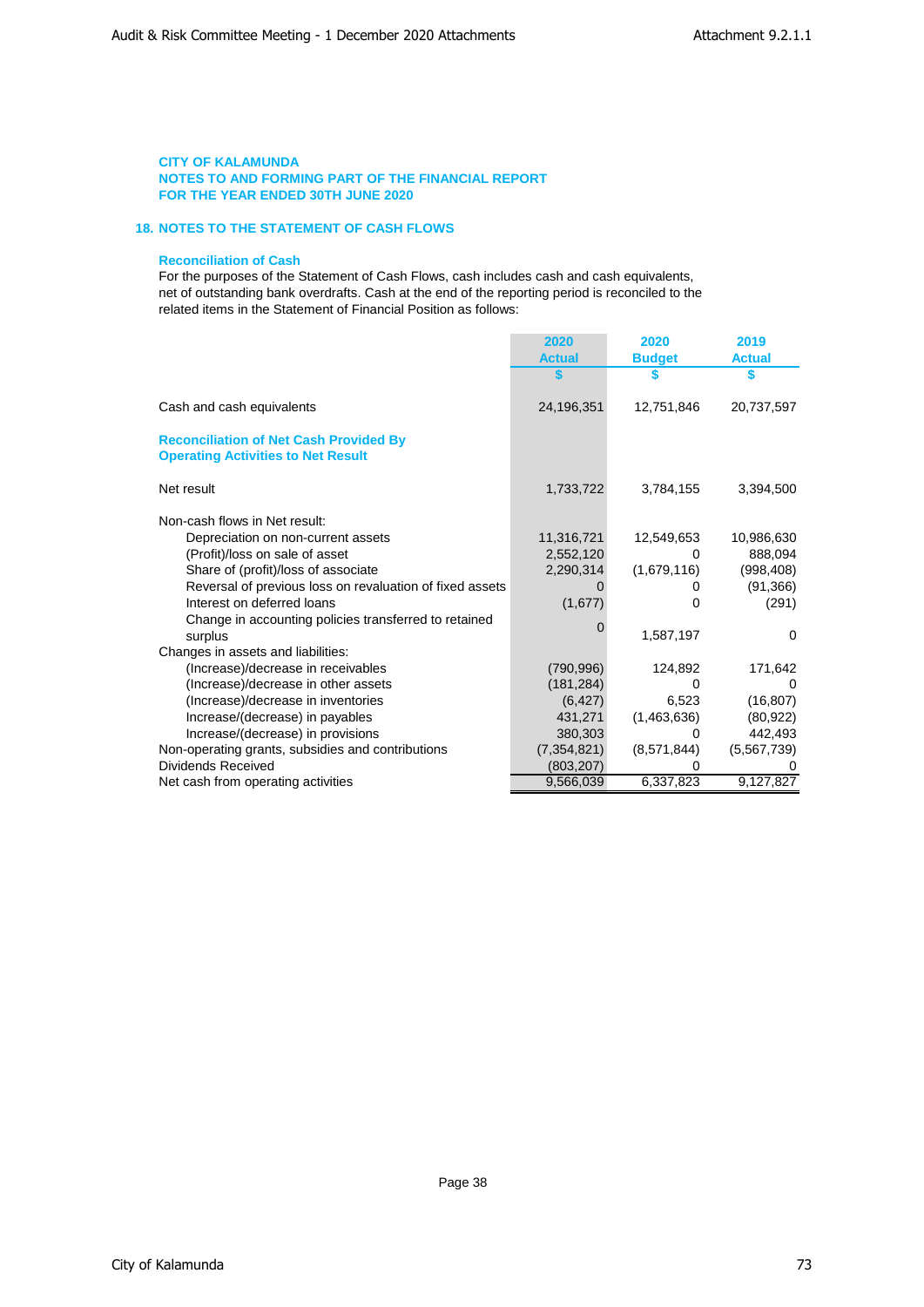# **19. TOTAL ASSETS CLASSIFIED BY FUNCTION AND ACTIVITY**

|                             | 2020        | 2019        |
|-----------------------------|-------------|-------------|
|                             |             |             |
|                             |             |             |
| Governance                  | 8,632,033   | 8,761,188   |
| General purpose funding     | 18.322.219  | 11.034.051  |
| Law, order, public safety   | 1.380.233   | 1.407.322   |
| Health                      | 2,665,503   | 2.842.448   |
| Education and welfare       | 2.755.031   | 2.774.144   |
| Community amenities         | 43.862.540  | 72,242,626  |
| Recreation and culture      | 91.538.166  | 96.492.014  |
| Transport                   | 377,795,285 | 375,408,012 |
| Economic services           | 2.425       | 2.425       |
| Other property and services | 8,961,336   | 11,306,064  |
|                             | 555.914.773 | 582.270.295 |
|                             |             |             |

# **20. CONTINGENT LIABILITIES**

In compliance with the Contaminated Sites Act 2003 Section 11, the City has listed the following sites to be possible sources of contamination.

Details of those sites are:

- Alan Anderson Reserve
- Ledger Road Reserve
- Brand Road Reserve
- Dawson Avenue / Pioneer Park
- Maida Vale Reserve
- Transfer Station / Pistol Club Walliston
- Hartfield Park
- East Terrace

The City is in the process of conducting investigations to determine the presence and scope of contamination, assess the risk, and agree with the Department of Water and Environmental Regulation on the need and criteria of remediation of a risk based approach. The City is unable to estimate the potential costs associated with remediation of these sites. This approach is consistent with the Department of Water and Environmental Regulation Guidelines.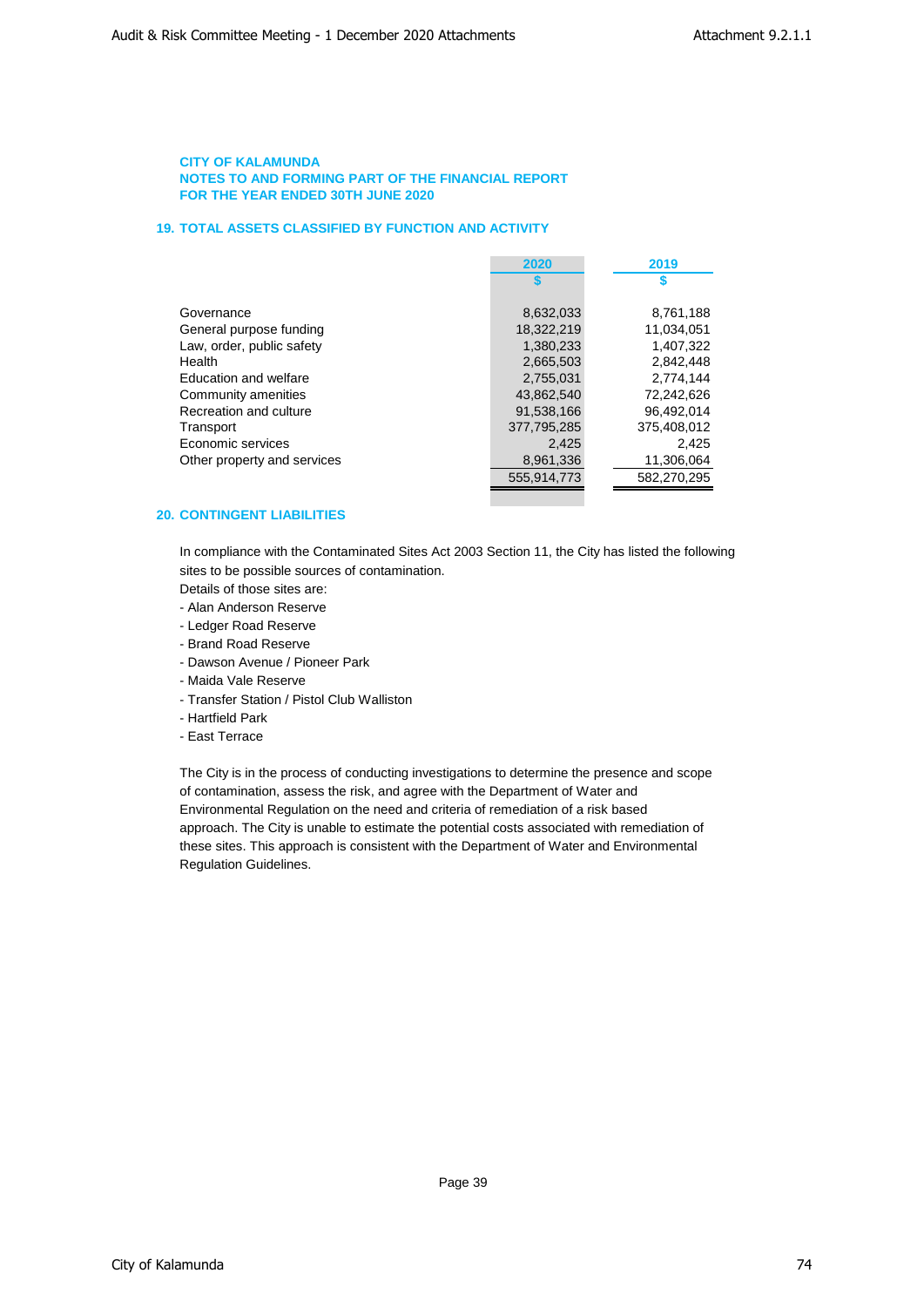| <b>21. CAPITAL AND LEASING COMMITMENTS</b>                                         | 2020                 | 2019      |
|------------------------------------------------------------------------------------|----------------------|-----------|
| (a) Capital Expenditure Commitments                                                |                      |           |
| Contracted for:<br>- capital expenditure projects<br>- plant & equipment purchases | 5,142,956<br>117,839 | 1,074,912 |
|                                                                                    | 5,260,795            | 1,074,912 |
| Payable:<br>- not later than one year                                              | 5,260,795            | 1,074,912 |

At the end of each financial year the City reviews the position of its incomplete capital expenditure projects and the position of unexpended specific purpose grants. The City recognises the costs of major capital projects to be carried forward to the next financial year and transfers adequate funds to the unexpended capital works and specific purpose grants reserve. The reserve is fully cash backed and categorised under restricted cash.

# **(b) Operating Lease Commitments**

Non-cancellable operating leases contracted for but not capitalised in the accounts (short term and low value leases).

- not later than one year
- later than one year but not later than five years

# **SIGNIFICANT ACCOUNTING POLICIES**

Leases of fixed assets where substantially all the Leased assets are depreciated on a straight risks and benefits incidental to the ownership of line basis over the shorter of their estimated the asset, but not legal ownership, are transferred useful lives or the lease term. to the City, are classified as finance leases.

Finance leases are capitalised recording an asset Lease incentives under operating leases are and a liability at the lower of the fair value of the recognised as a liability and amortised on a leased property or the present value of the straight line basis over the life of the lease term. minimum lease payments, including any guaranteed residual values. Lease payments are allocated between the reduction of the lease liability and the lease interest expense for the period.

|                                                     | 2020    | 2019    |
|-----------------------------------------------------|---------|---------|
| Payable:                                            |         |         |
| - not later than one year                           | 62.112  | 90.722  |
| - later than one year but not later than five years | 52.947  | 51.449  |
|                                                     | 115.059 | 142.171 |

# **Leases Leases (Continued)**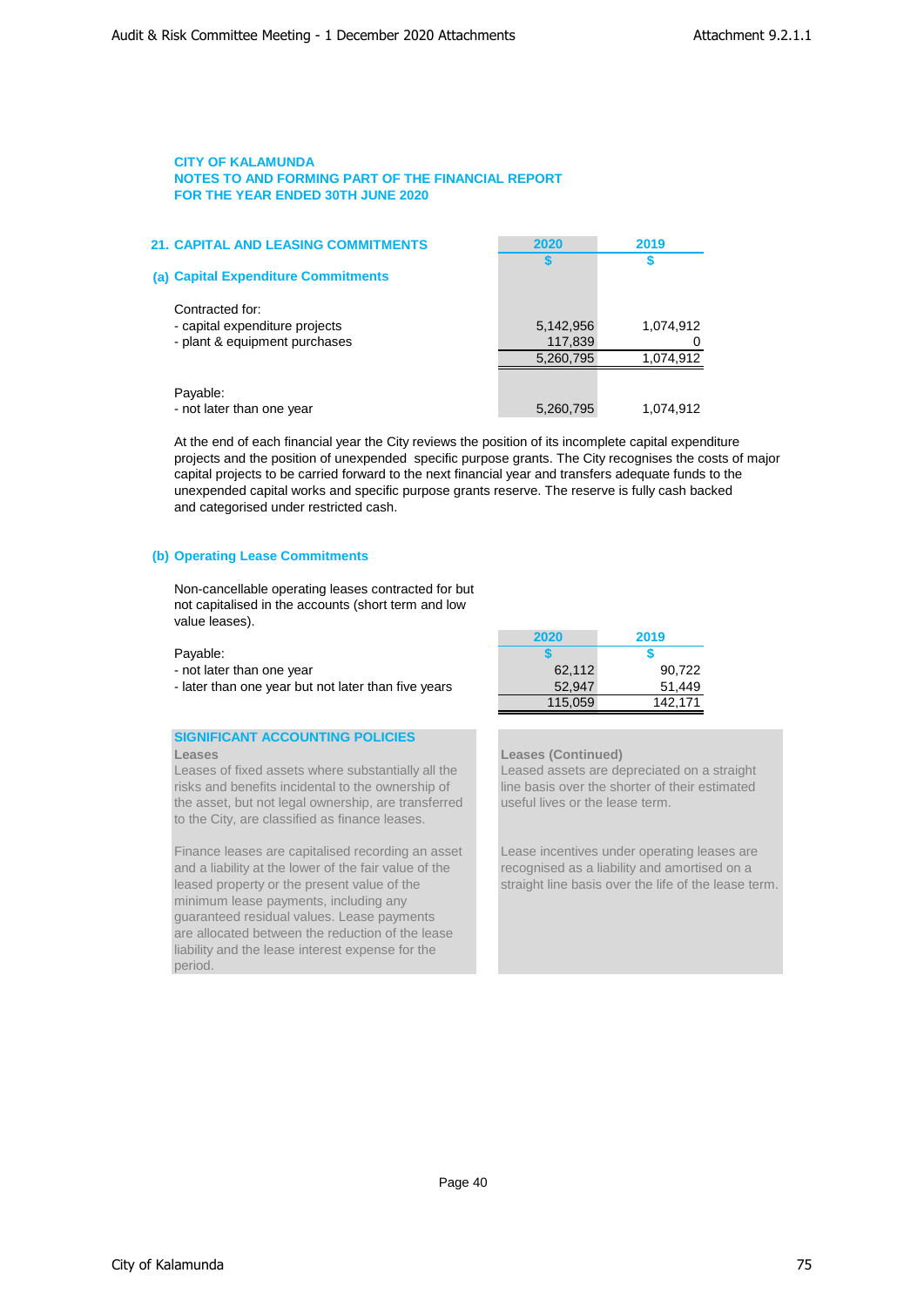# **22. RELATED PARTY TRANSACTIONS**

# **Elected Members Remuneration**

|                                                  | 2020          | 2020          | 2019          |
|--------------------------------------------------|---------------|---------------|---------------|
| The following fees, expenses and allowances were | <b>Actual</b> | <b>Budget</b> | <b>Actual</b> |
| paid to council members and/or the Mayor.        | S             | S             | \$            |
|                                                  |               |               |               |
| Meeting fees                                     | 286,437       | 286,679       | 279,605       |
| Mayor's allowance                                | 63,108        | 63.354        | 62,727        |
| Deputy Mayor's allowance                         | 15,682        | 15.682        | 15,682        |
| Travelling expenses                              | 601           | 600           | 591           |
| Telecommunications allowance                     | 50,412        | 50,400        | 41,356        |
|                                                  | 416.240       | 416.715       | 399.961       |

 $\sim$ 

# **Key Management Personnel (KMP) Compensation Disclosure**

|                                              | 2020          | 2019          |
|----------------------------------------------|---------------|---------------|
| The total of remuneration paid to KMP of the | <b>Actual</b> | <b>Actual</b> |
| City during the year are as follows:         |               |               |
| Short-term employee benefits                 | 1,033,153     | 976.480       |
| Post-employment benefits                     | 96,780        | 95.811        |
| Other long-term benefits                     | 145.627       | 143,386       |
| <b>Termination benefits</b>                  |               | 63,927        |
|                                              | 1,275,560     | 1.279.604     |
|                                              |               |               |

# *Short-term employee benefits*

These amounts include all salary, fringe benefits and cash bonuses awarded to KMP except for details in respect to fees and benefits paid to elected members which may be found above.

# *Post-employment benefits*

These amounts are the current-year's estimated cost of providing for the City's superannuation contributions made during the year.

# *Other long-term benefits*

These amounts represent long service benefits accruing during the year.

# *Termination benefits*

These amounts represent termination benefits paid to KMP (Note: may or may not be applicable in any given year).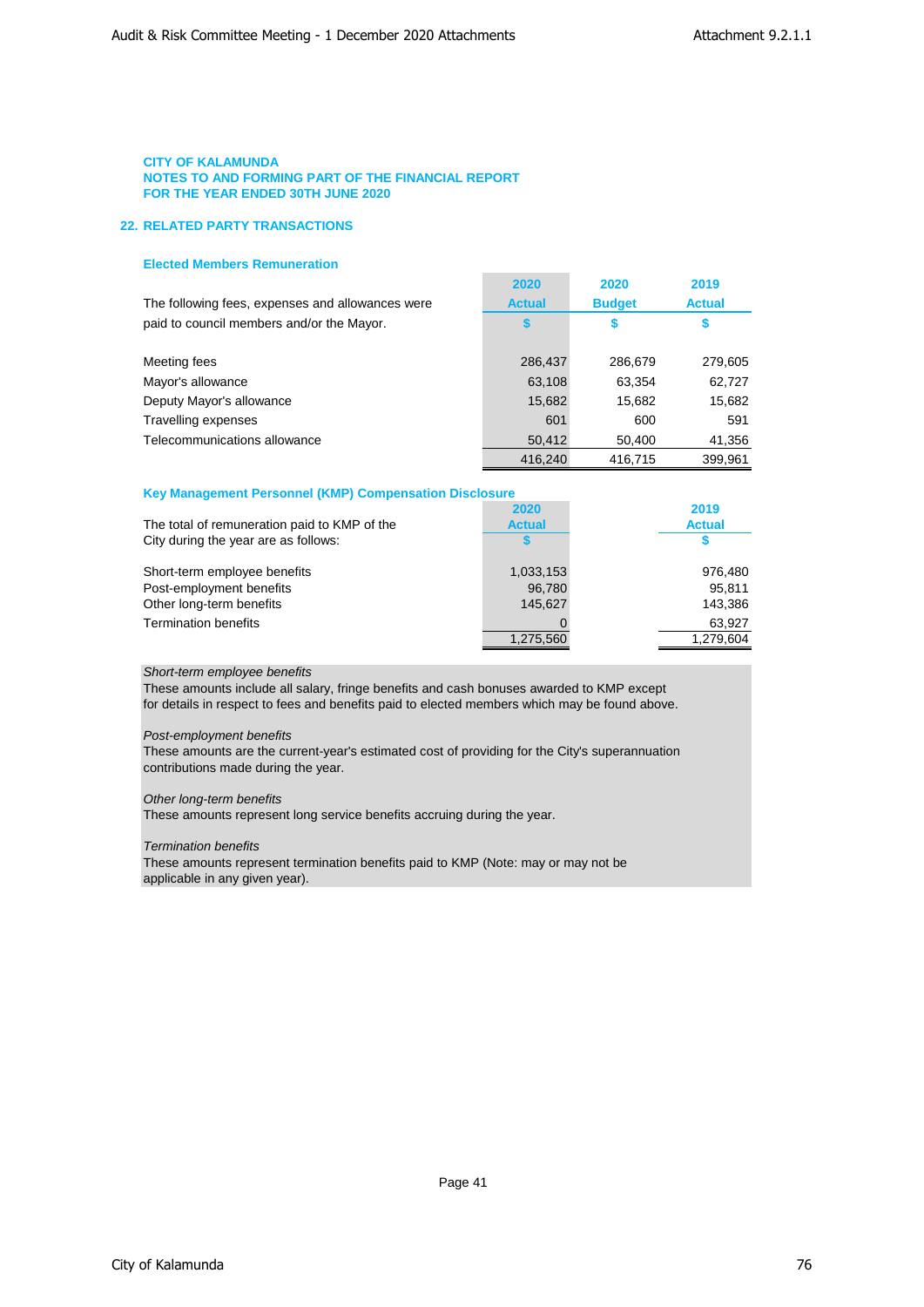### **22. RELATED PARTY TRANSACTIONS (Continued)**

# **Transactions with related parties**

Transactions between related parties and the City are on normal commercial terms and conditions, no more favourable than those available to other parties, unless otherwise stated.

No outstanding balances or provisions for doubtful debts or guaranties exist in relation to related parties at year end.

|                                                            | 2020          | 2019          |
|------------------------------------------------------------|---------------|---------------|
| The following transactions occurred with related parties:  | <b>Actual</b> | <b>Actual</b> |
|                                                            |               |               |
| Purchase of goods and services                             | 4,529,203     | 4,263,373     |
|                                                            |               |               |
| <b>Investment in Associates</b>                            |               |               |
| Net Increase/decrease in Equity in Investments in          | (2, 150, 098) | 890.670       |
| Associates                                                 |               |               |
| Dividends received from Associate entities                 | 803,210       |               |
| Contracutal contributions received from Associate entities | 2.193.700     |               |
|                                                            |               |               |
| Amounts payable to related parties:                        |               |               |
| Trade and other payables                                   | 295,510       | 325.442       |
|                                                            |               |               |

# **Related Parties**

# **The City's main related parties are as follows:**

*i. Key management personnel*

Any person(s) having authority and responsibility for planning, directing and controlling the activities of the entity, directly or indirectly, including any elected member, are considered key management personnel.

*ii. Other Related Parties*

The associate person of KMP was employed by the City under normal employement terms and conditions.

### *iii. Entities subject to significant influence by the City*

An entity that has the power to participate in the financial and operating policy decisions of an entity, but does not have control over those policies, is an entity which holds significant influence. Significant influence may be gained by share ownership, statute or agreement.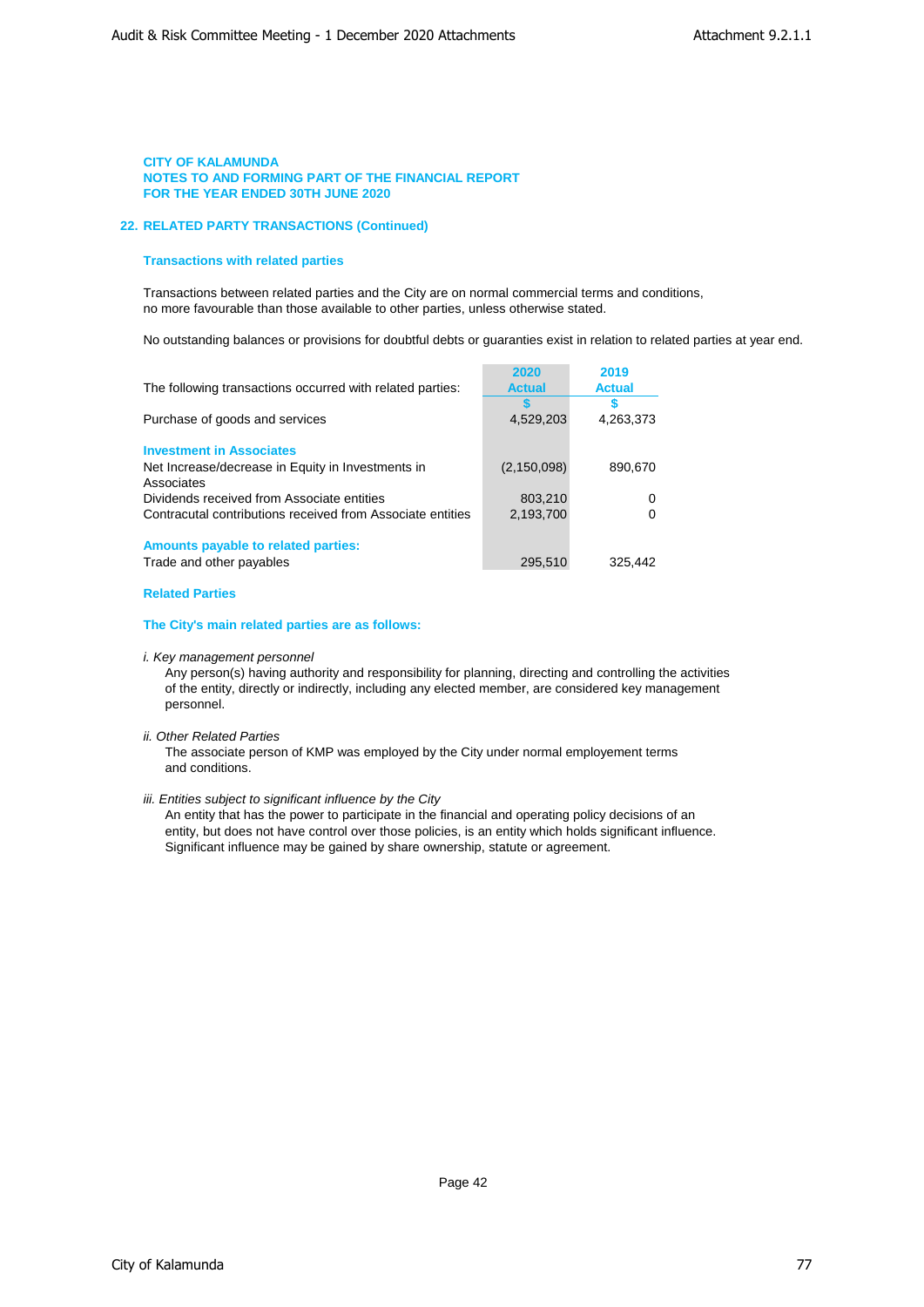**23. INVESTMENT IN ASSOCIATE AND JOINT ARRANGEMENTS**

| (a) Carrying amount of investment in associate | 29,257,611 | 31,407,709 |
|------------------------------------------------|------------|------------|

**2020 2019 \$ \$**

The City of Kalamunda has a share in the Net Assets of the Eastern Metropolitan Regional Council (EMRC) as a member council.The EMRC provides services in waste management, resource recovery, environmental management and regional development.

The accounting share applicable to the City of Kalamunda as at 30 June 2020 as disclosed in the Financial Statements of the Eastern Metropolitan Regional Council is \$29,257,611. This represents the City's 15.86% share of the Total Equity in the Eastern Metropolitan Regional Council.

The Principal place of business : No: 226, Great Eastern High Way, Ascot, WA, 6104.

| <b>EMRC Financial Information</b><br>Revenue<br><b>Net Result</b><br>Other Comprehensive Income<br><b>Total Comprehensive Income</b>                | 44,370,170<br>(7, 251, 561)<br>1,189,840<br>(6,061,721) | 42,510,894<br>8,245,723<br>$\Omega$<br>8,245,723 |
|-----------------------------------------------------------------------------------------------------------------------------------------------------|---------------------------------------------------------|--------------------------------------------------|
| <b>Financial Position</b><br><b>Current Assets</b><br><b>Non-Current Assets</b><br><b>Total Assets</b>                                              | 89,551,063<br>110,359,239<br>199,910,302                | 107,716,368<br>99,466,539<br>207,182,907         |
| <b>Current Liabilities</b><br><b>Non-Current Liabilities</b><br><b>Total Liabilities</b>                                                            | 8,026,411<br>7,432,011<br>15,458,422                    | 7,175,888<br>4,493,417<br>11,669,305             |
| Net assets                                                                                                                                          | 184,451,880                                             | 195,513,602                                      |
| Change in Equity in Share of City of Kalamunda<br>Revaluation Surplus movement in Share of City of Kalamunda<br>Dividends received from associate   | (2, 290, 314)<br>140,216<br>803,210                     | 998,408<br>(107, 738)<br>Nil                     |
| The City's interest in the net assets of the associate (EMRC) are as follows:<br><b>Current Assets</b><br>Non-current Assets<br><b>Total assets</b> | 14.206.342<br>17,502,975<br>31.709.317                  | 17,307,474<br>15,974,326<br>33,281,800           |
| <b>Current liabilities</b><br>Non-current liabilities<br><b>Total liabilities</b>                                                                   | 1,272,989<br>1,178,717<br>2,451,706                     | 1,152,448<br>721,643<br>1,874,090                |
| Share of Net Assets                                                                                                                                 | 29,257,611                                              | 31,407,709                                       |

# **SIGNIFICANT ACCOUNTING POLICIES**

**Investment in associates**<br> **An associate is an entity over which the City has**<br> **Investment in associates (Continued)**<br> **Profits and losses resulting from transactional profits and losses resulting from transactional prof** significant influence. Significant influence is the power to participate in the financial operating policy decisions of that entity but is not control or joint control share of losses in an associate equals or exceeds those policies. Investments in associates are of those policies. Investments in associates are interest in the associate, the City discontinues<br>accounted for in the financial statements by applying<br>recognising its share of further losses unless it has accounted for in the financial statements by applying the equity method of accounting, whereby the investment is initially recognised at cost and adjusted thereafter for the post-acquisition change in the City's share of net assets of the associate. In addition, resume recognising its share of those profits once its the City's share of the profit or loss of the associate is the City's share of the profit or loss of the associate is share of the included in the City's profit or loss. included in the City's profit or loss.

The carrying amount of the investment includes, where applicable, goodwill relating to the associate. Any discount on acquisition, whereby the City's share of the net fair value of the associate exceeds the cost of investment, is recognised in profit or loss in the period in which the investment is acquired.

Profits and losses resulting from transactions between<br>the City and the associate are eliminated to the extent of the City's interest in the associate. When the City's share of losses in an associate equals or exceeds its incurred legal or constructive obligations or made<br>payments on behalf of the associate. When the associate subsequently makes profits, the City will<br>resume recognising its share of those profits once its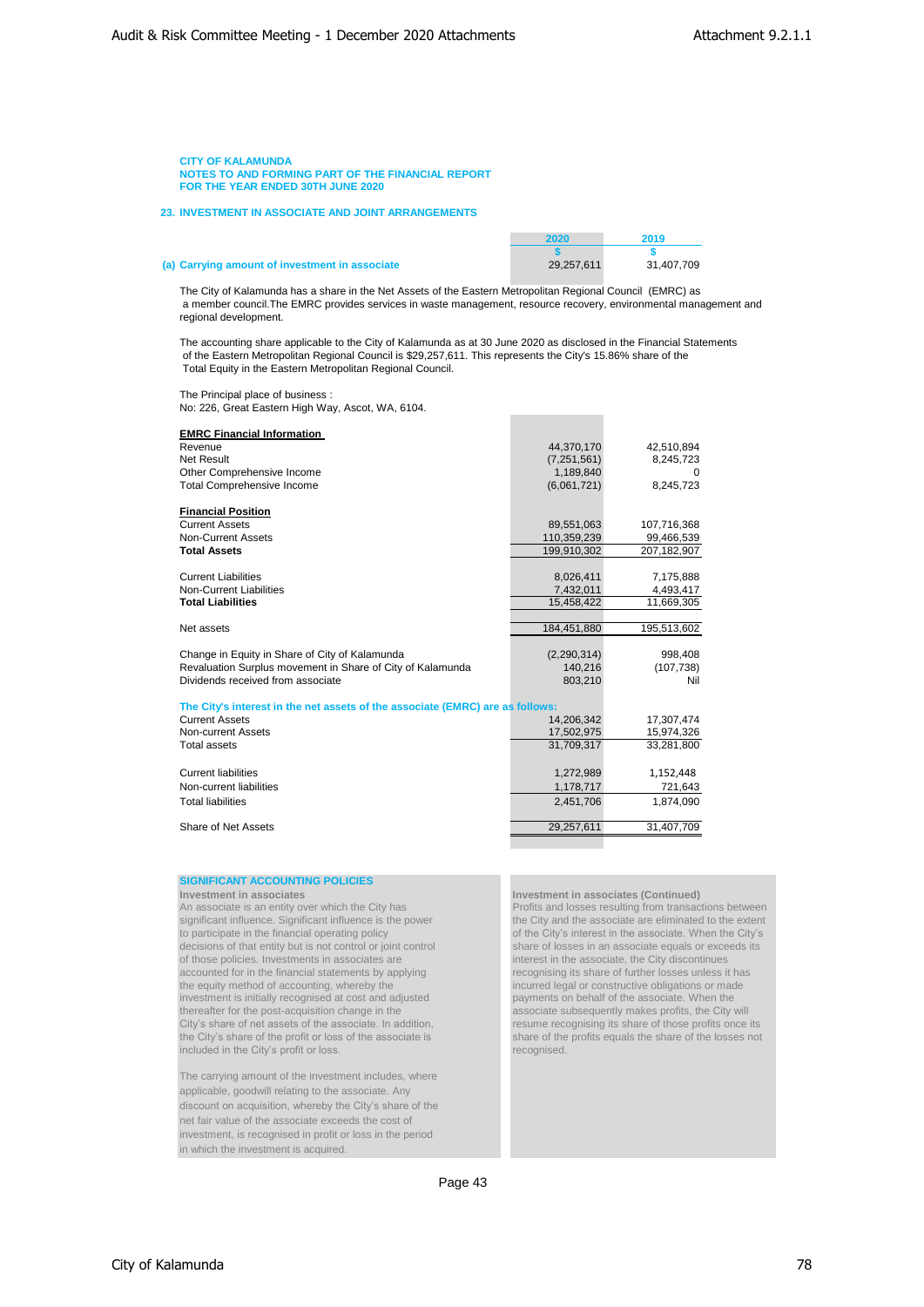# **24. MAJOR LAND TRANSACTIONS**

The City did not participate in any major land transactions during the 2019/2020 Financial Year

# **25. TRADING UNDERTAKINGS AND MAJOR TRADING UNDERTAKINGS**

The City did not participate in any trading undertakings or major trading undertakings during the 2019/2020 Financial Year.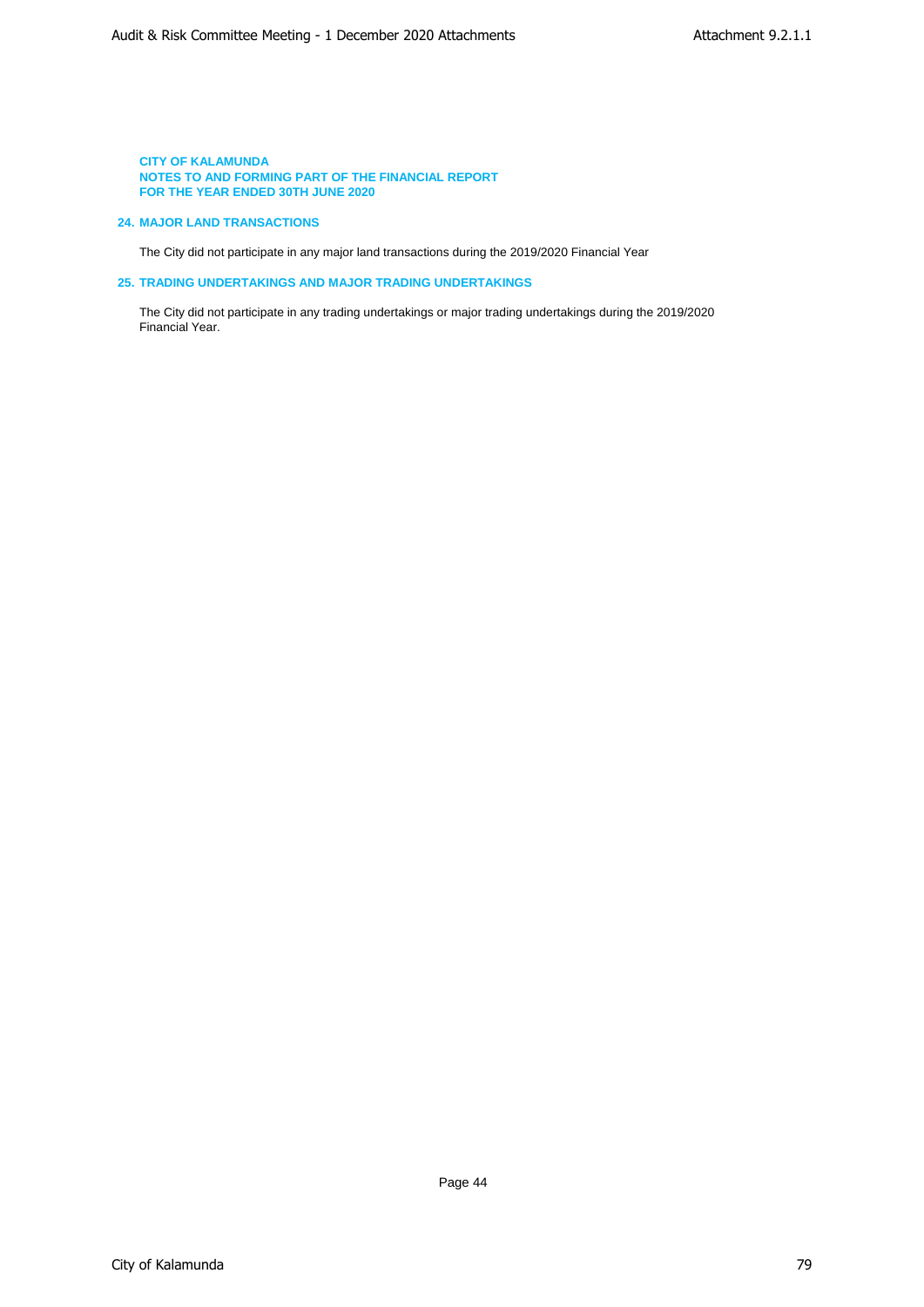**NOTES TO AND FORMING PART OF THE FINANCIAL REPORT FOR THE YEAR ENDED 30TH JUNE 2020**

#### **26. RATING INFORMATION**

**(a) Rates**

|                                              |                |                   | 2019/20         | 2019/20        | 2019/20        | 2019/20        | 2019/20        | 2019/20        | 2019/20        | 2019/20       | 2019/20        | 2018/19        |
|----------------------------------------------|----------------|-------------------|-----------------|----------------|----------------|----------------|----------------|----------------|----------------|---------------|----------------|----------------|
|                                              |                | <b>Number</b>     | <b>Rateable</b> | <b>Actual</b>  | <b>Actual</b>  | <b>Actual</b>  | <b>Actual</b>  | <b>Budget</b>  | <b>Budget</b>  | <b>Budget</b> | <b>Budget</b>  | <b>Actual</b>  |
| <b>RATE TYPE</b>                             | <b>Rate in</b> | <b>of</b>         | <b>Value</b>    | <b>Rate</b>    | <b>Interim</b> | <b>Back</b>    | <b>Total</b>   | Rate           | <b>Interim</b> | <b>Back</b>   | <b>Total</b>   | <b>Total</b>   |
| Differential general rate / general rate     |                | <b>Properties</b> |                 | <b>Revenue</b> | <b>Rates</b>   | <b>Rates</b>   | <b>Revenue</b> | <b>Revenue</b> | Rate           | Rate          | <b>Revenue</b> | <b>Revenue</b> |
|                                              |                |                   | s.              |                |                |                |                |                | \$             | \$.           |                |                |
| <b>Gross rental valuations</b>               |                |                   |                 |                |                |                |                |                |                |               |                |                |
| General GRV                                  | 0.060255       | 21,578            | 433.671.956     | 26,121,777     | 133,860        | 16,669         | 26,272,306     | 26,130,904     | 0              | 0             | 26,130,904     | 25,134,392     |
| Industrial / Commercial GRV                  | 0.067952       | 604               | 128,084,271     | 8,411,538      | 119,017        | 66,490         | 8,597,045      | 8,703,582      | 0              | $\Omega$      | 8,703,582      | 8,682,932      |
| Vacant GRV                                   | 0.085441       | 572               | 9,321,292       | 678,033        | 71,798         | 4,609          | 754,440        | 796,420        | 0              | $\Omega$      | 796,420        | 1,125,763      |
| Unimproved valuations                        |                |                   |                 |                |                |                |                |                |                |               |                |                |
| General UV                                   | 0.003447       | 275               | 176,515,000     | 618,123        | 5,067          | 4,126          | 627,316        | 608,447        | 0              | 0             | 608,447        | 621,983        |
| <b>Commercial UV</b>                         | 0.004065       | 60                | 35,010,007      | 138,118        | $\Omega$       | $\Omega$       | 138,118        | 142,316        | 0              | $\Omega$      | 142,316        | 160,430        |
| Sub-Total                                    |                | 23,089            | 782,602,526     | 35,967,589     | 329,742        | 91,894         | 36,389,225     | 36,381,669     | $\mathbf 0$    | 0             | 36,381,669     | 35,725,500     |
|                                              | Minimum        |                   |                 |                |                |                |                |                |                |               |                |                |
| <b>Minimum payment</b>                       |                |                   |                 |                |                |                |                |                |                |               |                |                |
| <b>Gross rental valuations</b>               |                |                   |                 |                |                |                |                |                |                |               |                |                |
| General GRV                                  | 882            | 967               | $\mathbf{0}$    | 1,028,528      | $\mathbf 0$    | $\Omega$       | 1,028,528      | 852,894        | 0              | 0             | 852,894        | 963,144        |
| Industrial / Commercial GRV                  | 1,102          | 50                | $\mathbf 0$     | 65,018         | $\mathbf 0$    | $\mathbf 0$    | 65,018         | 55,100         | 0              | $\Omega$      | 55,100         | 55,100         |
| Vacant GRV                                   | 767            | 210               | $\mathbf{0}$    | 172,690        | $\mathbf 0$    | $\Omega$       | 172,690        | 161,070        | 0              |               | 161,070        | 187,418        |
|                                              |                |                   |                 |                |                |                |                |                |                |               |                |                |
| Unimproved valuations                        |                |                   |                 |                |                |                |                |                |                |               |                |                |
| General UV                                   | 882            | $\mathbf 0$       | $\mathbf 0$     | $\Omega$       | $\mathbf 0$    | 0              |                | $\Omega$       | 0              | $\Omega$      | $\mathbf 0$    | $\Omega$       |
| <b>Commercial UV</b>                         | 1.102          | 3                 | $\overline{0}$  | 3,306          | $\overline{0}$ | $\Omega$       | 3,306          | 3,306          | 0              |               | 3,306          | 3,306          |
| Sub-Total                                    |                | 1,230             | $\mathbf{0}$    | 1,269,542      | $\mathbf{0}$   | $\overline{0}$ | 1,269,542      | 1,072,370      | $\mathbf 0$    | $\mathbf 0$   | 1,072,370      | 1,208,968      |
|                                              |                |                   |                 |                |                |                |                |                |                |               |                |                |
|                                              |                | 24,319            | 782,602,526     | 37,237,131     | 329,742        | 91.894         | 37,658,767     | 37,454,039     | $\mathbf 0$    | $\Omega$      | 37,454,039     | 36,934,468     |
| <b>Total amount raised from general rate</b> |                |                   |                 |                |                |                | 37,658,767     |                |                |               | 37,454,039     | 36,934,468     |
| Ex-gratia rates                              |                |                   |                 |                |                |                | 205,787        |                |                |               | 127,372        | 210,306        |
| Net movement in Rates paid in advance        |                |                   |                 |                |                |                |                |                |                |               |                | 291,351        |
| <b>Totals</b>                                |                |                   |                 |                |                |                | 37,864,554     |                |                |               | 37,581,411     | 37,436,125     |

#### **SIGNIFICANT ACCOUNTING POLICIES**

**Rates**

Control over assets acquired from rates is obtained at the commencement of the rating period.

Prepaid rates are, until the taxable event has occurred (start of the next financial year), refundable at the request of the ratepayer. Rates received in advance are initially recognised as a financial liability. When the taxable event occurs, the financial liability is extinguished and the City recognises revenue for the prepaid rates that have not been refunded.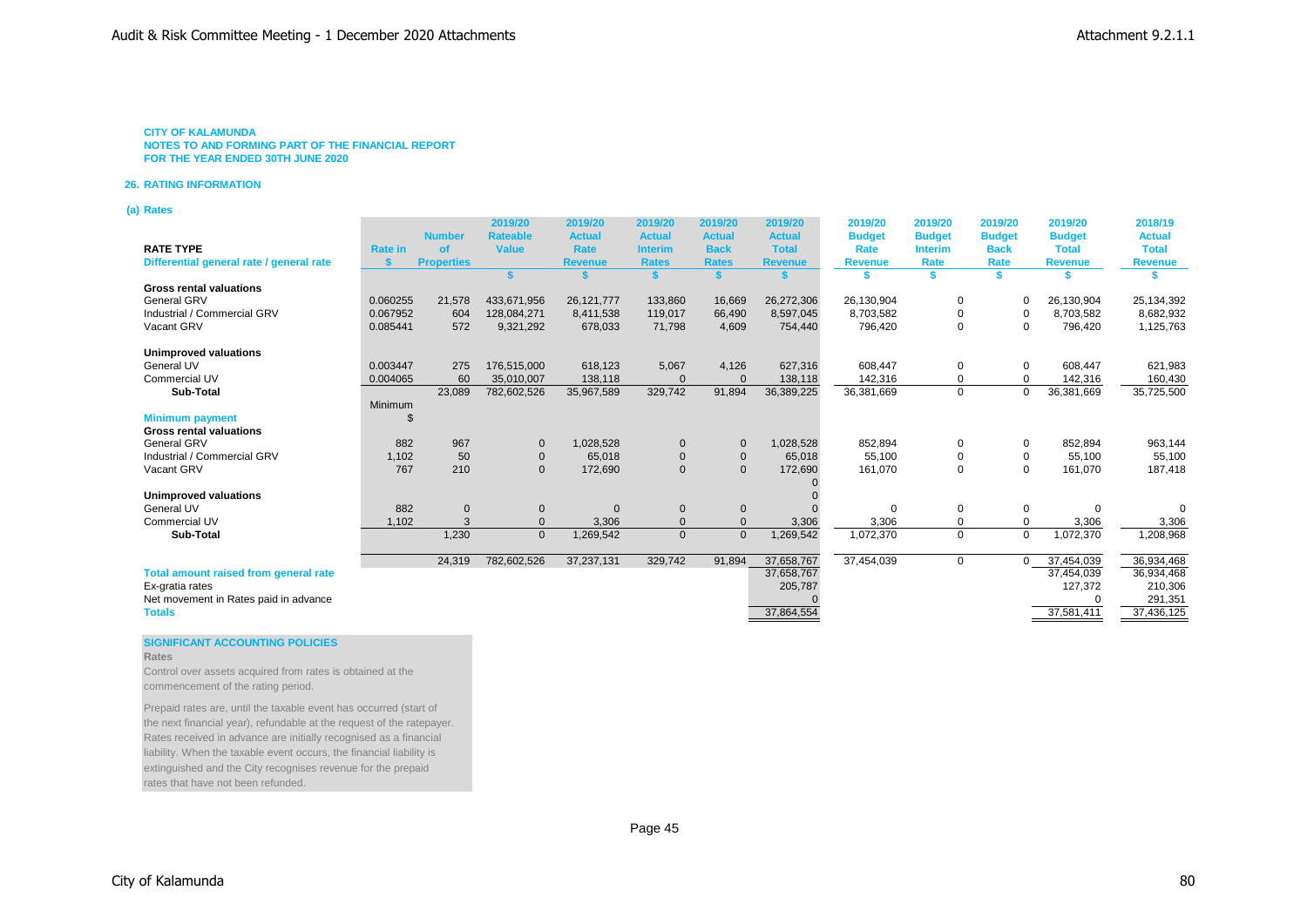# **26. RATING INFORMATION (Continued)**

# **(b) Specified Area Rate**

No Specified area rates were imposed by the City during the year ended 30 June 2020.

# **(c ) Service Charges**

No service charges were imposed by the City during the year ended 30 June 2020.

# **(d) Interest Charges & Instalments**

| <b>Instalment Options</b>   | <b>Date</b><br><b>Due</b> | <b>Instalment</b><br>Plan<br><b>Admin Charge</b> | <b>Instalment</b><br>Plan<br><b>Interest Rate</b> | <b>Unpaid Rates</b><br><b>Interest</b><br>Rate |
|-----------------------------|---------------------------|--------------------------------------------------|---------------------------------------------------|------------------------------------------------|
|                             |                           | \$                                               | ℅                                                 | %                                              |
| <b>Option One</b>           |                           |                                                  |                                                   |                                                |
| Single full payment         | 16/08/2019                | 0.00                                             | 0.00%                                             | 11.00%                                         |
| <b>Option Two</b>           |                           |                                                  |                                                   |                                                |
| First instalment            | 16/08/2019                | 0.00                                             | 5.50%                                             | 11.00%                                         |
| Second instalment           | 14/12/2019                | 8.00                                             | 5.50%                                             | 11.00%                                         |
| <b>Option Three</b>         |                           |                                                  |                                                   |                                                |
| First instalment            | 16/08/2019                | 0.00                                             | 5.50%                                             | 11.00%                                         |
| Second instalment           | 15/10/2019                | 8.00                                             | 5.50%                                             | 11.00%                                         |
| Third instalment            | 14/12/2019                | 8.00                                             | 5.50%                                             | 11.00%                                         |
| Fourth instalment           | 12/02/2020                | 8.00                                             | 5.50%                                             | 11.00%                                         |
|                             |                           | 2020                                             | 2020                                              | 2019                                           |
|                             |                           | <b>Actual</b>                                    | <b>Budget</b>                                     | <b>Actual</b>                                  |
|                             |                           |                                                  | \$                                                | \$                                             |
| Interest on unpaid rates    |                           | 338,167                                          | 322,707                                           | 301,221                                        |
| Interest on instalment plan |                           | 168,239                                          | 204,291                                           | 171,516                                        |
| Charges on instalment plan  |                           | 142,352                                          | 163,002                                           | 148,533                                        |
|                             |                           | 648,758                                          | 690,000                                           | 621,270                                        |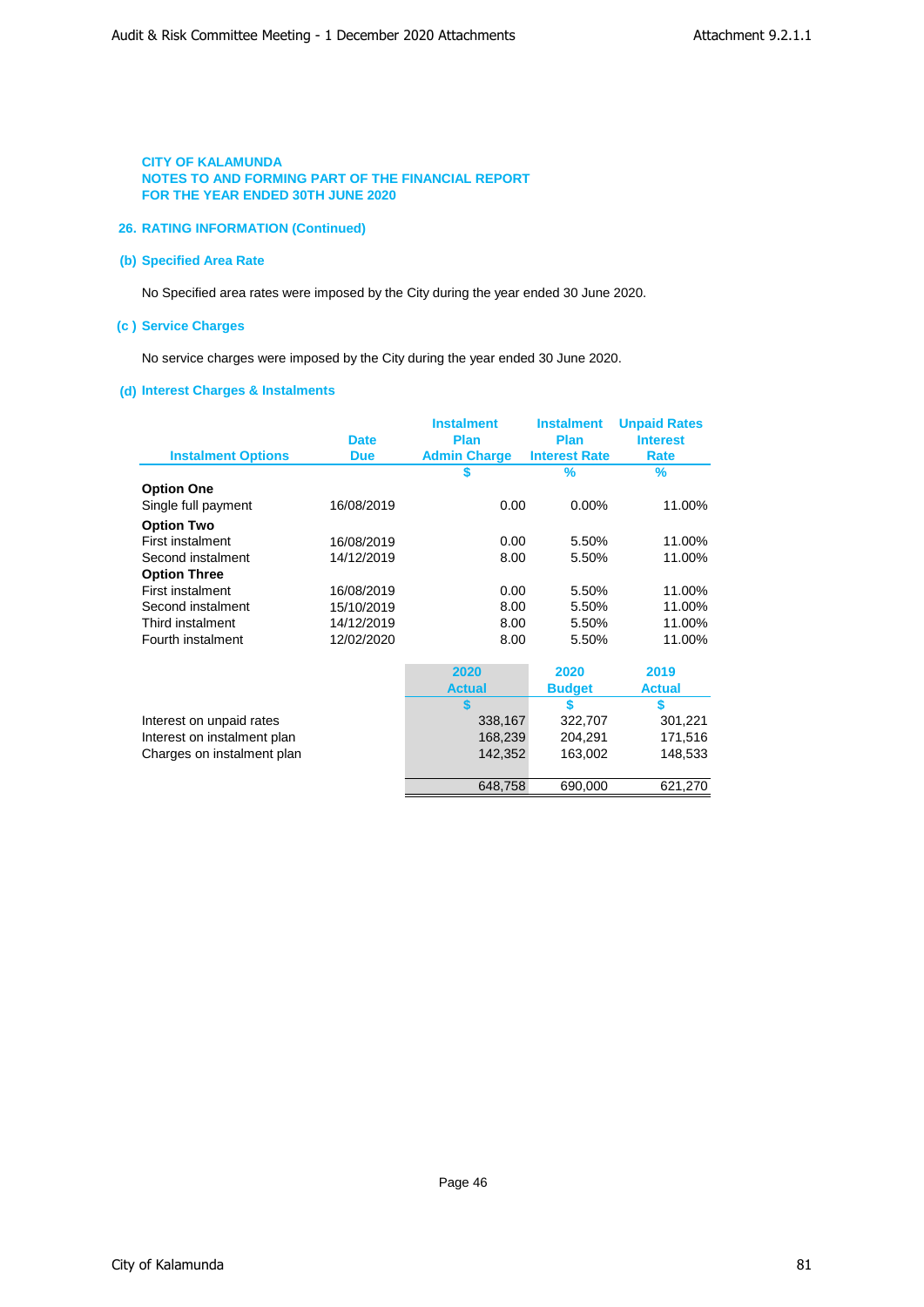# **27. RATE SETTING STATEMENT INFORMATION**

|                                                                                                                                                                                                                                                                                                                               |             |                             | 2019/20                      |                                  |                                |
|-------------------------------------------------------------------------------------------------------------------------------------------------------------------------------------------------------------------------------------------------------------------------------------------------------------------------------|-------------|-----------------------------|------------------------------|----------------------------------|--------------------------------|
|                                                                                                                                                                                                                                                                                                                               |             | 2019/20                     | <b>Budget</b>                | 2019/20                          | 2018/19                        |
|                                                                                                                                                                                                                                                                                                                               |             | (30 June 2020)              | (30 June 2020)               | (1 July 2019)                    | (30 June 2019                  |
|                                                                                                                                                                                                                                                                                                                               |             | <b>Carried</b>              | <b>Carried</b>               | <b>Brought</b>                   | <b>Carried</b>                 |
|                                                                                                                                                                                                                                                                                                                               | <b>Note</b> | <b>Forward)</b>             | Forward)                     | Forward)                         | <b>Forward</b>                 |
|                                                                                                                                                                                                                                                                                                                               |             | $\mathbf{s}$                | \$                           | \$                               | \$                             |
| (a) Non-cash amounts excluded from operating activities                                                                                                                                                                                                                                                                       |             |                             |                              |                                  |                                |
| The following non-cash revenue or expenditure has been excluded<br>from amounts attributable to operating activities within the Rate Setting<br>Statement in accordance with Financial Management Regulation 32.                                                                                                              |             |                             |                              |                                  |                                |
| <b>Adjustments to operating activities</b>                                                                                                                                                                                                                                                                                    |             |                             |                              |                                  |                                |
| Less: Profit on asset disposals                                                                                                                                                                                                                                                                                               | 11(a)       | (14, 771)                   | 0                            | (71, 935)                        | (71, 935)                      |
| Less: Reversal of prior year loss on revaluation of fixed assets                                                                                                                                                                                                                                                              |             |                             | 0                            | (91, 366)                        | (91, 366)                      |
| Less: Amounts recognised as income due to change in Accounting                                                                                                                                                                                                                                                                |             |                             |                              |                                  |                                |
| Standards                                                                                                                                                                                                                                                                                                                     |             | (160, 170)                  | 1,799,409                    | $\mathbf 0$                      | $\mathbf 0$                    |
| Less: Share of net (profit)/loss of associates and joint ventures accounted                                                                                                                                                                                                                                                   |             |                             |                              |                                  |                                |
| for using the equity method<br>Less: Interest on deferred loans                                                                                                                                                                                                                                                               |             | 2,290,314                   | (1,679,116)                  | (998, 408)<br>(291)              | (998, 408)<br>(291)            |
| Less: Capital WIP transferred to expenses from 2018/19                                                                                                                                                                                                                                                                        | 10(a)       | (1,677)<br>58,042           | 0                            | $\mathbf 0$                      | $\mathbf 0$                    |
| Movement in pensioner deferred rates (non-current)                                                                                                                                                                                                                                                                            |             | (98, 809)                   | (16, 706)                    | (103, 952)                       | (103, 952)                     |
| Movement in employee benefit provisions                                                                                                                                                                                                                                                                                       |             | 380,303                     | (71, 330)                    | 442,504                          | 442,504                        |
| Add: Loss on disposal of assets                                                                                                                                                                                                                                                                                               | 11(a)       | 2,566,892                   | $\Omega$                     | 960,029                          | 960,029                        |
| Add: Bad debts written off                                                                                                                                                                                                                                                                                                    |             | 10,968                      |                              | 6,093                            | 6,093                          |
| Add: Depreciation on non-current assets                                                                                                                                                                                                                                                                                       | 11(b)       | 11,316,721                  | 12,549,653                   | 10,986,630                       | 10,986,630                     |
| Non cash amounts excluded from operating activities                                                                                                                                                                                                                                                                           |             | 16,347,813                  | 12,581,910                   | 11,129,304                       | 11,129,304                     |
| (b) Surplus/(deficit) after imposition of general rates<br>The following current assets and liabilities have been excluded<br>from the net current assets used in the Rate Setting Statement<br>in accordance with Financial Management Regulation 32 to<br>agree to the surplus/(deficit) after imposition of general rates. |             |                             |                              |                                  |                                |
| <b>Adjustments to net current assets</b>                                                                                                                                                                                                                                                                                      |             |                             |                              |                                  |                                |
| Less: Reserves - cash/financial asset backed                                                                                                                                                                                                                                                                                  | 4           | (14, 531, 763)              | (8,793,544)                  | (17, 223, 164)                   | (17, 223, 164)                 |
| Less: Financial assets at amortised cost - self supporting loans                                                                                                                                                                                                                                                              | 5(a)        | (11, 737)                   | 0                            | (30,077)                         | (30,077)                       |
| Add: Current liabilities not expected to be cleared at end of year                                                                                                                                                                                                                                                            |             |                             |                              |                                  |                                |
| - Current portion of borrowings<br>- Employee benefit provisions                                                                                                                                                                                                                                                              | 16(a)       | 1,027,692<br>4,196,505      | 637.072<br>3,125,695         | 672,155<br>3,723,149             | 672,155<br>3,723,149           |
| <b>Total adjustments to net current assets</b>                                                                                                                                                                                                                                                                                |             | (9,319,303)                 | (5,030,777)                  | (12, 857, 938)                   | (12, 857, 938)                 |
|                                                                                                                                                                                                                                                                                                                               |             |                             |                              |                                  |                                |
| Net current assets used in the Rate Setting Statement                                                                                                                                                                                                                                                                         |             |                             |                              |                                  |                                |
| Total current assets                                                                                                                                                                                                                                                                                                          |             | 31,813,112                  | 15,988,627                   | 27,583,960                       | 27,583,960                     |
| Less: Total current liabilities<br>Less: Total adjustments to net current assets                                                                                                                                                                                                                                              |             | (15,874,236)<br>(9,319,303) | (9, 344, 577)<br>(5,030,777) | (14, 479, 530)<br>(12, 857, 938) | (10,696,891)<br>(12, 857, 938) |
| Net current assets used in the Rate Setting Statement                                                                                                                                                                                                                                                                         |             | 6,619,571                   | 1,613,272                    | 246,491                          | 4,029,131                      |
|                                                                                                                                                                                                                                                                                                                               |             |                             |                              |                                  |                                |
| (c) Adjustments to current assets and liabilities at 1 July 2019<br>on application of new accounting standards                                                                                                                                                                                                                |             |                             |                              |                                  |                                |
| Total current assets at 30 June 2019                                                                                                                                                                                                                                                                                          |             |                             |                              |                                  | 27,583,960                     |
| Total current assets at 1 July 2019                                                                                                                                                                                                                                                                                           |             |                             |                              |                                  | 27,583,960                     |
| <b>Total current liabilities at 30 June 2019</b>                                                                                                                                                                                                                                                                              |             |                             |                              |                                  | (10,696,891)                   |
| - Capital Grant liabilities from transfers for recognisable non financial assets                                                                                                                                                                                                                                              | 29(b)       |                             |                              |                                  | (2,080,167)                    |
| - Rates paid in advance                                                                                                                                                                                                                                                                                                       | 29(b)       |                             |                              |                                  | (1,702,472)                    |
| <b>Total current liabilities at 1 July 2019</b>                                                                                                                                                                                                                                                                               |             |                             |                              |                                  | (14, 479, 530)                 |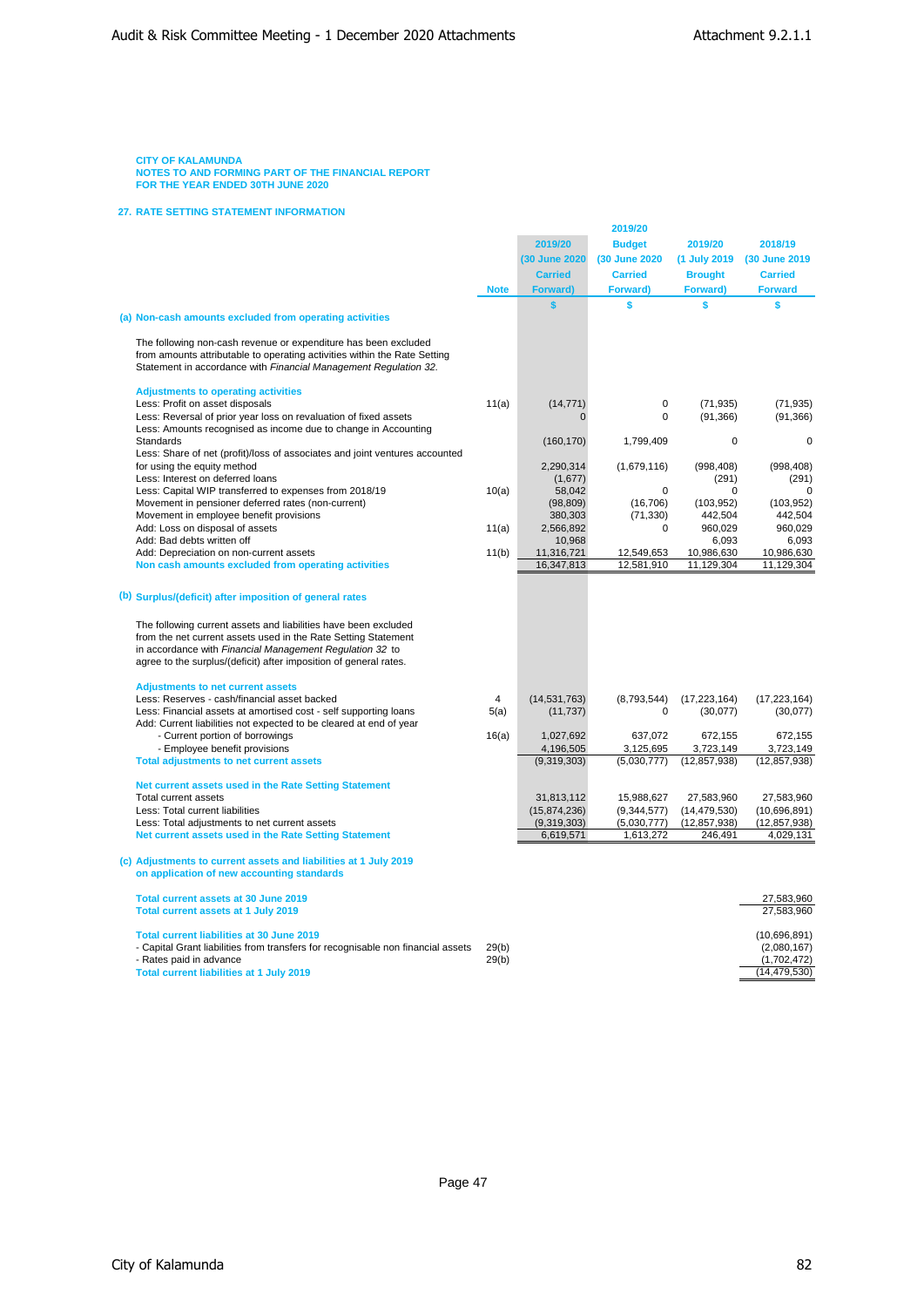### **28. FINANCIAL RISK MANAGEMENT**

This note explains the City's exposure to financial risks and how these risks could affect the City's future financial performance.

| <b>Risk</b>                        | <b>Exposure arising from</b>                                                              | <b>Measurement</b>                | <b>Management</b>                                                     |
|------------------------------------|-------------------------------------------------------------------------------------------|-----------------------------------|-----------------------------------------------------------------------|
| <b>Market risk - interest rate</b> | Long term borrowings at variable<br>rates                                                 | Sensitivity<br>analysis           | Utilise fixed interest rate borrowings                                |
| <b>Credit risk</b>                 | Cash and cash equivalents, trade<br>receivables, financial assets and<br>debt investments | Aging analysis<br>Credit analysis | Diversification of bank deposits,<br>credit limits. Investment policy |
| <b>Liquidity risk</b>              | Borrowings and other liabilities                                                          | Rolling cash<br>flow forecasts    | Availability of committed credit<br>lines and borrowing facilities    |

The City does not engage in transactions expressed in foreign currencies and is therefore not subject to foreign currency risk.

Financial risk management is carried out by the finance area under policies approved by the Council. The finance area identifies, evaluates and manages financial risks in close co-operation with the operating divisions. Council have approved the overall risk management policy and provide policies on specific areas such as investment policy.

#### **(a) Interest rate risk**

#### **Cash and cash equivalents**

The City's main interest rate risk arises from cash and cash equivalents with variable interest rates, which exposes the City to cash flow interest rate risk. Short term overdraft facilities also have variable interest rates however these are repaid within 12 months, reducing the risk level to minimal.

Excess cash and cash equivalents are invested in fixed interest rate term deposits which do not expose the City to cash flow interest rate risk. Cash and cash equivalents required for working capital are held in variable interest rate accounts and non-interest bearing accounts. Carrying amounts of cash and cash equivalents at the 30 June and the weighted average interest rate across all cash and cash equivalents and term deposits held disclosed as financial assets at amortised cost are reflected in the table below.

|                                                                        | <b>Weighted</b><br>Average<br><b>Interest Rate</b><br>$\%$ | <b>Carrying</b><br><b>Amounts</b> | <b>Fixed</b><br><b>Interest Rate</b> | <b>Variable</b><br><b>Interest Rate</b> | <b>Non Interest</b><br><b>Bearing</b> |
|------------------------------------------------------------------------|------------------------------------------------------------|-----------------------------------|--------------------------------------|-----------------------------------------|---------------------------------------|
| 2020                                                                   |                                                            |                                   |                                      |                                         |                                       |
| Cash and cash equivalents<br>Financial assets at amortised cost - term | 1.64%                                                      | 24,196,351                        | 0                                    | 16,393,738                              | 7,802,613                             |
| deposits                                                               | 1.20%                                                      | 3,363,744                         | 3,363,744                            | $\mathbf 0$                             | $\mathbf{0}$                          |
| 2019                                                                   |                                                            |                                   |                                      |                                         |                                       |
| Cash and cash equivalents<br>Financial assets at amortised cost - term | 2.66%                                                      | 20,737,597                        | 0                                    | 18,229,466                              | 2,508,131                             |
| deposits                                                               | 2.55%                                                      | 3,298,444                         | 3,298,444                            | 0                                       | $\Omega$                              |

#### **Sensitivity**

Profit or loss is sensitive to higher/lower interest income from cash and cash equivalents as a result of changes in interest rates. **2020 2019**

| Impact of a 1% movement in interest rates on profit and loss and equity* | 163.937 | 182.295 |
|--------------------------------------------------------------------------|---------|---------|
| المستحصص والمستعمر بعمطهم المسمئلة امليلا                                |         |         |

### \* Holding all other variables constant **Borrowings**

Borrowings are subject to interest rate risk - the risk that movements in interest rates could adversely affect funding costs. The City manages this risk by borrowing long term and fixing the interest rate to the situation considered the most advantageous at the time of negotiation. The City does not consider there to be any interest rate risk in relation to borrowings. Details of interest rates applicable to each borrowing may be found at Note 16(a).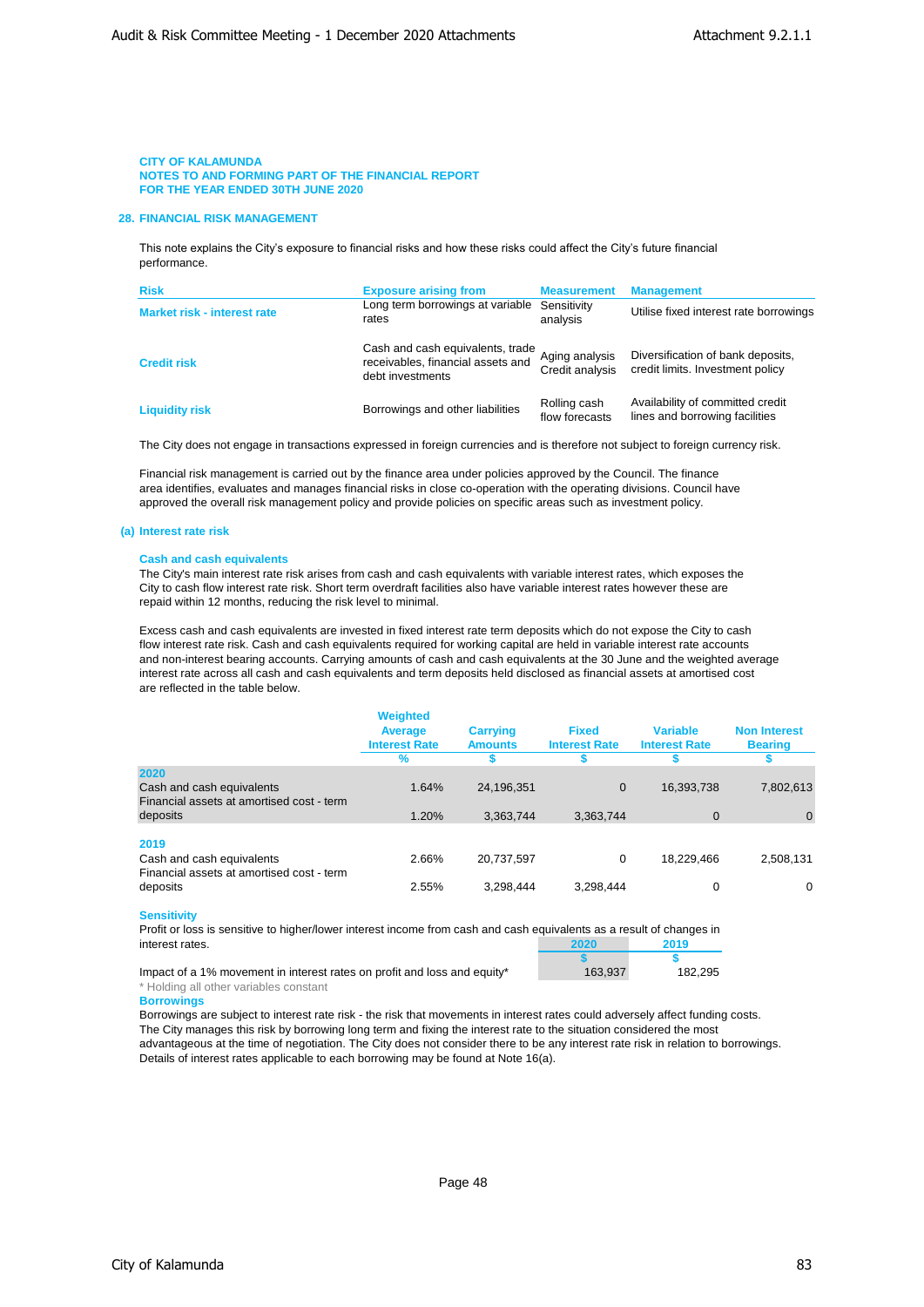### **28. FINANCIAL RISK MANAGEMENT (Continued)**

#### **(b) Credit risk**

### *Trade and Other Receivables*

The City's major receivables comprise rates annual charges and user fees and charges. The major risk associated with these receivables is credit risk – the risk that the debts may not be repaid. The City manages this risk by monitoring outstanding debt and employing debt recovery policies. It also encourages ratepayers to pay rates by the due date through incentives.

The level of outstanding receivables is reported to Council monthly and benchmarks are set and monitored for acceptable collection performance.

The City applies the AASB 9 simplified approach to measuring expected credit losses using a lifetime expected loss allowance for all trade receivables. To measure the expected credit losses, rates receivable are separated from other trade receivables due to the difference in payment terms and security for rates receivable.

The expected loss rates are based on the payment profiles of rates and fees and charges over a period of 36 months before 1 July 2019 or 1 July 2020 respectively and the corresponding historical losses experienced within this period. Historical credit loss rates are adjusted to reflect current and forward-looking information on macroeconomic factors.

|                       | <b>Current</b> | More than 1<br>year past due | More than 2<br>years past due | More than 3<br>years past due | <b>Total</b> |
|-----------------------|----------------|------------------------------|-------------------------------|-------------------------------|--------------|
| <b>30 June 2020</b>   |                |                              |                               |                               |              |
| Rates receivable      | 1,408,373      | 412.432                      | 669.166                       | 579.041                       | 3,069,013    |
| Expected credit loss  | $0.00\%$       | $0.00\%$                     | $0.00\%$                      | $0.00\%$                      |              |
| Gross carrying amount | 1,408,373      | 412,432                      | 669,166                       | 579.041                       | 3,069,013    |
| Loss allowance        |                | 0                            | 0                             | 0                             | $\Omega$     |
| 30 June 2019          |                |                              |                               |                               |              |
| Rates receivable      | 3.744          | 1.406.100                    | 355.876                       | 642.333                       | 2.408.052    |
| Expected credit loss  | $0.00\%$       | $0.00\%$                     | $0.00\%$                      | $0.00\%$                      |              |
| Gross carrying amount | 3.744          | 1.406.100                    | 355.876                       | 642.333                       | 2,408,052    |
| Loss allowance        |                | 0                            | 0                             | 0                             | 0            |

The loss allowance as at 30 June 2020 and 30 June 2019 was determined as follows for trade receivables.

|                             | <b>Current</b> | More than 30<br>days past due | More than 60<br>days past due | More than 90<br>days past due | <b>Total</b> |
|-----------------------------|----------------|-------------------------------|-------------------------------|-------------------------------|--------------|
| 30 June 2020                |                |                               |                               |                               |              |
| Trade and other receivables | 241.698        | $\Omega$                      | 13.389                        | 50.679                        | 305,767      |
| Expected credit loss        | 0.04%          | 0.05%                         | 0.05%                         | 0.59%                         |              |
| Gross carrying amount       | 241.698        | $\mathbf 0$                   | 13,389                        | 50.679                        | 305,767      |
| Loss allowance              | 85             | $\mathbf 0$                   |                               | 299                           | 391          |
| 30 June 2019                |                |                               |                               |                               |              |
| Trade and other receivables | 196.946        | 24,563                        | 10.394                        | 50.919                        | 282,822      |
| Expected credit loss        | 0.08%          | 0.09%                         | 0.10%                         | 0.52%                         |              |
| Gross carrying amount       | 196.946        | 24.563                        | 10.394                        | 50.919                        | 282.822      |
| Loss allowance              | 158            | 22                            | 10                            | 265                           | 455          |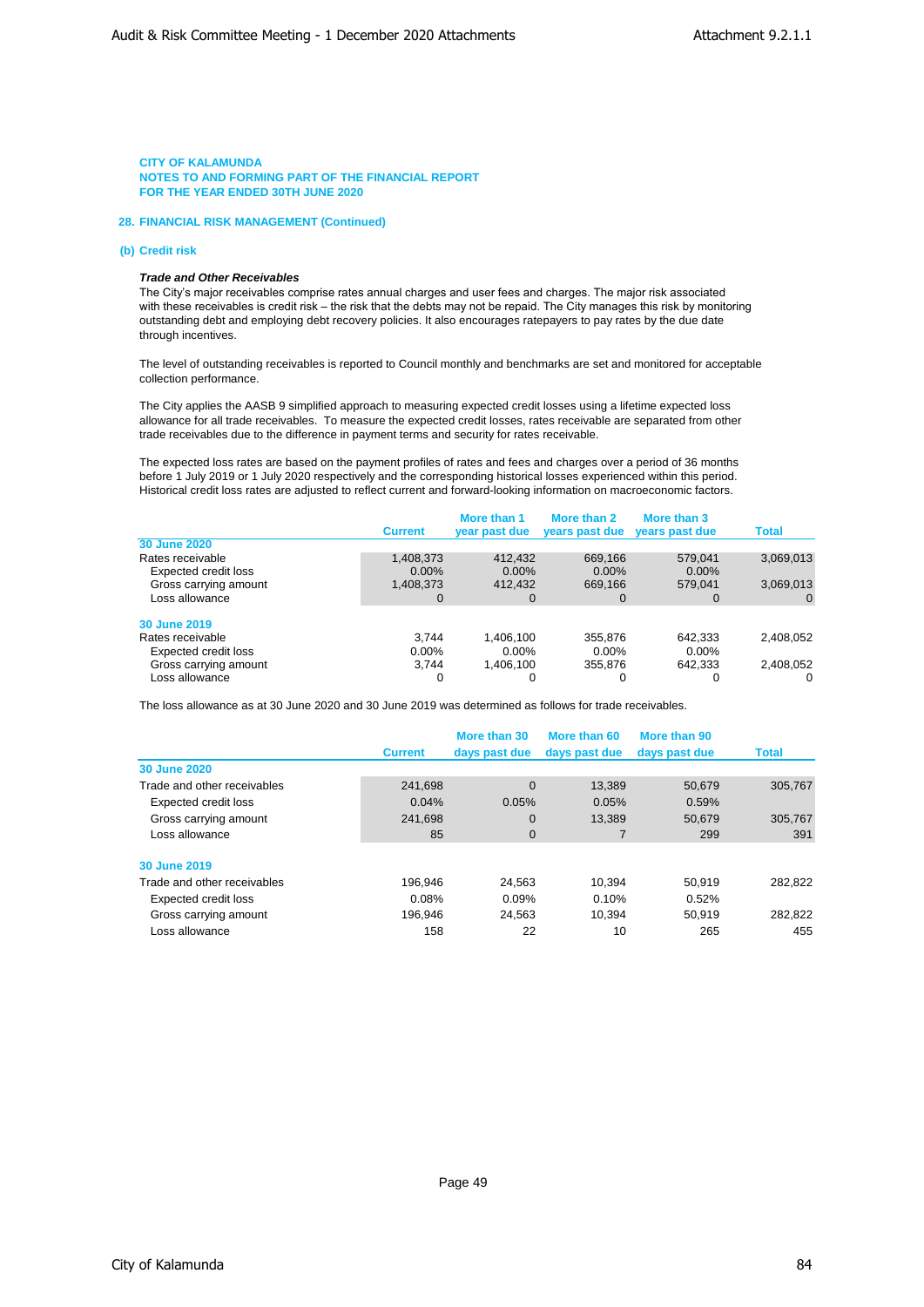# **28. FINANCIAL RISK MANAGEMENT (Continued)**

# **(c) Liquidity risk**

# **Payables and borrowings**

Payables and borrowings are both subject to liquidity risk – that is the risk that insufficient funds may be on hand to meet payment obligations as and when they fall due. The City manages this risk by monitoring its cash flow requirements and liquidity levels and maintaining an adequate cash buffer. Payment terms can be extended and overdraft facilities drawn upon if required and disclosed in Note 16.

The contractual undiscounted cash flows of the City's payables and borrowings are set out in the liquidity table below. Balances due within 12 months equal their carrying balances, as the impact of discounting is not significant.

|             | <b>Due</b><br>within<br>1 year | <b>Due</b><br>between<br>1 & 5 years | <b>Due</b><br>after<br>5 years | <b>Total</b><br>contractual<br>cash flows | <b>Carrying</b><br>values |
|-------------|--------------------------------|--------------------------------------|--------------------------------|-------------------------------------------|---------------------------|
| 2020        |                                |                                      |                                |                                           |                           |
| Payables    | 8,435,334                      | $\Omega$                             | $\Omega$                       | 8,435,334                                 | 8,435,335                 |
| Borrowings* | 1,299,755                      | 5,162,509                            | 3,102,074                      | 9,564,338                                 | 9,564,338                 |
|             | 9,735,089                      | 5,162,509                            | 3,102,074                      | 17,999,672                                | 17,999,673                |
| <u>2019</u> |                                |                                      |                                |                                           |                           |
| Payables    | 6,301,592                      | $\Omega$                             | $\Omega$                       | 6,301,592                                 | 6,301,592                 |
| Borrowings* | 944,637                        | 2,390,016                            | 3.313.266                      | 6,647,919                                 | 6,647,919                 |
|             | 7,246,229                      | 2,390,016                            | 3,313,266                      | 12,949,511                                | 12,949,511                |

\* Borrowings include the principal and interest repayments due.

Page 50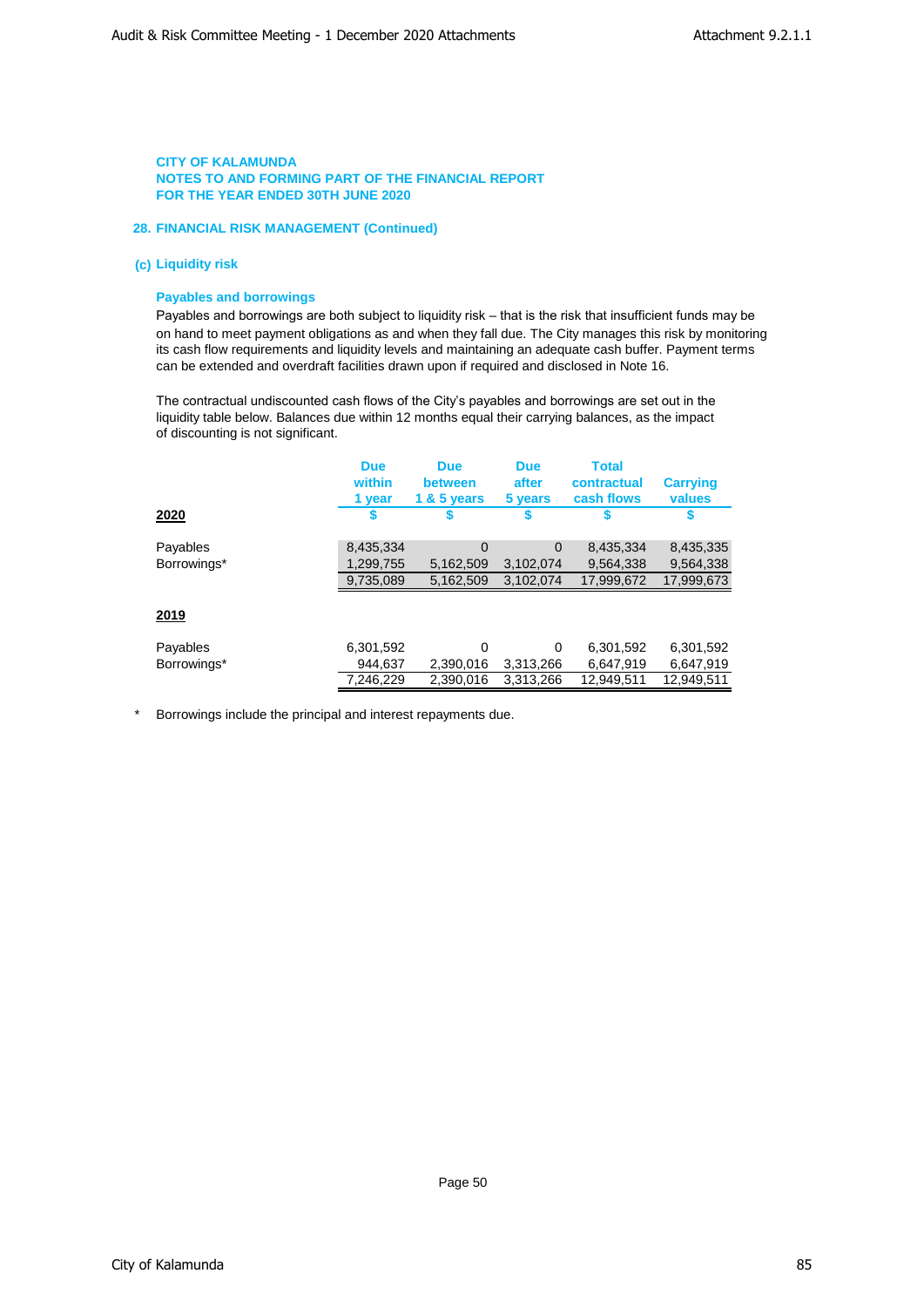### **29. INITIAL APPLICATION OF AUSTRALIAN ACCOUNTING STANDARDS**

During the current year, the City adopted all of the new and revised Australian Accounting Standards and Interpretations which were compiled, became mandatory and which were applicable to its operations.

### **(a) AASB 15: Revenue from Contracts with Customers**

The City adopted AASB 15 Revenue from Contracts with Customers (issued December 2014) on 1 July 2019 resulting in changes in accounting policies. In accordance with the transition provisions AASB 15, the City adopted the new rules retrospectively with the cumulative effect of initially applying these rules recognised on 1 July 2019. Adoption of the AASB 15 did not have a material impact on Financial Statements.

#### **(b) AASB 1058: Income For Not-For-Profit Entities**

The City adopted AASB 1058 Income for Not-for-Profit Entities (issued December 2016) on 1 July 2019 which will result in changes in accounting policies. In accordance with the transition provisions AASB 1058, the City adopted the new rules retrospectively with the cumulative effect of initially applying AASB 1058 recognised at 1 July 2019. Comparative information for prior reporting periods was not restated in accordance with AASB 1058 transition requirements.

In applying AASB 1058 retrospectively with the cumulative effect of initially applying the Standard on 1 July 2019 changes occurred to the following financial statement line items by application of AASB 1058 as compared to AASB 118: Revenue and AASB 1004: Contributions before the change:

|                                                                                |                 | <b>AASB 118 and</b><br><b>AASB 1004</b> |                         | <b>AASB 1058</b> |
|--------------------------------------------------------------------------------|-----------------|-----------------------------------------|-------------------------|------------------|
|                                                                                | carrying amount |                                         | carrying amount         |                  |
|                                                                                | <b>Note</b>     | 30 June 2019                            | <b>Reclassification</b> | 01 July 2019     |
|                                                                                |                 |                                         |                         |                  |
| <b>Capital Grant liabilities - current</b>                                     |                 |                                         |                         |                  |
| Capital Grant liabilities from transfers for recognisable non-financial assets | 15              | 0                                       | (2,080,167)             | (2,080,167)      |
| Adjustment to retained surplus from adoption of AASB 1058                      | 29(d)           |                                         | (2,080,167)             |                  |
| <b>Trade and other payables</b>                                                |                 |                                         |                         |                  |
| Rates paid in advance                                                          | 14              | 0                                       | (1,702,472)             | (1.702.472)      |
| Adjustment to retained surplus from adoption of AASB 1058                      | 29(d)           |                                         | (1,702,472)             |                  |

**AASB 118 and** 

Prepaid rates are, until the taxable event for the rates has occurred, refundable at the request of the ratepayer. Therefore the rates received in advance gave rise to a financial liability that is within the scope of AASB 9. On 1 July 2019 the prepaid rates were recognised as a financial asset and a related amount recognised as a financial liability and no income recognised by the City. When the taxable event occurred, the financial liability was extinguished and the City recognised income for the prepaid rates that have not been refunded.

Assets that were acquired for consideration, that were significantly less than fair value principally to enable the City to further its objectives, may have been measured on initial recognition under other Australian Accounting Standards at a cost that was significantly less than fair value. Such assets are not required to be remeasured at fair value.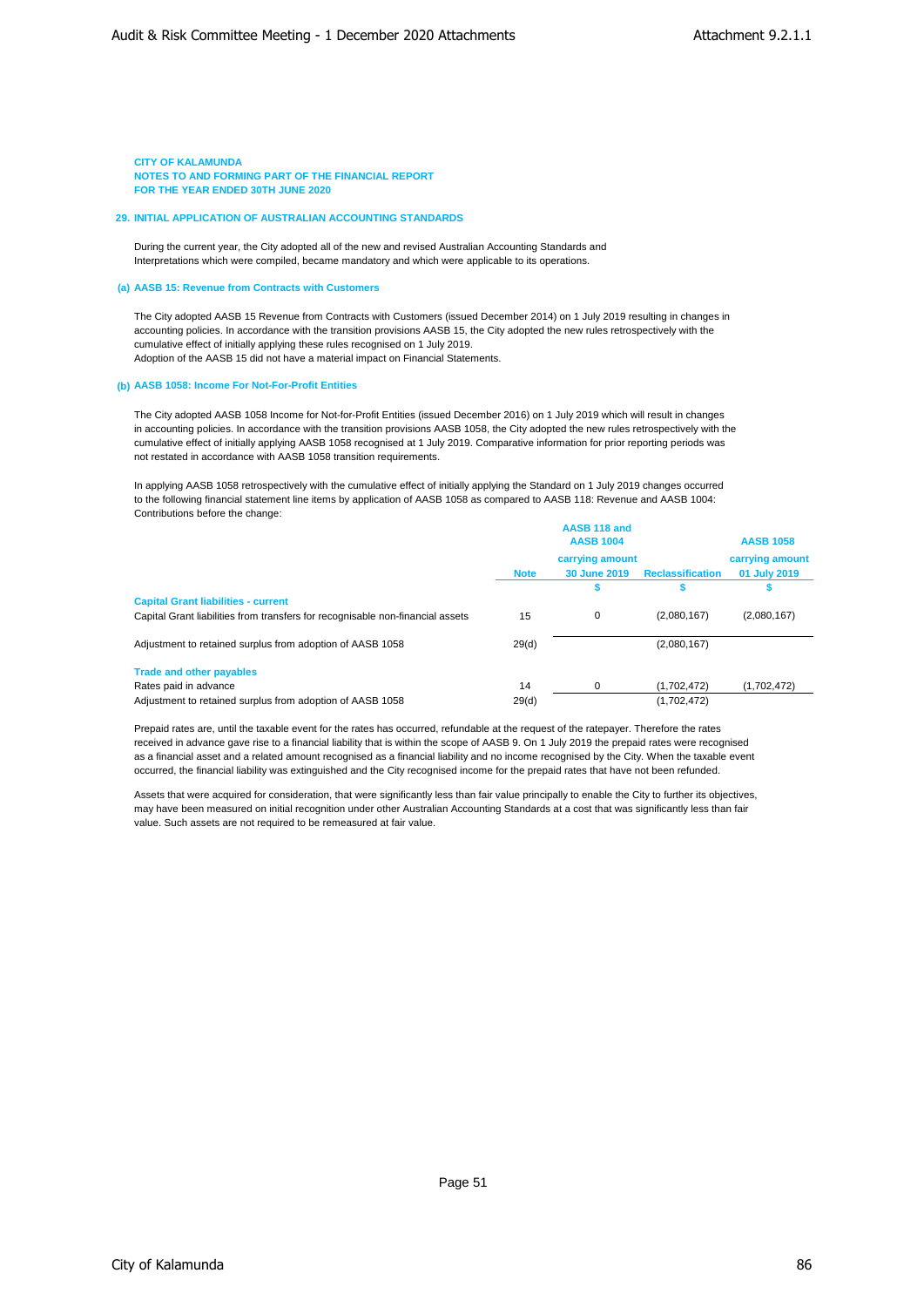### **29. INITIAL APPLICATION OF AUSTRALIAN ACCOUNTING STANDARDS (Continued)**

The table below provides details of the amount by which each financial statement line item is affected in the current reporting period by the application of this Standard as compared to AASB 118 and AASB 1004 and related Interpretations that were in effect before the change.

|                                                   | 2020        |                    | 2020                  |                    |  |
|---------------------------------------------------|-------------|--------------------|-----------------------|--------------------|--|
|                                                   | s           |                    | S                     |                    |  |
|                                                   |             |                    | <b>Adjustment due</b> |                    |  |
|                                                   |             | <b>As reported</b> | to application of     | <b>Compared to</b> |  |
|                                                   |             | under AASB 15      | AASB 15 and           | AASB 118 and       |  |
|                                                   | <b>Note</b> | and AASB 1058      | <b>AASB 1058</b>      | <b>AASB 1004</b>   |  |
| <b>Statement of Comprehensive Income</b>          |             |                    |                       |                    |  |
| <b>Revenue</b>                                    |             |                    |                       |                    |  |
| Rates                                             | 26(a)       | 37,864,554         | 2,014,281             | 39,878,835         |  |
| Operating grants and subsidies                    | 2(a)        | 2,621,875          | 0                     | 2,621,875          |  |
| Fees and charges                                  | 2(a)        | 15,401,091         | $\Omega$              | 15,401,091         |  |
| Contributions, Reimbursements and Donations       |             | 4,944,018          | 0                     | 4,944,018          |  |
| Non-operating grants, subsidies and contributions | 2(a)        | 7,354,821          | 2,214,705             | 9,569,526          |  |
| Net result                                        |             | 1,733,722          | 4,228,986             | 5,962,708          |  |
| <b>Statement of Financial Position</b>            |             |                    |                       |                    |  |
| Trade and other payables                          | 14          | 8,435,334          | (2,014,281)           | 6,421,053          |  |
| <b>Capital Grant liabilities</b>                  | 15          | 2,214,705          | (2, 214, 705)         | $\Omega$           |  |
| Net assets                                        |             | 532,716,975        | 4,228,986             | 536,945,961        |  |
| <b>Statement of Changes in Equity</b>             |             |                    |                       |                    |  |
| Net result                                        |             | 1,733,722          | 4,228,986             | 5,962,708          |  |
| <b>Retained surplus</b>                           |             | 222,322,634        | 4,228,986             | 226,551,620        |  |

Refer to Note 2(a) for new revenue recognition accounting policies as a result of the application of AASB 15 and AASB 1058.

#### **(c) AASB 16: Leases**

The City adopted AASB 16 retrospectively from 1 July 2019 which resulted in changes in accounting policies. In accordance with the transition provisions of AASB 16, the City has applied this Standard to its leases retrospectively, with the cumulative effect of initially applying AASB16 recognised on 1 July 2019. In applying AASB 16, under the specific transition provisions chosen, the City will not restate comparatives for prior reporting periods.

### **(d) Impact of New Accounting Standards on Retained Surplus**

The impact on the City's retained surplus due to the adoption of AASB 15, AASB 1058 and AASB 16 as at 1 July 2019 was as follows:

|                                                            | <b>Note</b> | <b>Adjustments</b> | 2019        |
|------------------------------------------------------------|-------------|--------------------|-------------|
|                                                            |             |                    |             |
| Retained surplus - 30 June 2019                            |             |                    | 221.680.150 |
| Adjustment to retained surplus from adoption of AASB 1058* | 29(b)       | (2.080.167)        |             |
| Adjustment to retained surplus from adoption of AASB 1058  | 29(b)       | (1.702.472)        | (3,782,639) |
| Retained surplus - 1 July 2019                             |             |                    | 217.897.511 |

\* Represents \$697,727 from Capital Grant Liabilities (note 15(i)) and \$1,382,440 from Forrestfield Industrial Area Scheme Stage 1 (note 15(ii))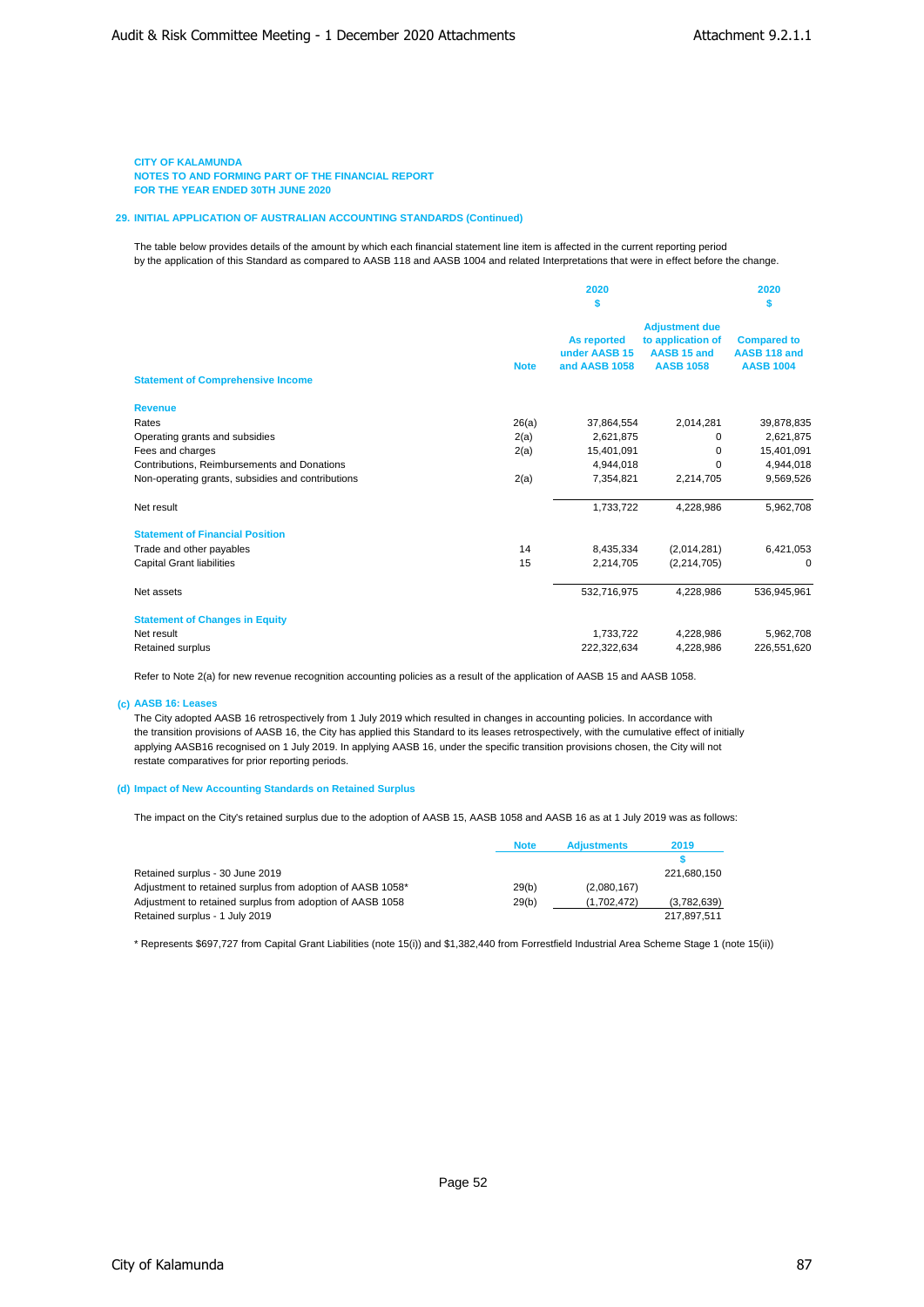## **30. EVENTS OCCURRING AFTER THE END OF THE REPORTING PERIOD**

There have been no significant events after the reporting period that are to be included in 2019/2020.

# **31. TRUST FUNDS**

Funds held at balance date which are required to be held in trust and which are not included in the financial statements are as follows:

|                                   |                    |                         | <b>Amounts Paid /</b> |                     |
|-----------------------------------|--------------------|-------------------------|-----------------------|---------------------|
|                                   | <b>1 July 2019</b> | <b>Amounts Received</b> | <b>Transferred</b>    | <b>30 June 2020</b> |
|                                   |                    |                         |                       |                     |
| Unclaimed Monies                  | 26.947             | 0                       | (26, 947)             | $\Omega$            |
| Wattle grove - Cell 9             | 9,955,669          | 866,240                 | (1,622,963)           | 9,198,947           |
| B.C.I.T.F Levies                  | 16.122             | 0                       | (16, 122)             | 0                   |
| <b>B.S.L Levies</b>               | 41.994             | 0                       | (41, 994)             | $\Omega$            |
| Cash in lieu of Public Open Space | 2,433,573          | 43,297                  | 0                     | 2,476,871           |
| NBN Tower Pickering Brook         | 14,665             | 13,188                  | 0                     | 27,853              |
|                                   | 12,488,971         | 922,726                 | (1,708,026)           | 11,703,671          |
|                                   |                    |                         |                       |                     |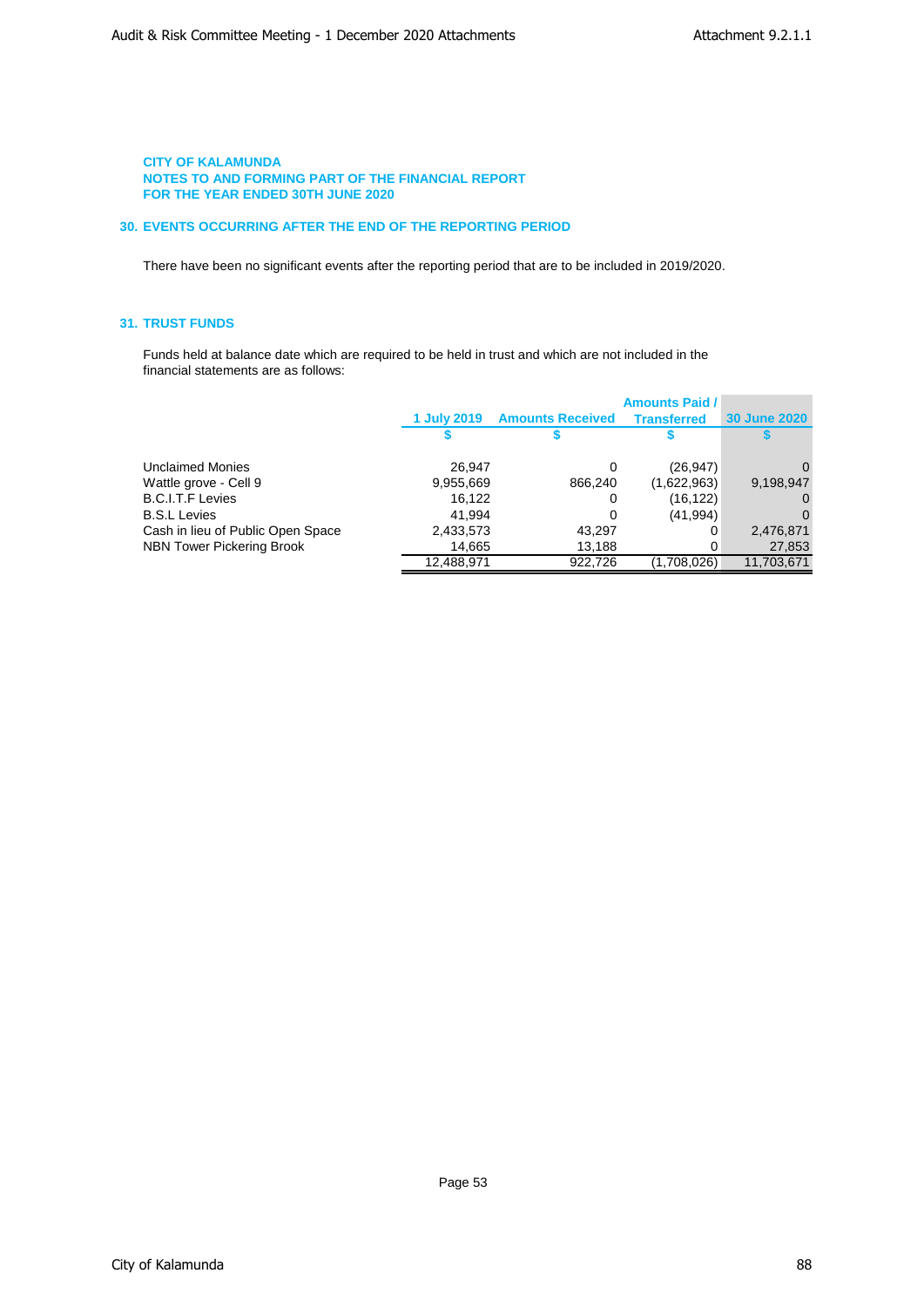#### **32. OTHER SIGNIFICANT ACCOUNTING POLICIES**

**a) Goods and services tax (GST) h) Fair value hierarchy** Revenues, expenses and assets are recognised net of the amount of GST,<br>except where the amount of GST incurred is not recoverable from the value hierarchy, which categorises fair value measurement into one of three

Receivables and payables are stated inclusive of GST receivable or payable. The net amount of GST recoverable from, or payable to, the ATO is included **Level 1** with receivables or payables in the statement of financial position. Measurements based on quoted prices (unadjusted) in active markets for

Cash flows are presented on a gross basis. The GST components of cash flows arising from investing or financing activities which are recoverable from, or payable to, the ATO are presented as operating cash flows. **Level 2**

The asset or liability is classified as current if it is expected to be settled within the next 12 months, being the City's operational cycle. In the case of **Level 3** liabilities where the City does not have the unconditional right to defer Measurements based on unobservable inputs for the asset or liability. settlement beyond 12 months, such as vested long service leave, the liability is classified as current even if not expected to be settled within the next 12 months. Inventories held for trading are classified as current or non-current based on the City's intentions to release for sale. The contract of the extent possible, the use of observable market

All figures shown in this annual financial report, other than a rate in the dollar, are rounded to the nearest dollar. Amounts are presented in Australian Dollars.

retrospective restatement or reclassifies items in its financial statements that has a material effect on the statement of financial position, an additional **Market approach** (third) statement of financial position as at the beginning of the preceding Valuation techniques that use prices and other relevant information period in addition to the minimum comparative financial statements is generat presented.

Unless otherwise stated, the budget comparative figures shown in this annual and expenses into a single discounted present value. financial report relate to the original budget estimate for the relevant item of disclosure. **Cost approach**

The City contributes to a number of Superannuation Funds on behalf of employees. All funds to which the City contributes are defined contribution Each valuation technique requires inputs that reflect the assumptions that plans. buyers and sellers would use when pricing the asset or liability, including

between independent, knowledgeable and willing market participants at the

market pricing information is used to determine fair value. Adjustments to market values may be made having regard to the characteristics of the **i) Impairment of assets** specific asset or liability. The fair values of assets that are not traded in an an and accordance with Australian Accounting Standards the City's cash gerective market are determined using one or more valuation techniques valuation techniques maximise, to the extent possible, the use of observable market data.

principal market for the asset or liability (i.e. the market with the greatest the asset's fair value less costs to sell and value in use, to the asset's volume and level of activity for the asset or liability) or, in the absence of carrying amount. such a market, the most advantageous market available to the entity at the end of the reporting period (i.e. the market that maximises the receipts from end of the reporting period (i.e. the market that maximises the receipts from The Any excess of the asset's carrying amount over its recoverable amount is<br>The sale of the asset after taking into account transaction costs a

For non-financial assets, the fair value measurement also takes into account decrease in accordance with that other Standard. a market participant's ability to use the asset in its highest and best use or to sell it to another market participant that would use the asset in its highest For non-cash generating specialised assets that are measured under the the state measured under the like. no

value hierarchy, which categorises fair value measurement into one of three Australian Taxation Office (ATO). possible levels based on the lowest level that an input that is significant to the measurement can be categorised into as follows:

identical assets or liabilities that the entity can access at the measurement

Measurements based on inputs other than quoted prices included in Level 1 **b) Current and non-current classification** that are observable for the asset or liability, either directly or indirectly.

The fair values of assets and liabilities that are not traded in an active market are determined using one or more valuation techniques. These valuation data. If all significant inputs required to measure fair value are observable, the **c) Rounding off figures**<br>
asset or liability is included in Level 2. If one or more significant inputs are not<br>
All figures shown in this annual financial report, other than a rate in the dollar, based on observable marke

#### **Valuation techniques**

**d) Comparative figures** The City selects a valuation technique that is appropriate in the circumstances Where required, comparative figures have been adjusted to conform with and for which sufficient data is available to measure fair value. The availability changes in presentation for the current financial year.  $\qquad \qquad$  of sufficient and relevant data primarily depends on the specific characteristics characteristics of the asset or liability being measured. The valuation tec When the City applies an accounting policy retrospectively, makes a the City are consistent with one or more of the following valuation approaches:

generated by market transactions for identical or similar assets or liabilities.

#### **Income approach**

**e) Budget comparative figures** Valuation techniques that convert estimated future cash flows or income

Valuation techniques that reflect the current replacement cost of the service **f) Superannuation** capacity of an asset.

assumptions about risks. When selecting a valuation technique, the City **g) Fair value of assets and liabilities** gives priority to those techniques that maximise the use of observable inputs Fair value is the price that the City would receive to sell the asset or would<br>
have to pay to transfer a liability, in an orderly (i.e. unforced) transaction<br>
market data (such as publicly available information on actual market data (such as publicly available information on actual transactions) and reflect the assumptions that buyers and sellers would generally use when measurement date.<br>pricing the asset or liability are considered observable, whereas inputs for liability are considered observable, whereas inputs for liability are considered observable, whereas inputs for liability are c As fair value is a market-based measure, the closest equivalent observable information available about such assumptions are considered unobservable

In accordance with Australian Accounting Standards the City's cash generating non-specialised assets, other than inventories, are assessed at each reporting

Where such an indication exists, an impairment test is carried out on the Viere such an indication exists, an impairment test is carried out on the asset being the higher of the asset, being the higher of the asset, being

transport costs). revalued amount in accordance with another Standard (e.g. AASB 116) whereby any impairment loss of a revalued asset is treated as a revaluation

> revaluation model ,such as roads, drains, public buildings and the like, no annual assessment of impairment is required. Rather AASB 116.31 applies and revaluations need only be made with sufficient regulatory to ensure the carrying value does not differ materially from that which would be determined using fair value at the ends of the reporting period.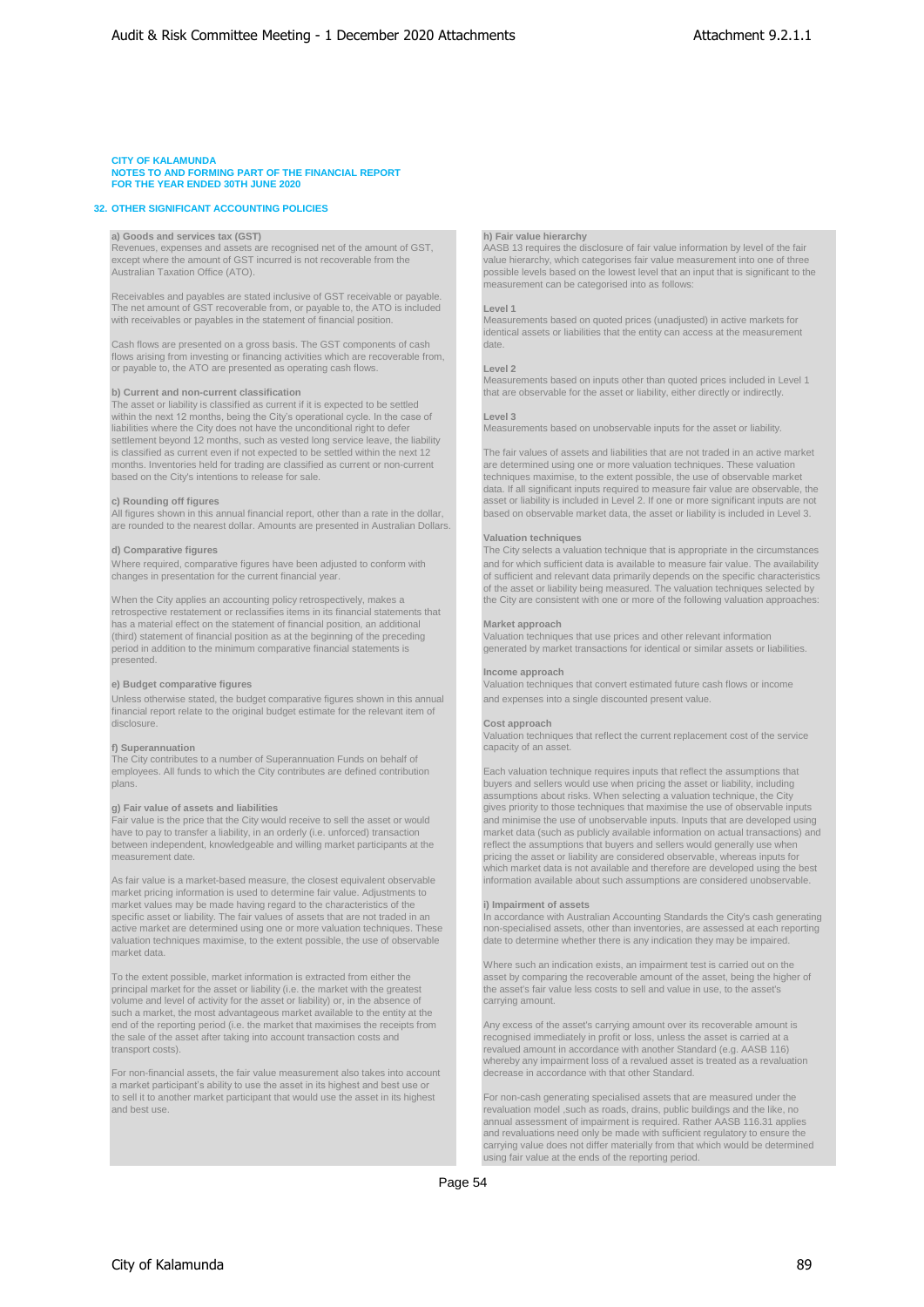### **33. ACTIVITIES/PROGRAMS**

City operations as disclosed in these financial statements encompass the following service orientated activities/programs.

| <b>PROGRAM NAME AND OBJECTIVES</b>                                                                                                                             | <b>ACTIVITIES</b>                                                                                                                                                                                                                                                                                  |
|----------------------------------------------------------------------------------------------------------------------------------------------------------------|----------------------------------------------------------------------------------------------------------------------------------------------------------------------------------------------------------------------------------------------------------------------------------------------------|
| <b>GOVERNANCE</b><br>To provide a decision making process for the<br>efficient allocation of scarce resources.                                                 | Includes the activities of members of council and the administrative support available to the<br>council for the provision of governance of the district. Other costs relate to the task of assisting<br>elected members and ratepayers on matters which do not concern specific council services. |
| <b>GENERAL PURPOSE FUNDING</b><br>To collect revenue to allow for the provision of<br>services.                                                                | Rates, general purpose government grants and interest revenue.                                                                                                                                                                                                                                     |
| LAW, ORDER, PUBLIC SAFETY<br>To provide services to help ensure a safer and<br>environmentally conscious community.                                            | Supervision and enforcement of various local laws relating to fire prevention, animal control<br>and other aspects of public safety including emergency services.                                                                                                                                  |
| <b>HEALTH</b><br>To provide an operational framework for<br>environmental and community health.                                                                | Inspection of food outlets and their control, provision of meat inspection services, noise control<br>and waste disposal compliance.                                                                                                                                                               |
| <b>EDUCATION AND WELFARE</b><br>To provide services to disadvantaged persons,<br>the elderly, children and youth.                                              | Provision and maintenance of senior citizen and disability services, youth services and other<br>voluntary services.                                                                                                                                                                               |
| <b>COMMUNITY AMENITIES</b><br>To provide services required by the community.                                                                                   | Rubbish collection services, operation of rubbish disposal sites, litter control, construction and<br>maintenance of urban storm water drains, protection of the environment and administration of<br>town planning schemes and public conveniences.                                               |
| <b>RECREATION AND CULTURE</b><br>To establish and effectively manage<br>infrastructure and resource which will help the<br>social well being of the community. | Maintenance of public halls, civic centres, aquatic centre, recreation centres and various<br>sporting facilities. Provision and maintenance of parks, gardens and playgrounds. Operation<br>of library, museum and other cultural facilities.                                                     |
| <b>TRANSPORT</b><br>To provide safe, effective and efficient transport<br>services to the community.                                                           | Construction and maintenance of roads, footpaths, bridges, lighting and cleaning of streets.                                                                                                                                                                                                       |
| <b>ECONOMIC SERVICES</b><br>To help promote the City and its economic<br>wellbeing.                                                                            | Tourism and area promotion, rural services and building control.                                                                                                                                                                                                                                   |
| <b>OTHER PROPERTY AND SERVICES</b><br>To monitor and control council's overheads<br>operating accounts.                                                        | Private works operation, plant repair and operation costs and engineering operation costs.                                                                                                                                                                                                         |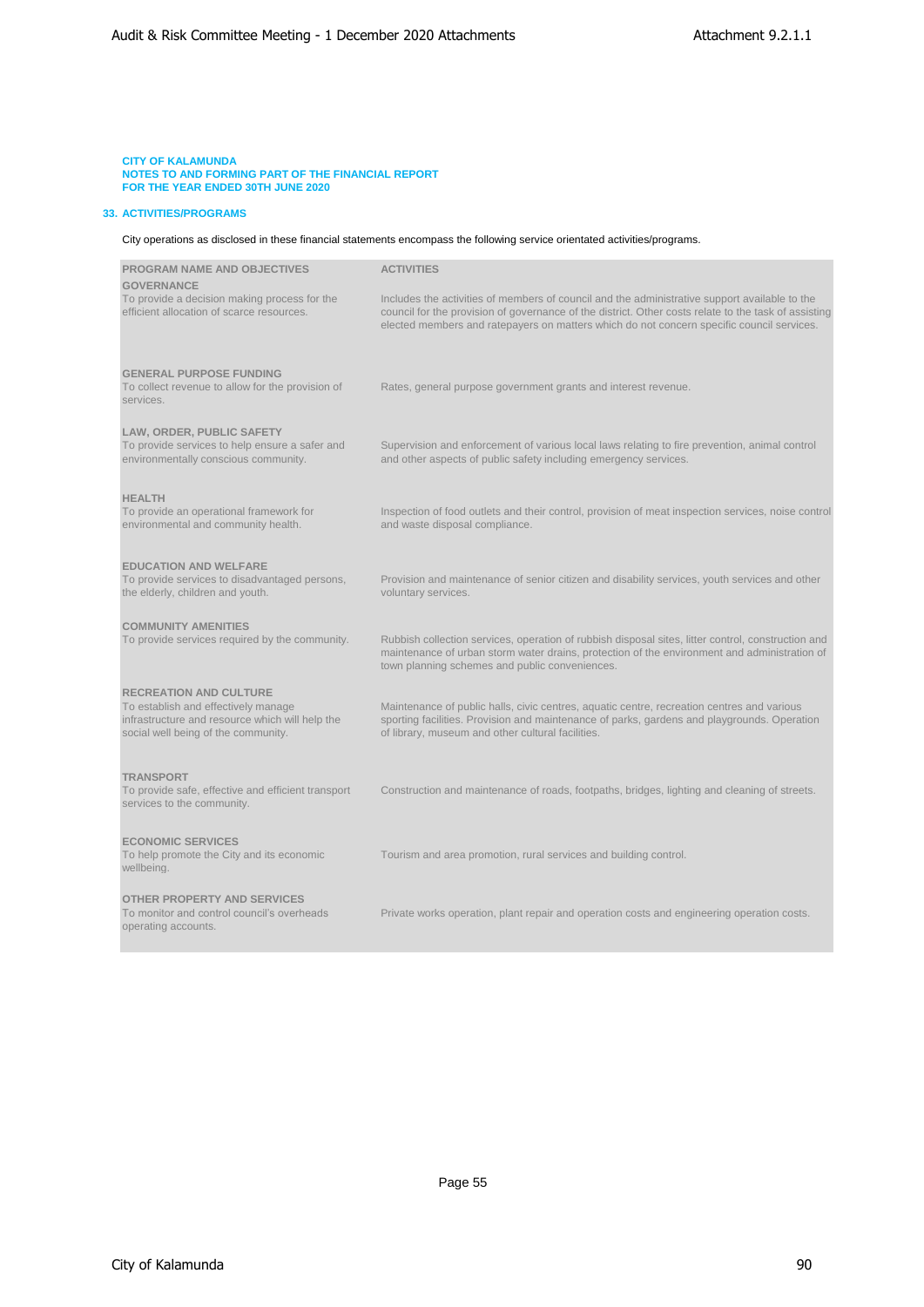| <b>34. FINANCIAL RATIOS</b>       | 2020          | 2019          | 2018          |
|-----------------------------------|---------------|---------------|---------------|
|                                   | <b>Actual</b> | <b>Actual</b> | <b>Actual</b> |
|                                   |               |               |               |
| Current ratio                     | 1.54          | 1.30          | 1.43          |
| Asset consumption ratio           | 0.96          | 0.97          | 0.98          |
| Asset renewal funding ratio       | 0.95          | 0.95          | 0.82          |
| Asset sustainability ratio        | 0.91          | 0.67          | 0.51          |
| Debt service cover ratio          | 6.36          | 9.58          | 9.94          |
| Operating surplus ratio           | (0.10)        | (0.04)        | 0.01          |
| Own source revenue coverage ratio | 0.90          | 0.90          | 0.93          |

The above ratios are calculated as follows:

| Current ratio                     | current assets minus restricted assets                    |
|-----------------------------------|-----------------------------------------------------------|
|                                   | current liabilities minus liabilities associated          |
|                                   | with restricted assets                                    |
| Asset consumption ratio           | depreciated replacement costs of depreciable assets       |
|                                   | current replacement cost of depreciable assets            |
| Asset renewal funding ratio       | NPV of planned capital renewal over 10 years              |
|                                   | NPV of required capital expenditure over 10 years         |
| Asset sustainability ratio        | capital renewal and replacement expenditure               |
|                                   | depreciation                                              |
| Debt service cover ratio          | annual operating surplus before interest and depreciation |
|                                   | principal and interest                                    |
| Operating surplus ratio           | operating revenue minus operating expenses                |
|                                   | own source operating revenue                              |
| Own source revenue coverage ratio | own source operating revenue                              |

operating expense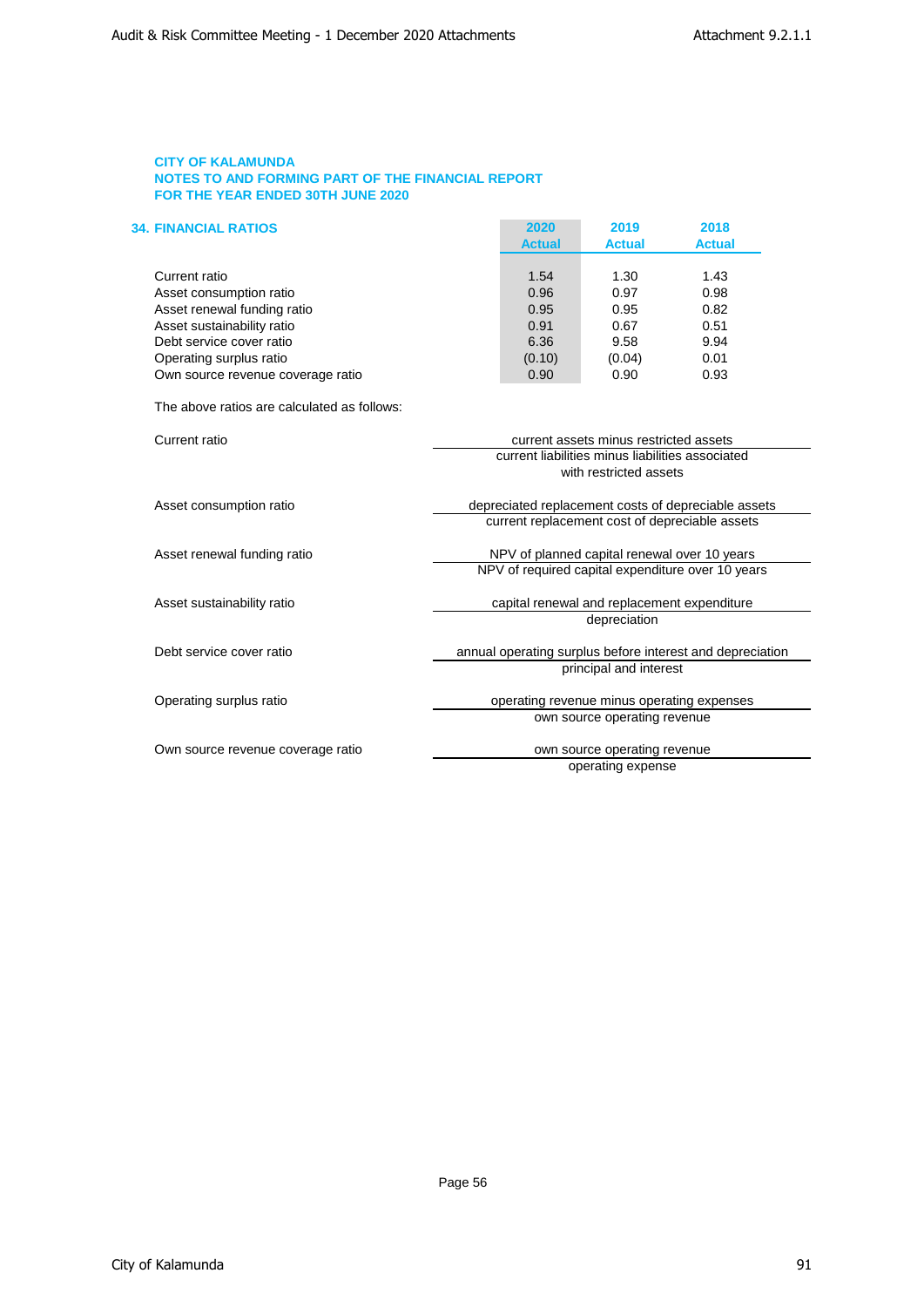

# **INDEPENDENT AUDITOR'S REPORT**

# **To the Councillors of the City of Kalamunda**

# **Report on the Audit of the Financial Report**

# *Opinion*

I have audited the annual financial report of the City of Kalamunda which comprises the Statement of Financial Position as at 30 June 2020, the Statement of Comprehensive Income by Nature or Type, Statement of Comprehensive Income by Program, Statement of Changes in Equity, Statement of Cash Flows and Rate Setting Statement for the year then ended, and notes comprising a summary of significant accounting policies and other explanatory information, and the Statement by the Chief Executive Officer.

In my opinion the annual financial report of the City of Kalamunda:

- (i) is based on proper accounts and records; and
- (ii) fairly represents, in all material respects, the results of the operations of the City for the year ended 30 June 2020 and its financial position at the end of that period in accordance with the *Local Government Act 1995* (the Act) and, to the extent that they are not inconsistent with the Act, Australian Accounting Standards.

# *Basis for Opinion*

I conducted my audit in accordance with Australian Auditing Standards. My responsibilities under those standards are further described in the *Auditor's Responsibilities for the Audit of the Financial Report* section of my report. I am independent of the City in accordance with the *Auditor General Act 2006* and the relevant ethical requirements of the Accounting Professional and Ethical Standards Board's APES 110 *Code of Ethics for Professional Accountants* (the Code) that are relevant to my audit of the annual financial report. I have also fulfilled my other ethical responsibilities in accordance with the Code. I believe that the audit evidence I have obtained is sufficient and appropriate to provide a basis for my opinion.

# *Emphasis of Matter – Basis of Accounting*

I draw attention to the matters below. My opinion is not modified in respect of these matters:

I draw attention to Notes 1 and 11 to the annual financial report, which describes the basis for accounting. The annual financial report has been prepared for the purpose of fulfilling the City's financial reporting responsibilities under the Act. Regulation 17A of the Local Government (Financial Management) Regulations 1996 (Regulations), requires a local government to measure vested improvements at fair value and the associated vested land at zero cost. This is a departure from AASB 16 *Leases* which would have required the entity to measure the vested improvements also at zero cost.

I draw attention to Notes 1 and 11 to the annual financial report, which describes the basis of accounting. The annual financial report has been prepared for the purpose of fulfilling the City's financial reporting responsibilities under the Act. In respect of the comparatives for the previous year ended 30 June 2019, Regulation 16 of the Local Government (Financial Management) Regulations 1996 (Regulations), did not allow a local government to recognise some categories of land, including land under roads, as assets in the annual financial report.

# Page 1 of 3

7th Floor Albert Facey House 469 Wellington Street Perth MAIL TO: Perth BC PO Box 8489 Perth WA 6849 TEL: 08 6557 7500 FAX: 08 6557 7600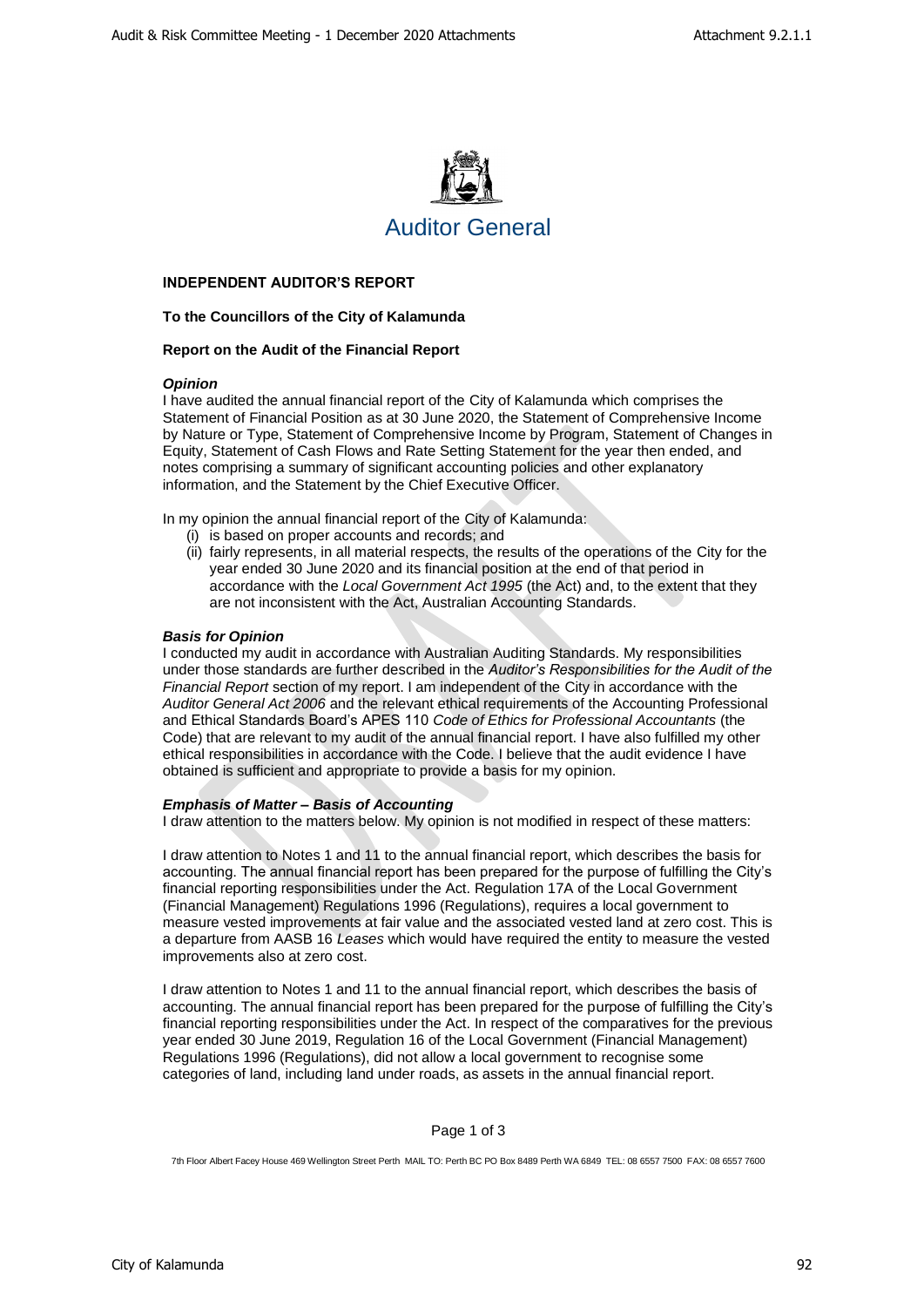*Responsibilities of the Chief Executive Officer and Council for the Financial Report* The Chief Executive Officer (CEO) of the City is responsible for the preparation and fair presentation of the annual financial report in accordance with the requirements of the Act*,* the Regulations and, to the extent that they are not inconsistent with the Act*,* Australian Accounting Standards. The CEO is also responsible for such internal control as the CEO determines is necessary to enable the preparation of the annual financial report that is free from material misstatement, whether due to fraud or error.

In preparing the annual financial report, the CEO is responsible for assessing the City's ability to continue as a going concern, disclosing, as applicable, matters related to going concern and using the going concern basis of accounting unless the State Government has made decisions affecting the continued existence of the City.

The Council is responsible for overseeing the City's financial reporting process.

# *Auditor's Responsibility for the Audit of the Financial Report*

The objectives of my audit are to obtain reasonable assurance about whether the annual financial report as a whole is free from material misstatement, whether due to fraud or error, and to issue an auditor's report that includes my opinion. Reasonable assurance is a high level of assurance, but is not a guarantee that an audit conducted in accordance with Australian Auditing Standards will always detect a material misstatement when it exists. Misstatements can arise from fraud or error and are considered material if, individually or in the aggregate, they could reasonably be expected to influence the economic decisions of users taken on the basis of the annual financial report.

A further description of my responsibilities for the audit of the annual financial report is located on the Auditing and Assurance Standards Board website at

[https://www.auasb.gov.au/auditors\\_responsibilities/ar4.pdf.](https://www.auasb.gov.au/auditors_responsibilities/ar4.pdf) This includes the identification and assessment of the risk of material misstatement due to fraud arising from management override of controls. This description forms part of my auditor's report.

# *Report on Other Legal and Regulatory Requirements*

In accordance with the Local Government (Audit) Regulations 1996 I report that:

- (i) In my opinion, the following material matters indicate significant adverse trends in the financial position of the City:
	- a. The Operating Surplus Ratio as reported in Note 34 of the annual financial report is below the DLGSCI's basic standard of 0.01 for the last two financial years.
- (ii) All required information and explanations were obtained by me.
- (iii) All audit procedures were satisfactorily completed.
- (iv) In my opinion, the Asset Consumption Ratio and the Asset Renewal Funding Ratio included in the annual financial report were supported by verifiable information and reasonable assumptions.

# *Other Matter*

The financial ratios for 2018 in Note 34 of the financial report were audited by another auditor when performing their audit of the City for the year ending 30 June 2018. The auditor expressed an unmodified opinion on the financial report for that year.